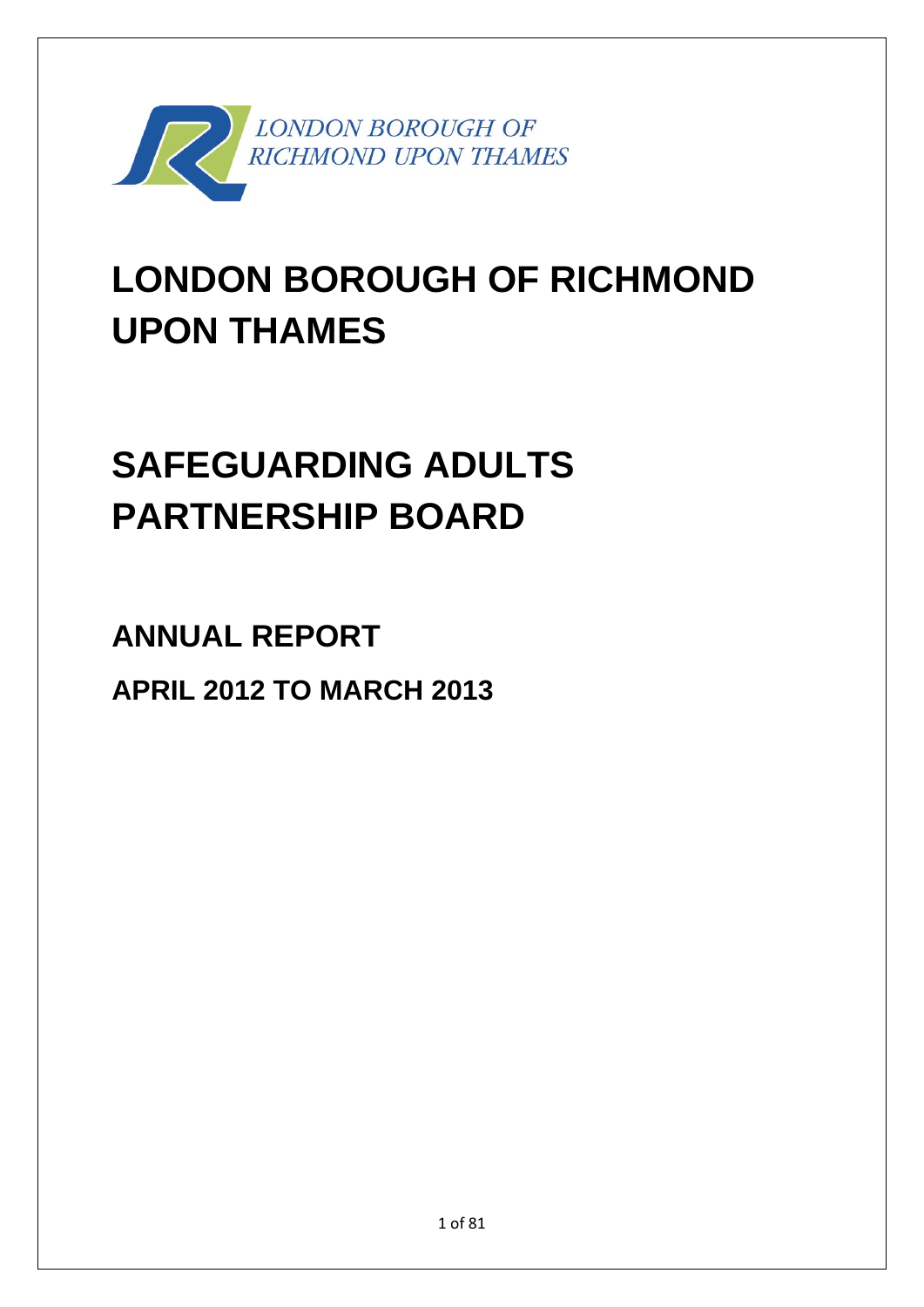| <b>Contents</b>                                 | Page      |
|-------------------------------------------------|-----------|
| Foreword<br>1.                                  | $3 - 4$   |
| The Language of Safeguarding<br>2.              | $5 - 9$   |
|                                                 | 10        |
| The work of the Board<br>3.                     | 10        |
| <b>A Year in Review</b><br>4.                   |           |
| <b>Statement of Commitment</b><br>5.            | $11 - 13$ |
| <b>Contact Points</b><br>6.                     | 14        |
| <b>Serious Case Reviews</b><br>7.               | $15 - 19$ |
| 8. Safeguarding Activity                        | $20 - 42$ |
| Number of alerts/referrals<br>$\bullet$         | 20        |
| Demography of referrals<br>٠                    | 23        |
| Source of alerts<br>٠                           | 26        |
| Nature of abuse for safeguarding referrals<br>٠ | $26 - 28$ |
| Location of abuse<br>٠                          | 28        |
| Relationship of alleged perpetrator<br>٠        | 29        |
| Outcomes<br>٠                                   | $30 - 37$ |
| Timescales<br>$\bullet$                         | 37-39     |
| Deprivation of Liberty Safeguards (DoLS)<br>٠   | $39 - 42$ |
| <b>Review of Achievements 2010/11</b><br>9.     | $43 - 60$ |
| Safeguarding Board<br>٠                         | $43 - 44$ |
| Learning & Development<br>٠                     | 44 - 47   |
| Policy & Performance<br>٠                       | $47 - 48$ |
| <b>Individual Partners</b><br>٠                 | 49 - 60   |
| 10. Priorities 2011/12                          | $61 - 69$ |
| Learning & Development<br>٠                     | 62        |
| Policy & Performance<br>٠                       | 62        |
| <b>Individual Partners</b><br>$\bullet$         | $63 - 69$ |
| 11. Appendices                                  | $70 - 81$ |
|                                                 | $70 - 78$ |
| Terms of Reference for the Board<br>٠           |           |
| Glossary & Abbreviations<br>٠                   | 79        |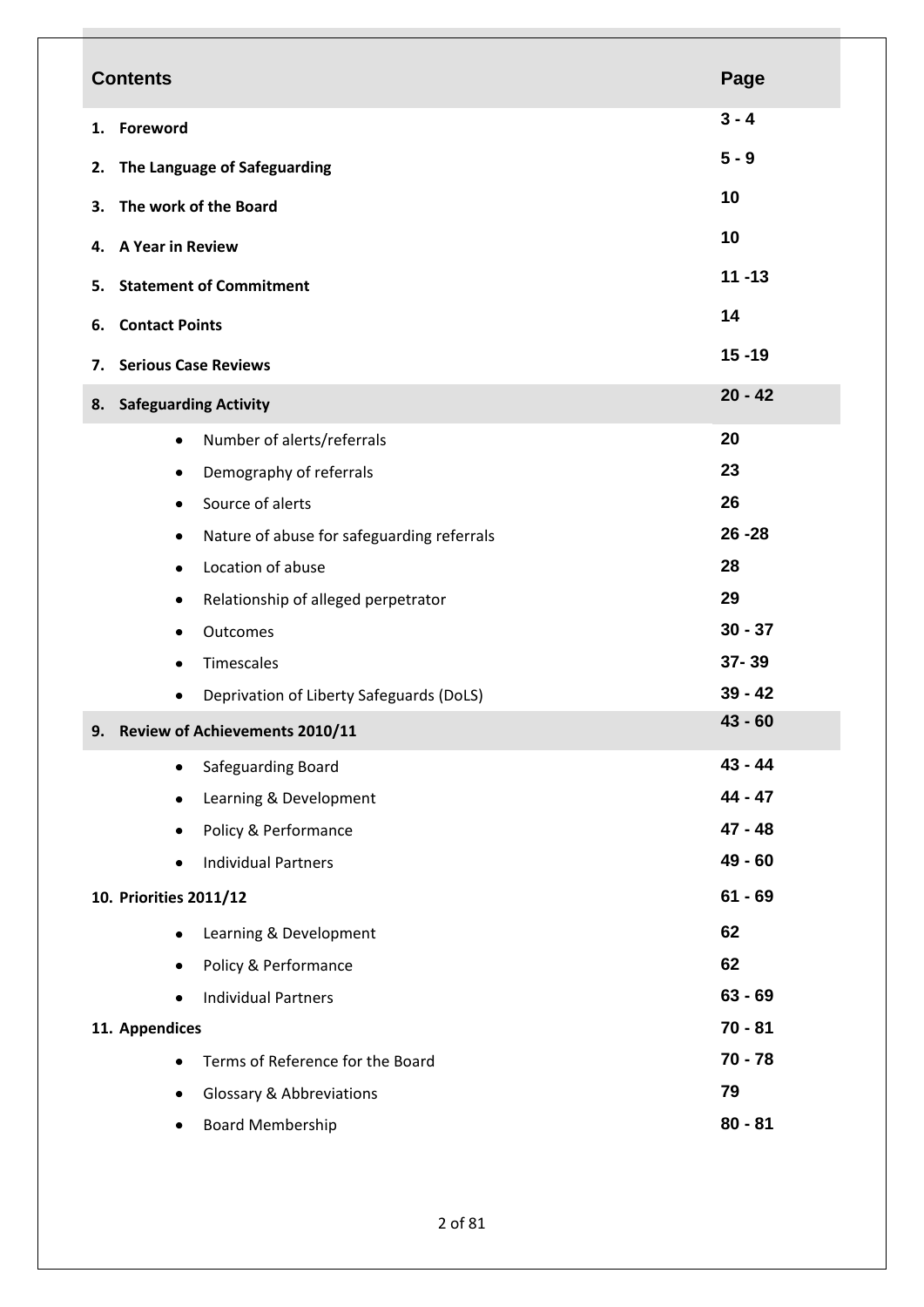# **1. FOREWORD**

This is the 6<sup>th</sup> Annual Report of the London Borough of Richmond upon Thames Safeguarding Adults Partnership Board and it is pleasing to note once again that the Board continues to progress from strength to strength both in terms of its membership and its achievements.

As ever, the safeguarding of adults at risk remains at the centre of the Board's strategy and, in an era when the way in which public services are delivered is constantly under review and frequently subject to change, it remains crucial to ensure that safeguarding is a consistent core aspect of the work undertaken by all partner agencies and individuals working in adult health and social services and the wider community.

Last year's report was written at a time when the outcomes and recommendations of two Serious Case Reviews had been published; the clear message running through the findings is that it is imperative for us to communicate with each other and work together more effectively and thereby strengthen our ability to protect those at risk. Learning identified from the Serious Case Reviews is being embedded in practice through the action plans developed by the Board's Serious Case Review Sub-Group; this group will monitor that the plans are embraced and implemented operationally and strategically by all partners.

This year's report is written at a time when the Care and Support Bill, which has significant implications for Adult Social Care and for the legal status of this Board, is moving through the legislative process. In addition, the composition and legal status of primary care provision is also subject to change; the time of Primary Care Trusts has come to an end and Clinical Commissioning Groups came into being with effective from  $1<sup>st</sup>$  April 2013. Going forward this will also impact on the way Deprivation of Liberty Safeguards under the 2005 Mental Capacity Act is managed by Local Authorities. Thus, as safeguarding adults at risk becomes further embedded in future policy and legislation, we are witnessing a far greater profile for adult safeguarding

During 2012-13 the Board underwent a self assessment audit to review the effectiveness of the Board in terms of its structures and processes, its membership and its accountability. The performance of all individual partners represented on the Board was also reviewed to assess how effectively safeguarding is embedded within their respective organisations. This process was supported by an external facilitator and the action plan emanating from the resultant findings has helped the Board identify its objectives for 2013-14.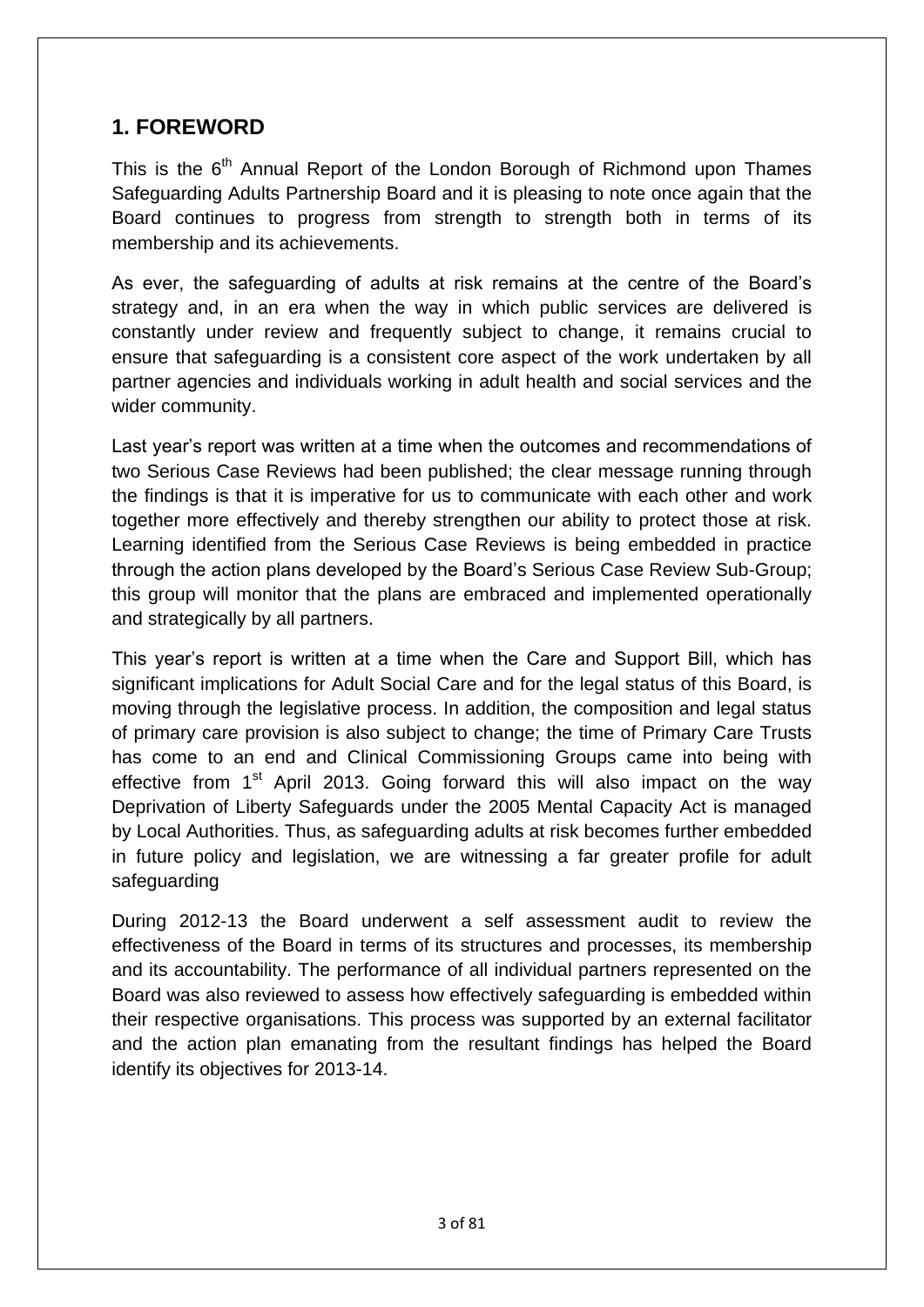Our strategic priorities for the coming year will focus on:

- **1. Continuing to raise awareness** of safeguarding amongst professionals and staff across all sectors, with Service Users and with the public.
- **2. Continuing to encourage Service User involvement** in the activities undertaken by the Board and across the Partnership, in order to improve Service User outcomes and ensure that the wishes of the Service User are taken into account at all times.
- **3. Ensuring that robust policies and procedures are in place** to build on the learning outcomes of the Serious Case Reviews and further improve safeguarding practice between partner agencies and outcomes for Service Users.
- **4. Strengthening the structures supporting the Board** ensuring that clear arrangements are in place to promote safeguarding and maintain transparency and accountability of both the Board and its partner members.

Some elements of the priorities identified above are, inevitably, a continuation of last year's objectives: we believe that this year's focus will take us further towards achieving our goals.

We both look forward to working with you in the year ahead to provide even greater support, through stronger partnership, adults at risk in our local communities.

**Dawn Warwick, Chair of the LBRuT Safeguarding Adults Partnership Board**

**Cathy Kerr, Director of Adult and Community Services, LBRuT.**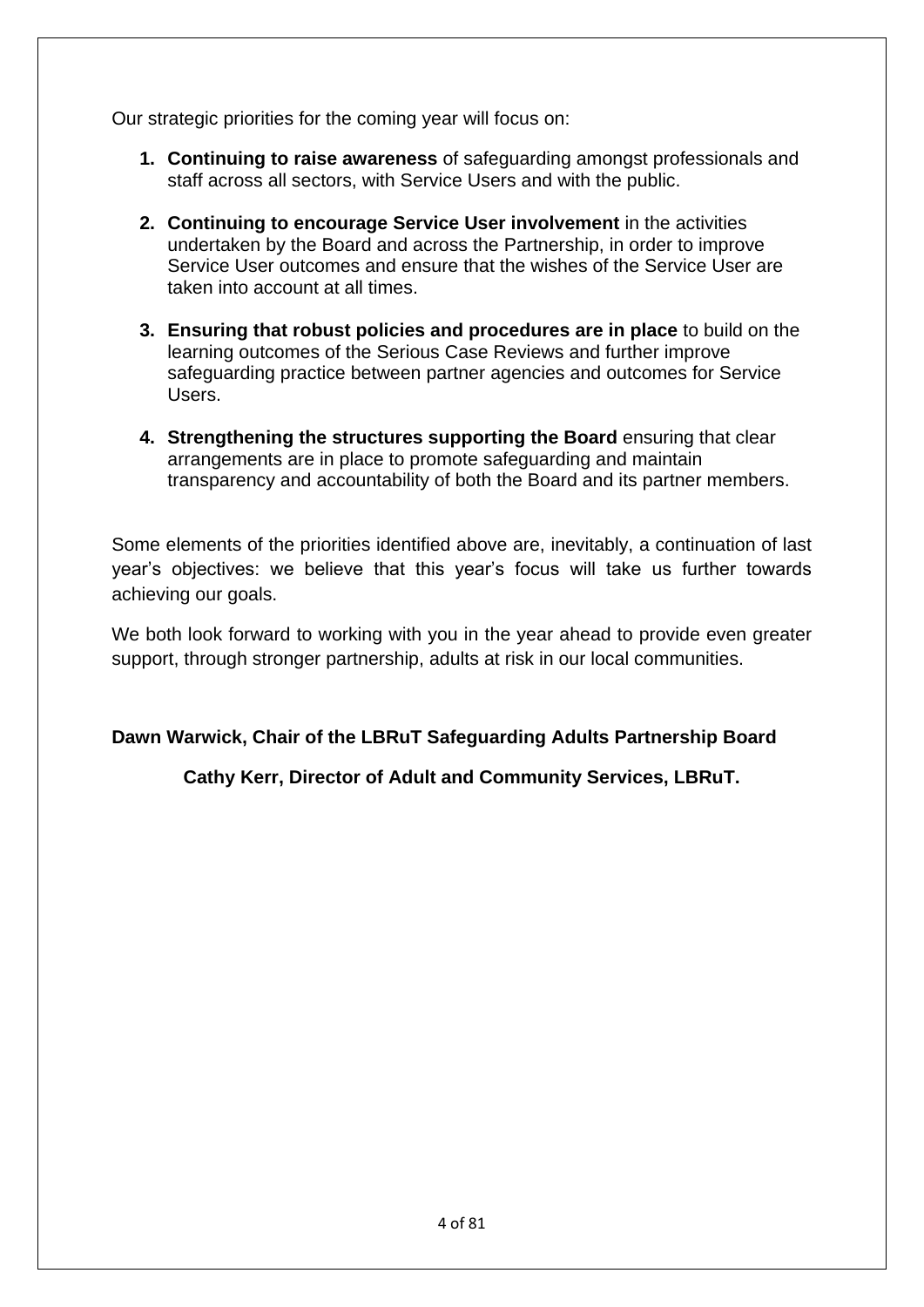# **2. THE LANGUAGE OF SAFEGUARDING**

'Safeguarding Adults' is the term given to the inter-agency systems that protect adults at risk from abuse, harm and/or exploitation.

This section provides a simple analysis of what safeguarding is about and illustrates the different aspects of safeguarding adults by way of case examples in which Adult Social Services and partner agencies have been involved over the past year.

# **2.1 Who is an adult at risk?**

The Pan London Policy and Procedures define an 'adult at risk' as "an adult who is aged 18 or over "*who is or may be in need of community care services by reason of mental or other disability, age or illness; and who is or may be unable to take care of him or herself, or unable to protect him or herself against significant harm or exploitation"*

This is consistent with the *No Secrets* definition and can include people with a learning disability, a mental health problem, older people or those with a physical or sensory disability. It may also include a person who may be vulnerable as a consequence of their particular personal situation such as experiencing domestic abuse, chronic illness, drug or alcohol problems, social or emotional problems, poverty or homelessness.

# **Case Example: Financial Abuse.**

An older man with reduced mobility and a degree of cognitive impairment was supported to remain at home through regular visits from a carer employed by a domiciliary care agency. On one occasion the carer escorted the man to the bank to get a new bank card. The bank were already alert to the fact that transactions from the man's account had become increasingly irregular – with more money than usual being withdrawn via the ATM machine - and the cashier became suspicious at the carer's behaviour and over involvement. The cashier therefore called the Police, who responded immediately. LBRuT's Adult Community Services were contacted and, as a consequence of a safeguarding adults investigation, it became evident that the carer had been stealing from the man's account. The Police, the Bank, the man's Social Worker and an Independent Mental Capacity Advocate (IMCA) worked together thereafter, through the safeguarding process, to safeguard the man from further financial abuse. The carer was investigated by the Police and disciplined by the domiciliary agency.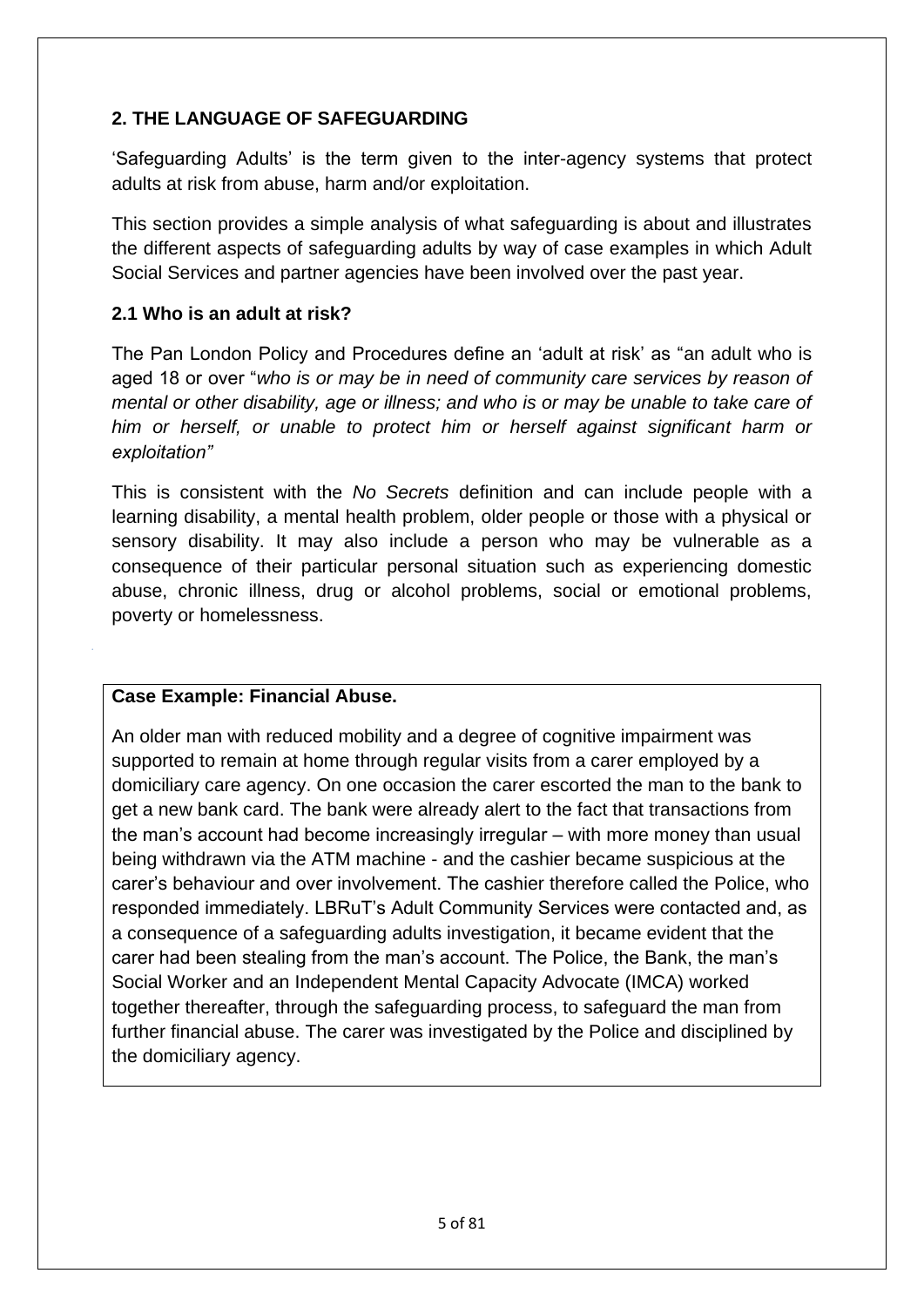# **2.2 What constitutes "Abuse"?**

For the purpose of the Safeguarding Adults Policy and Procedures the term "abuse" is defined as "*a violation of an individual's human and civil rights by any other person or persons which results in significant harm*".

The Pan London Policy and Procedures, in line with the *No Secrets* Guidance, states that abuse can be viewed in terms of the following categories: physical, sexual, psychological/emotional, financial and material, neglect and acts of omission, discriminatory, institutional.

Many aspects of abusive behaviour may constitute a criminal offence and all suspected abuse must be investigated.

## **Case Example: Violence and Intimidation**

A man with a long history of both mental health issues and alcohol dependence was detained by the Police under section 136 of the Mental Health Act (1983) having been found wandering the streets. Whilst at the Police station he revealed that he was afraid of two men who had previously robbed and assaulted him in his flat. He had invited the two men back for a drink after meeting them in a bar and whilst he was intoxicated they robbed and assaulted him. The Police investigated these allegations and the man was subsequently able to identify the two assailants. The Police arrested them and they were placed on remand awaiting trial at Crown Court. In the interim the Police referred the matter to Adult Community Services as a safeguarding matter and a safeguarding strategy meeting was called. The interim protection plan involved close liaison between Community Mental Health staff, local CID officers and Housing. The need to provide emergency temporary housing was considered given that the two perpetrators had threatened to harm the man further if he went to the Police. Victim Support was involved to provide general emotional and practical support and the Witness Support Service assisted the man in court. The perpetrators were found guilty and were sentenced to 8 years in prison. Whilst the man did not attend any safeguarding meetings he had capacity to consent to the safeguarding process and he was informed of all actions; minutes, interim plans and his Protection Plan were shared with him. He has subsequently begun to engage in treatment programmes for alcohol misuse and dependence.

# **2.3 When and where does abuse happen?**

It is everybody's right to live in a safe environment free from fear, intimidation or abuse. It is an unfortunate fact that abuse can happen to anyone, by anyone, anywhere and at any time.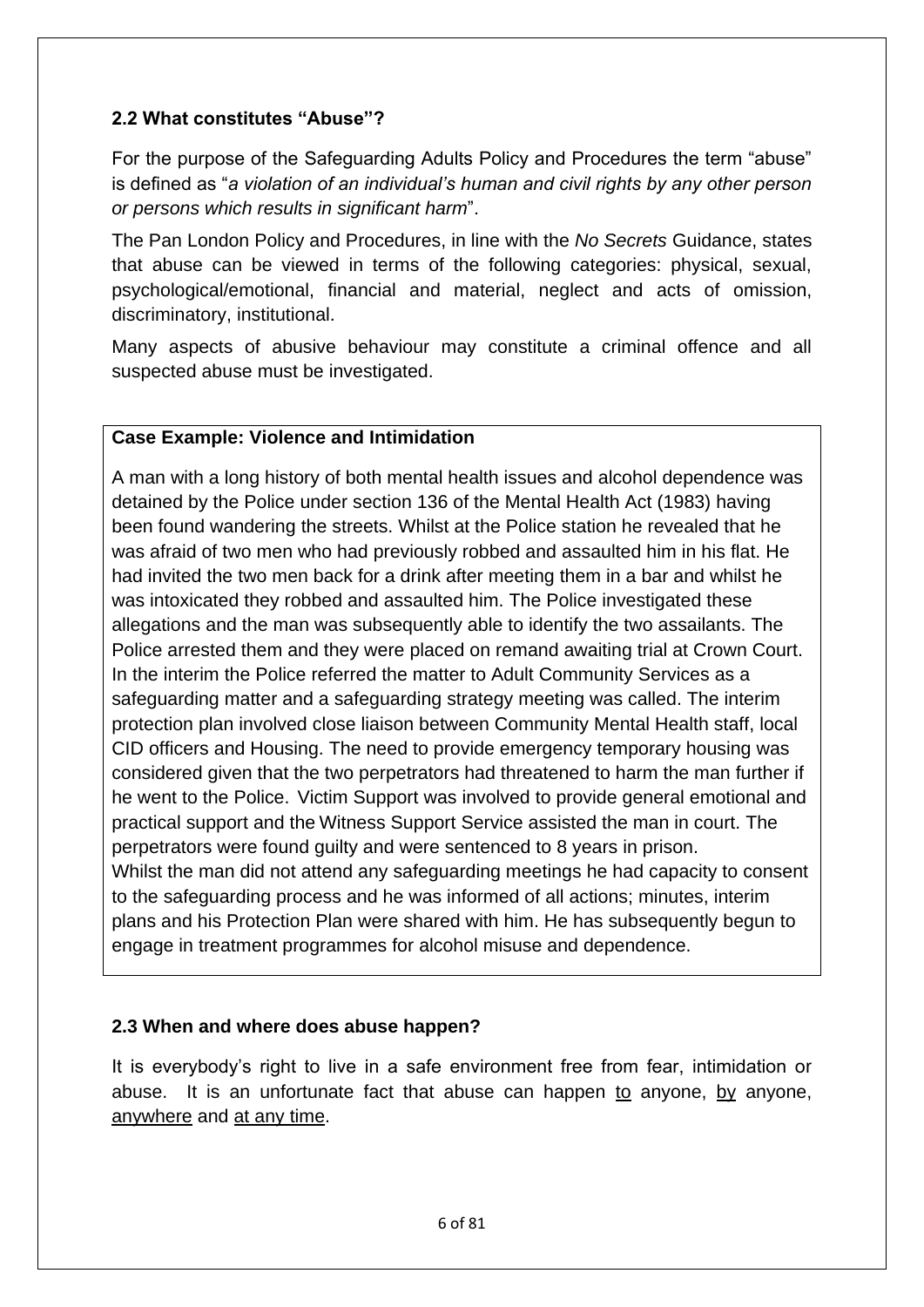Abusive actions may be deliberate but may also happen as a result of poor care practice, a lack of knowledge in how to support someone or ignorance. Media reporting and awareness raising campaigns have brought attention to acts of physical and sexual abuse. However, abuse can be more subtle: for example, when an adult at risk is persuaded to agree to something against their will, or taken advantage of because they do not fully understand the consequences of their choices or actions, or when their needs and well being are neglected.

Abuse can be a single act or repeated over time. Abuse can occur in any relationship, most frequently by people who the adult at risk knows.

# **Case example: Neglect and Acts of Omission**

A carer within a residential Care Home was found to be administering her own medication to some of the residents in her care. The home manager raised a safeguarding alert with LBRuT Adult Community Services as soon as this fact was discovered and the carer was immediately dismissed.

Through the Protection Plan, agreed as part of the safeguarding process, LBRuT worked closely with the care home to ensure medication procedures within the Care Home were improved in order to safeguard against a similar situation happening again. Additional actions were implemented by the home, including ensuring that a consistent approach to medication was adopted on all floors within the home. The home provided updates on progress as part of the safeguarding process.

# **2.4 Reporting Abuse**

Safeguarding Adults is everybody's business. Concerns that an adult at risk is being abused or is in danger of being abused should always be reported: see section 6 above for contact details. If the adult at risk is in serious danger then the Police / emergency services should be contacted via 999.

# **Case Example: Partnership Working**

A married couple, well known to LBRuT's Learning Disability Services, live independently with minimal support. Both are in full time, supported employment. The couple use a local bank for all their money-management and are well known in the branch and are supported to pay bills. They are usually served by the same bank-employee but on one occasion, when this employee was away, they were served by another employee who noticed irregularities with their account. This led to an immediate internal investigation which indicated that the bank-employee they usually dealt with had committed significant fraud. The bank supported the couple to contact the Police to report this. The police then raised a Safeguarding Alert with LBRuT Learning Disability Services.

The Police investigated the alleged fraud over a period of almost 1 year. Throughout the investigation, a named Detective Constable (DC) from the Metropolitan Police worked in partnership with the LBRuT Social Worker in supporting the couple,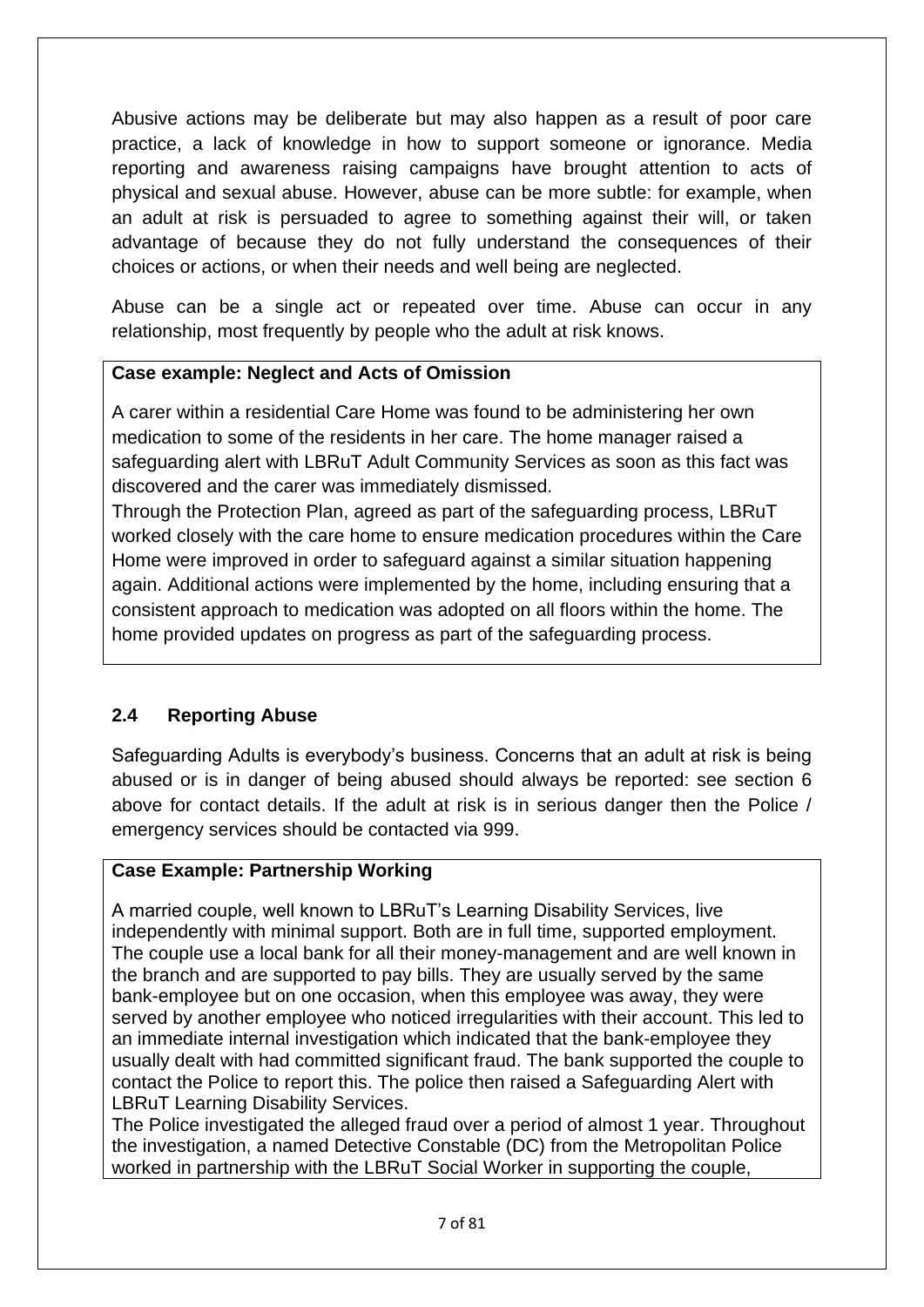including ensuring that they were aware of potential court appearances. The DC attended regular Safeguarding meetings which had a very positive impact on the overall planning of the support provided to the couple. Similarly, the Social Worker supported the DC when the police required further information from the couple, or when there was a need to relay information to them, in order to ensure they fully understood what was happening.

The couple received additional support while the Safeguarding process was ongoing as a significant amount of money had been stolen which resulted in serious financial problems for them. Through this support the couple were able to re-gain confidence in their own abilities and also learn new skills to enable them to have more control over their finances and so avoid financial abuse being as much of a risk in future.

The bank refunded the full amount of money taken (plus compensation) and the perpetrator eventually pleaded guilty and was given a custodial sentence. The couple are very happy with the outcome and felt very supported and informed throughout the Safeguarding process.

# **2.5Deprivation of Liberty Safeguards**

The Deprivation of Liberty Safeguards (DoLS) are in addition to ‐ but do not replace ‐ other safeguards in the Mental Capacity Act 2005. The Deprivation of Liberty Safeguards are solely about ensuring that there are appropriate safeguards in place when it is deemed that a person, who lacks the capacity to decide the matter for themselves, needs to receive care or treatment, in their best interests, in a hospital or care home, in circumstances that deprive them of their liberty. Every effort should be made, in both commissioning and providing care and treatment, to prevent deprivation of liberty. If deprivation of liberty cannot be avoided, it should be for no longer than is necessary. (See also page 39-42)

# **Case Example: Deprivation of Liberty Safeguards**

An "Urgent Authorisation" request was received under the Deprivation of Liberty Safeguards (DoLS) for an elderly woman with dementia who had recently moved from hospital into residential care. The had taken place at the instigation of her daughter who held a Health & Welfare Power of Attorney in respect of her mother: the daughter felt it was not safe for her mother to return home primarily because she would not allow carers' access in order to provide the level of support she needed. Social Care professionals involved shared the daughter's opinion: prior to being admitted to hospital the elderly woman had become malnourished and increasingly confused as she was not eating or taking her medication. The front door to the Care Home had to be locked as there were concerns the woman may abscond from the premises; as a consequence she repeatedly told visitors that she had been imprisoned and was being kept in the home against her will. In response to the woman's constant demands to return home, which was making her very agitated and distressed, the Care Home granted themselves an Urgent Authorisation. At the same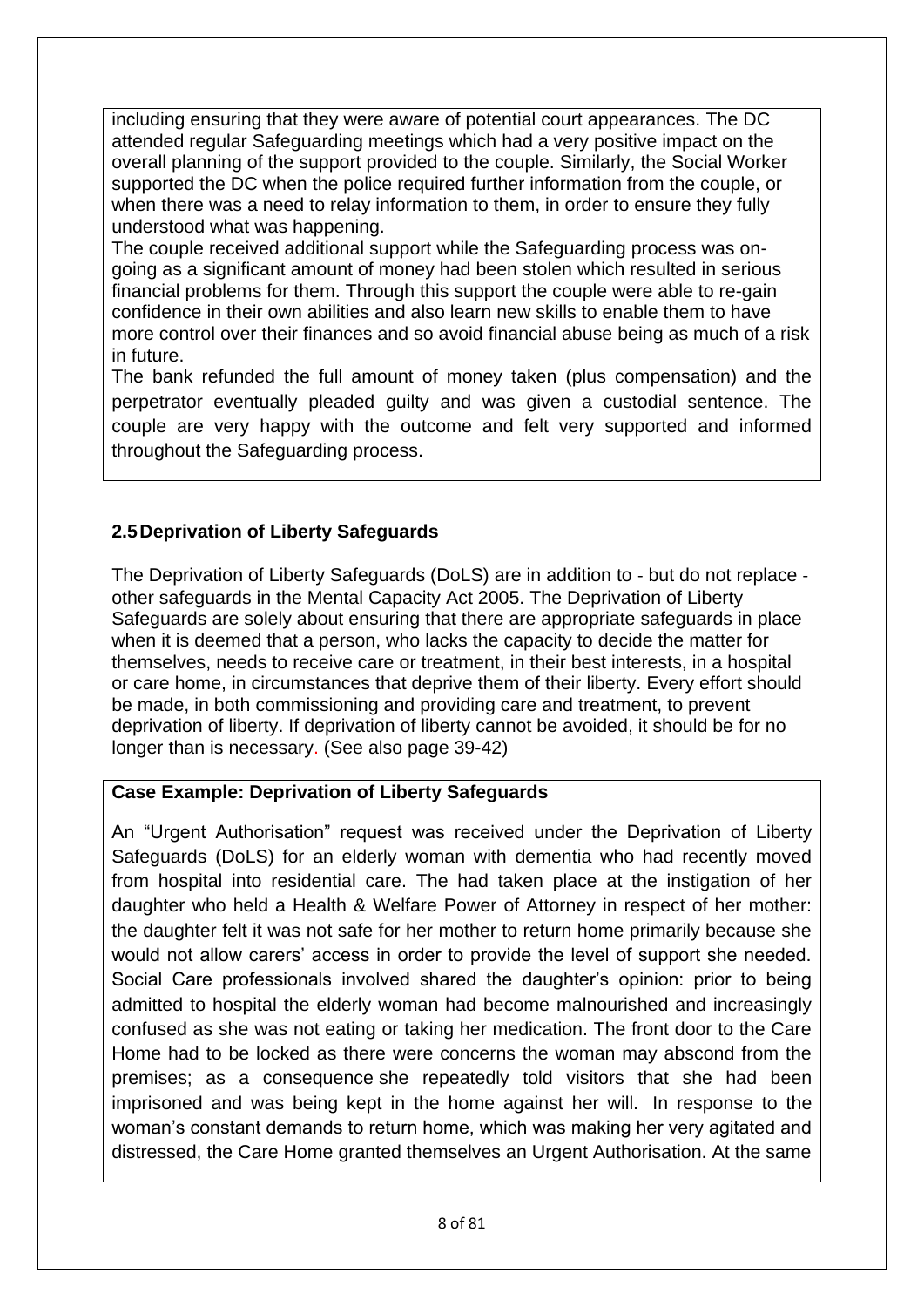time, as required under the law relating to DoLS, the Care Home also submitted a request for a Standard Authorisation to LBRuT's DoLS Team. A Best Interest Assessment was completed in response to the home's request and it was agreed that in the short term it was in her best interest to remain living in the Care Home. Authorisation was therefore granted for one month only with a condition attached that stated that all least restrictive alternatives to manage the woman's care needs were explored. Through discussions with the daughter it was agreed to introduce 24 hour live-in carer which would enable her mother to return home. Within 3 months a suitable care provider had been identified and all necessary arrangements made to facilitate the elderly woman's return home. There have been no issues around noncompliance with the live-in carer since she returned home and both mother and daughter are happy with the outcome.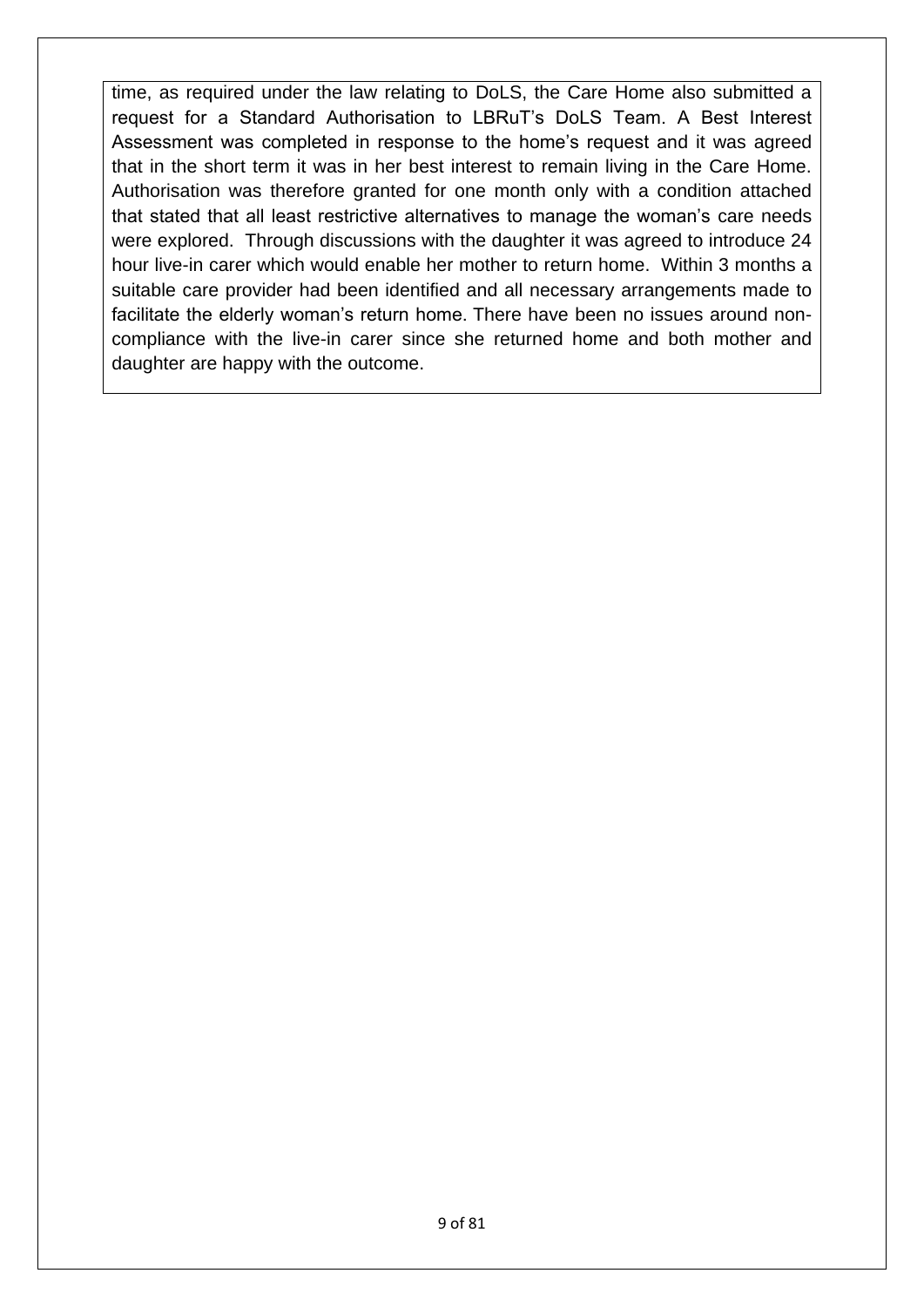# **3. THE WORK OF THE BOARD**

The Department of Health *No Secrets* Guidance (2000)<sup>1</sup>, issued under Section 7 of the Local Authority and Social Services Act (1970), places a responsibility on three key statutory agencies (Health, Local Authorities and the Police) to work together, in partnership, to ensure that systems, policies and procedures are in place to safeguard adults at risk.

The Guidance also recommends that partners establish appropriate multi-agency governance arrangements and produce an annual report to both monitor and evidence how this responsibility is being enacted. In the London Borough of Richmond upon Thames the Safeguarding Adults Partnership Board (SAPB) has responsibility for implementing the *No Secrets* requirements and the detail of its work is built upon a national framework of standards produced by the Association of Directors of Adult Social Services (ADASS) in 2005<sup>2</sup>. The Board co-ordinates local partnership arrangements to safeguard adults from harm and continues to implement and maintain the consistent, cohesive partnership working required by the Pan London Policy and Procedures<sup>3</sup> which were launched in September 2011.

The aim of this report is to outline the work of the Board during 2011–2012. It contains contributions from its member agencies and describes all the activity carried out by the partner organisations represented on the Board.

# **4. A YEAR IN REVIEW**

**.** 

Much has happened during the previous twelve months in relation to the work of the Board. The following are worthy of specific mention:

- Activity levels in Safeguarding Adults continue to increase and reflect an ever increasing awareness of adult safeguarding amongst organisations and the wider community (See Section 9).
- Learning from two Serious Case Reviews has been translated into an action plan for improving safeguarding practice both strategically and operationally that is currently being implemented (See Section 7).
- We welcomed a representative from the London Probation Service and LBRuT Housing.
- The Board underwent a self assessment exercise and as a consequence identified how it might strengthen its governance arrangements and its membership and thereby enhance its effectiveness and performance as a Board.

<sup>1</sup> No Secrets: No Secrets: guidance on developing and implementing multi-agency policies and procedures to protect vulnerable adults from abuse

 $2$  Safeguarding Adults: A National Framework of Standards for good practice and outcomes in adult protection work

<sup>3</sup> Protecting adults at risk: London multi-agency policy and procedures to safeguard adults from abuse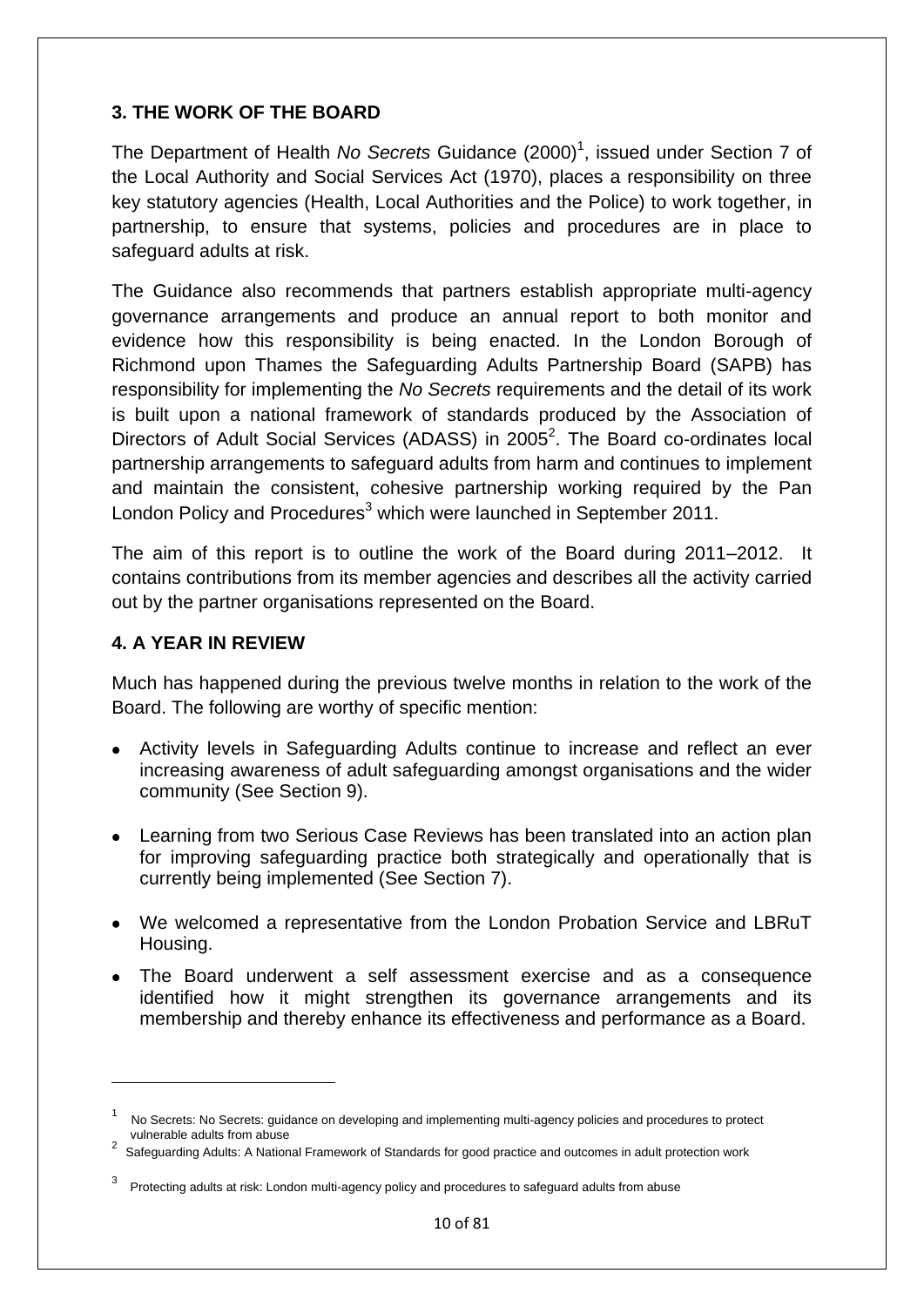- The Board also set its priorities going for 2013 -2014, based on the findings of the self assessment, from which the Board's business plan will be developed.
- Preparations were made in relation to Clinical Commissioning Groups superseding Primary Care Trusts in terms of ensuring continuity of membership of the Board.
- Links with the incoming Health & Wellbeing Board were developed.

The work of the Board is based on the Pan London Policy and Procedure and the principles of empowerment, prevention, protection, proportionality, partnership and accountability identified by the Coalition Government in May 2011, which, together with the Care and Support Bill (2013), will continue to shape the work of Board going forward.

# **5. STATEMENT OF COMMITMENT**

The core aims of the SAPB remain constant: members of the Board are committed to working together to safeguard adults at risk, to work towards preventing abuse and to achieving an appropriate level of response when abuse has, or may have, happened. Going forward, the Board's proposed new Terms of Reference will include a statement of commitment and a confidentiality clause that all members will sign up to. ( see Appendix 1)

This report reflects the level of commitment and activity undertaken to train staff, to raise awareness within the community, to support front line staff in the effective investigation of allegations of abuse and to co-ordinate the response to issues of abuse in a way that protects, involves and empowers the adult at risk.

Individual Board Members have made specific commitments in their proposed actions (see pages 61-69).

# **5.1 Membership and Responsibilities**

The London Borough of Richmond upon Thames Safeguarding Adults Board has strategic leadership of safeguarding across the Borough. The Board holds all agencies to account in order to:

- improve the way local agencies and services work together:
- protect, involve and empower those at risk from harm or abuse;
- learn lessons from situations when things have not gone well and improve our practice as a result.

The Board endeavours to maintain a positive approach to safeguarding that sends out a clear message to the local community and promotes the Board's intention to safeguard and empower adults at risk to stay safe.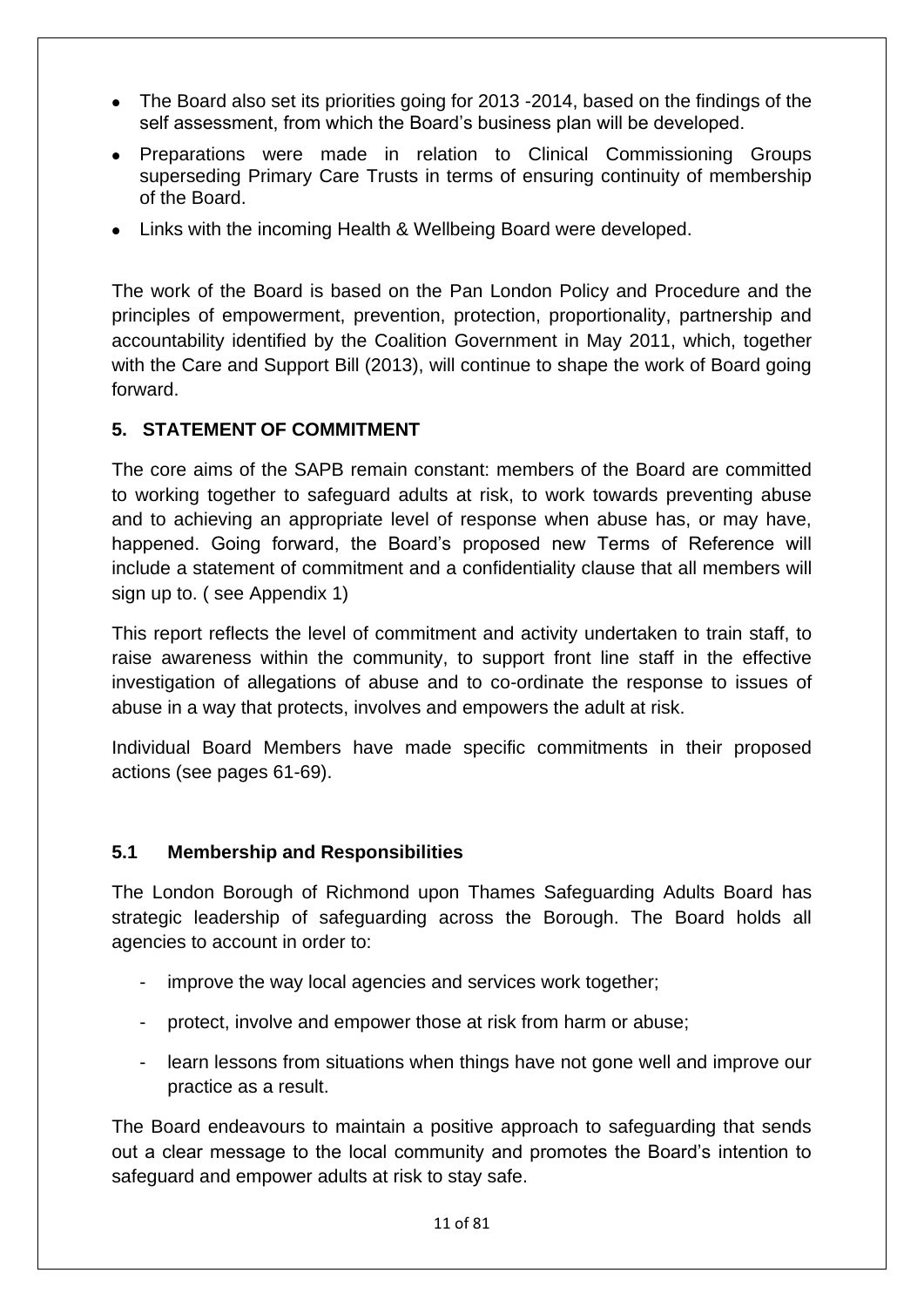The Board is the multi-agency body providing strategic leadership for agencies providing services to vulnerable adults and seeks to ensure a consistently high standard of professional response to situations of abuse. As such the Board oversees how organisations across the Borough of Richmond work together to safeguard and protect vulnerable adults who may be at risk of harm or who have been abused or harmed.

The Board meets on a quarterly basis, although extra-ordinary meetings can be called when necessary, with a defined sub-group structure.

The five main areas of operation, as outlined in the Board's Annual Report 2011-12, remain unchanged and continue to provide an effective means of decreasing the risk of abuse, namely:

- Promoting the message of awareness amongst staff and the public to increase knowledge and confidence in reporting concerns
- Ensuring staff are fully trained and understand their roles and responsibilities in recognising, reporting and investigating abusive practice
- Developing policy and standards of best practice for staff and care providers to follow
- Screening out and preventing potential abusers coming into contact with adults at risk through robust employment practices
- Auditing the work of partners on a regular basis to ensure that effective systems are in place.

Membership of the Board has strengthened during the past year and has moved a long way towards achieving appropriate representation at a strategic level from those agencies who commission services, those with statutory duties to adults at risk and those with operational responsibility for service provision.

Following the self assessment exercise the Board has refreshed its Terms of Reference which now include a statement of commitment and a confidentiality clause. (See Appendix 1)

# **5.2 Accountability**

To date the Board has reported to the Local Strategic Partnership (Richmond Partnership Executive). Now that the Richmond Health & Wellbeing Board is established and operating on a statutory footing the proposed Terms of Reference for the Board indicate a stronger link with the Health and Wellbeing Board going forward. The Board also provides reports to the Community Safety Partnership Board and the London Borough of Richmond upon Thames Council's Health, Housing and Adult Services Overview & Scrutiny Committee.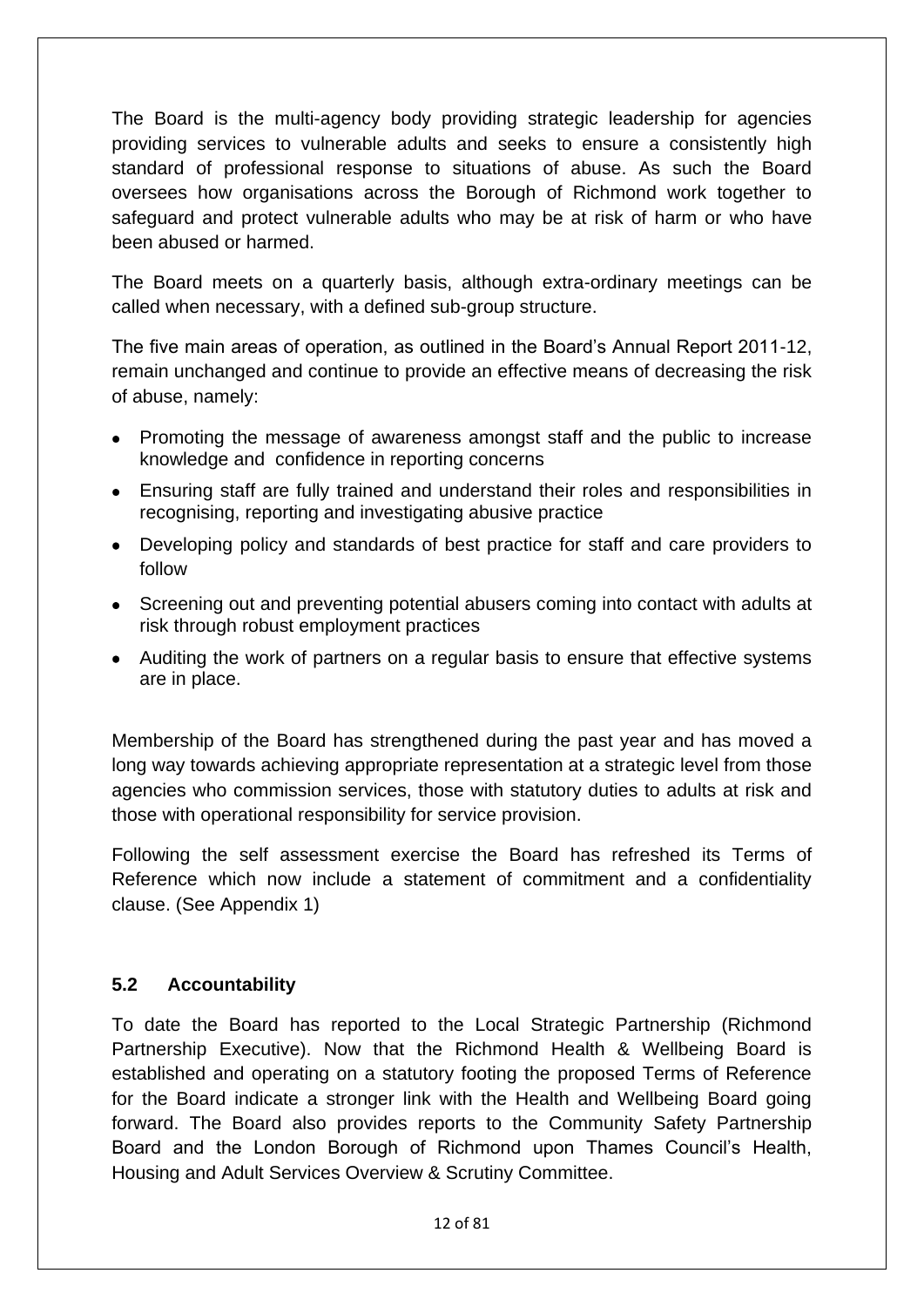Each of the statutory partners has their own internal reporting mechanisms, including the submission of annual progress reports and this report will feed into those processes.

The reciprocal chairing arrangement with Wandsworth lends the Board an additional aspect of objectivity and governance

The Board currently has three sub-groups, one of which leads on Learning and Development across all partners, one on Policy and Performance across partner agencies and the third, the Serious Case Review Sub-Group, co-ordinates the response to and learning from serious incidents involving any adult living within the Borough.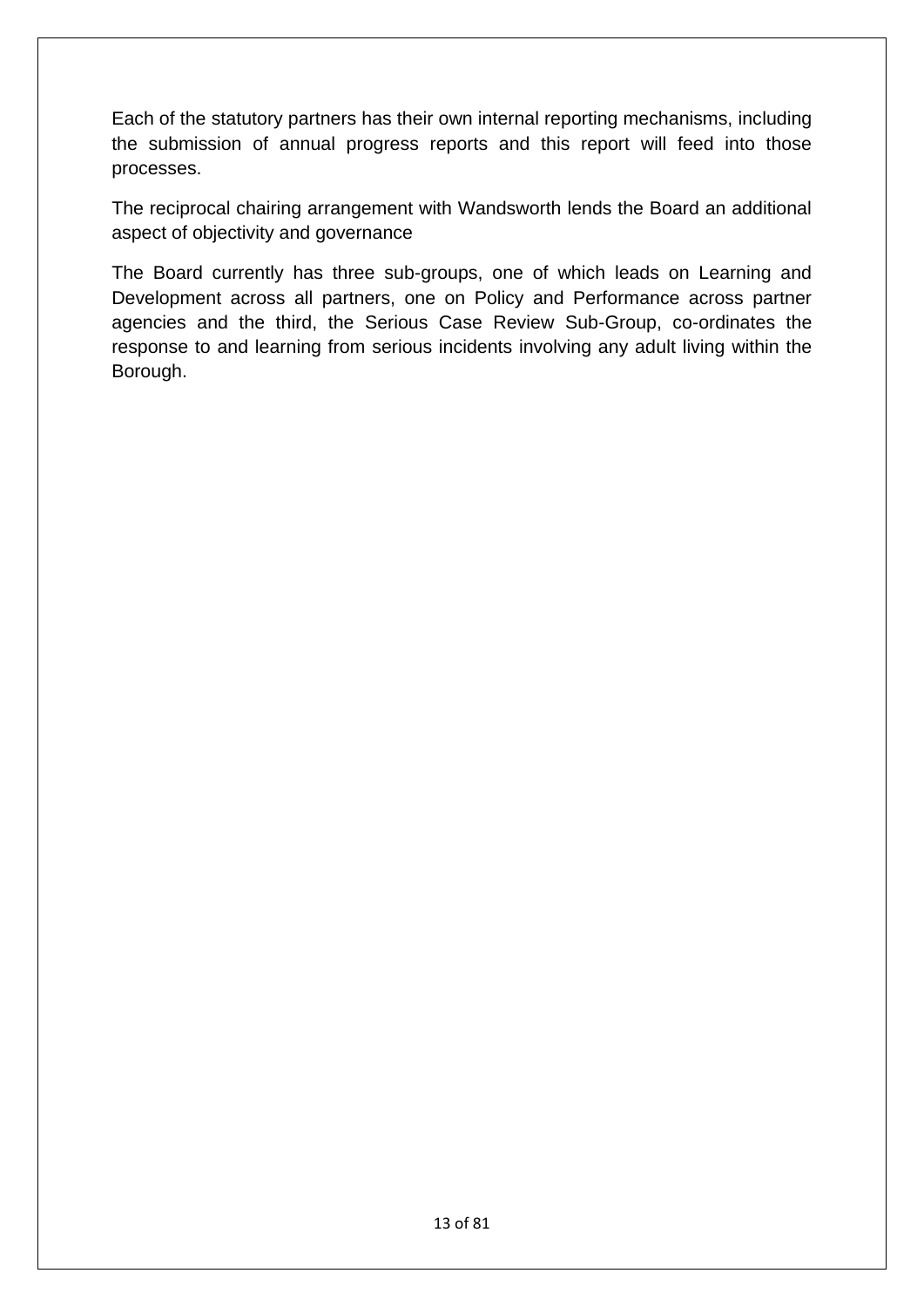# **6. CONTACT POINTS**



# **REPORTING A SAFEGUARDING CONCERN**

For specific information on Safeguarding in the Borough please look at the London Borough of Richmond-upon Thames website at:

[http://www.richmond.gov.uk/adult\\_protection](http://www.richmond.gov.uk/adult_protection)

#### **During Office Hours:**

Safeguarding alerts and general safeguarding concerns should be raised via the Council's Access Team on: **0208 891 7971**

## **Out of office Hours:**

Via The Adults Emergency Duty team on: **0208 744 2442**

**Remember that in an emergency - you should always call the Police or** 

**Emergency Services on: 999**



**DEPRIVATION OF LIBERTY SAFEGUARDS – REPORTING AND ADVICE**

Deprivation of Liberty Safeguard (DoLS) issues are managed directly by the Safeguarding Team.

They can be registered or reported to the **Safeguarding Adult/DoLS Team** on **020 8831 6337 Fax: 0800 014 8629**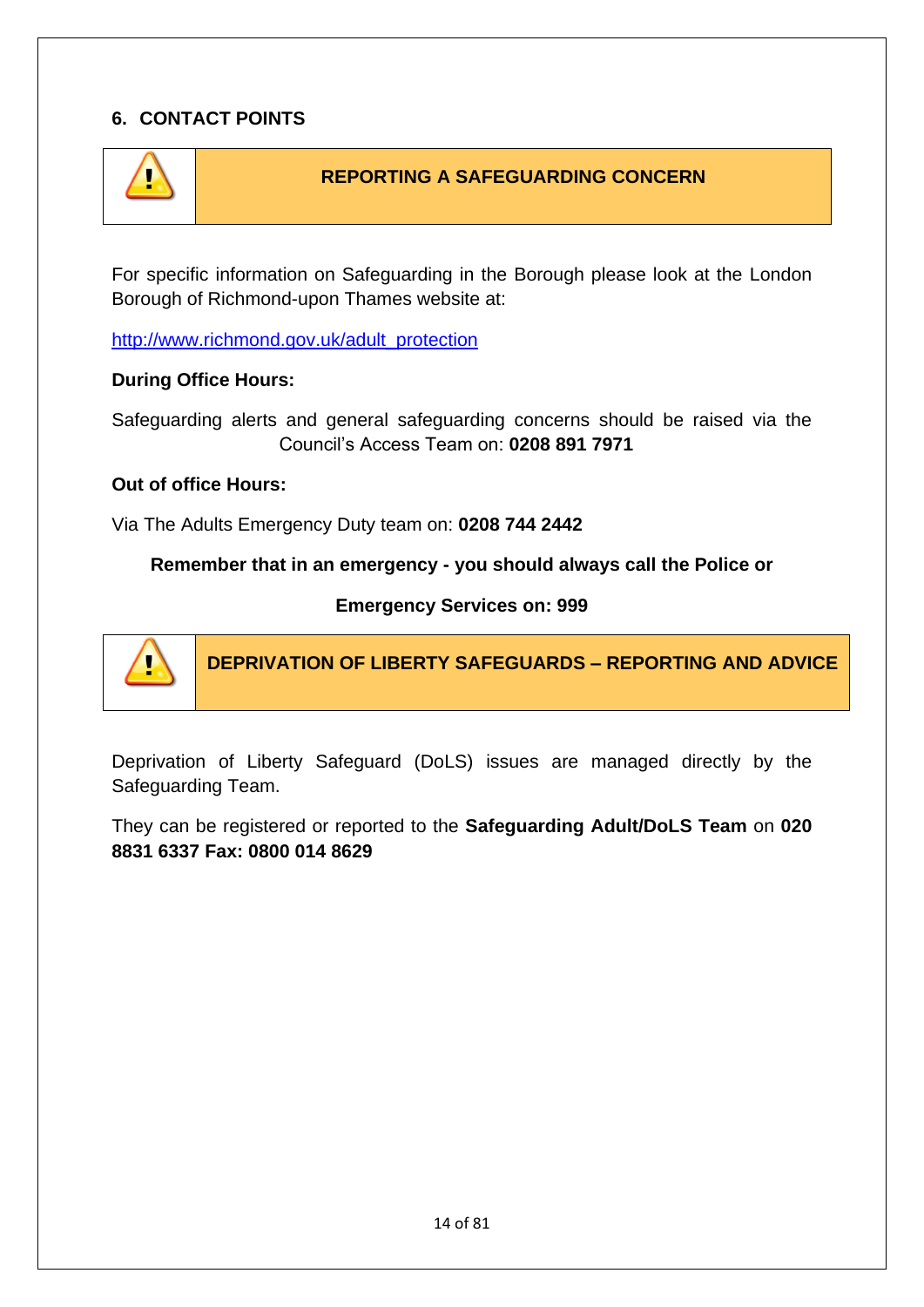# **7. Serious Case Reviews**

# **7.1 OVERVIEW**

The Serious Case Review (SCR) Sub-Group was established as a sub-group of the Safeguarding Adults Partnership Board (SAPB) in 2011 and met on 5 occasions in the year from April  $1<sup>st</sup>$  2012 to March 31 $<sup>st</sup>$  2013. The role of the SCR Sub-Group is to</sup> identify learning from Serious Case Reviews, draw up relevant action plans on behalf of the Board to address recommendations made in SCR reports and provide assurance to the Board as to progress made in implementing those action plans. Serious Case Reviews are initiated when a vulnerable individual has come to serious harm, or in some cases has resulted in the death of an individual, where there are concerns about the care they received.

The SAPB has a leadership role to promote, and to have oversight of, care provided to vulnerable individuals and to highlight where it has specific concerns. Compliance with all legal processes, statutory requirements, regulated activities, best practice and ensuring a competent workforce are the responsibilities of individual agencies. There is also a clear responsibility on commissioners of services to ensure services they commission are of an appropriate standard and have in place processes to monitor such arrangements.

The SCR Sub-Group has a key role in managing the process of investigating serious incidents, reporting at each SAPB meeting and bringing to the Board's attention any issues of concern, issues of interest and when ever actions are completed. The SCR Sub-Group also monitors the work that has been undertaken by individual agencies in addressing identified areas of service improvement.

As part of the process of developing the SCR report when a SCR has been commissioned by the Board, in each instance the relevant agencies complete an Individual Management Report (IMR), which is then used to formulate both the overall SCR report and recommendations which lead to a more detailed set of actions.

During the period April 2012 to March 2013, there were 2 Serious Case Reviews commissioned by the SAPB and the relevant actions that followed from those SCRs led by the SCR Sub-Group, are detailed below.

# **7.2 First Serious Case Review**

The first Serious Case Review concerned an elderly man who died in hospital following admission from a Care Home.

There were 12 recommendations arising from the SCR report which was produced in November 2012 by an independent chair and discussed at a meeting of the SCR Sub Group in November 2012. The learning and actions that followed were included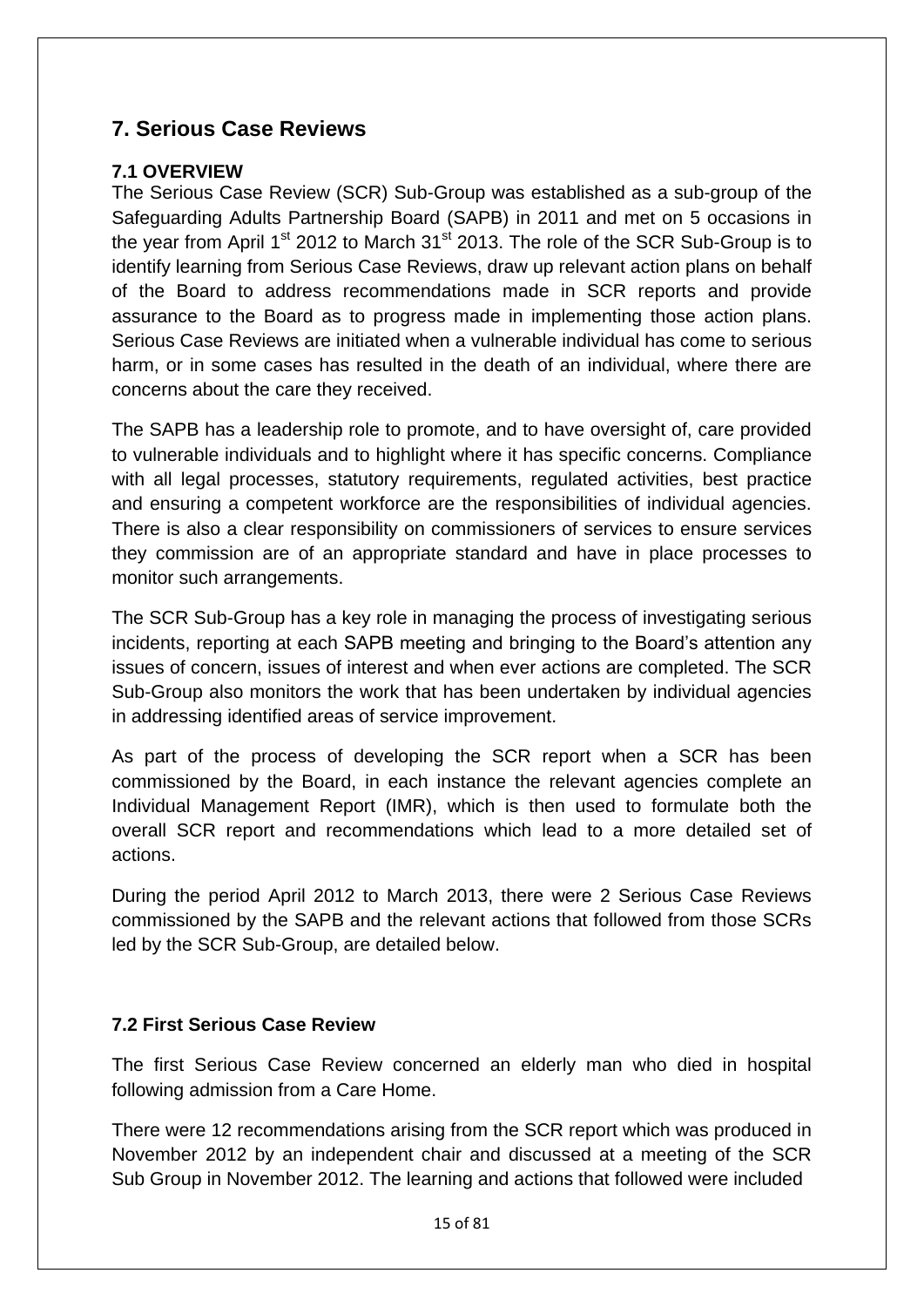in an Action Plan that was subsequently presented and approved by the SAPB in 2011. The recommendations from this SCR are detailed below.

# **7.2.1 Recommendations and Learning:**

Recommendation from the first SCR fall into the following 4 main categories, with examples included below:

# **(1) Information Exchange**

- *Upon an individual's discharge from hospital a copy of the hospital Discharge Summary is provided for those involved in follow up care.*
- *Where there has been a further significant event, any previous assessment for residential or nursing care must be reviewed to ensure it takes account of the significant event.*

# **(2) Process & Protocol**

- *Pre-admission to hospital assessment procedure is amended specifically include self monitoring arrangements, and a check is carried out to ensure that the equipment is available for the person to use.*
- *Where a person is known to self monitor, this is identified in the care plan with suitable reminders incorporated into the care plan.*
- *Care homes will revise guidance to staff about when they refer residents to the visiting GP.*
- *Escalation procedures are established when information requests in regard to Safeguarding investigations are not being responded to within a reasonable time.*
- *A protocol is developed for responding to allegations of Institutional Abuse.*
- *Internal protocols for raising safeguarding adult alerts to ensure that significant time delay do not occur should be reviewed*

# **(3) Practice Issues (Providers and Commissioners)**

- *Consultations with the GP- and other clinicians where appropriate - must be carried out in private.*
- *Care provider staff are trained in relation to diabetic care.*
- *Staff in care home settings must respond to emergency situations expeditiously and a training needs analysis carried out with staff to prepare them to better respond to emergencies.*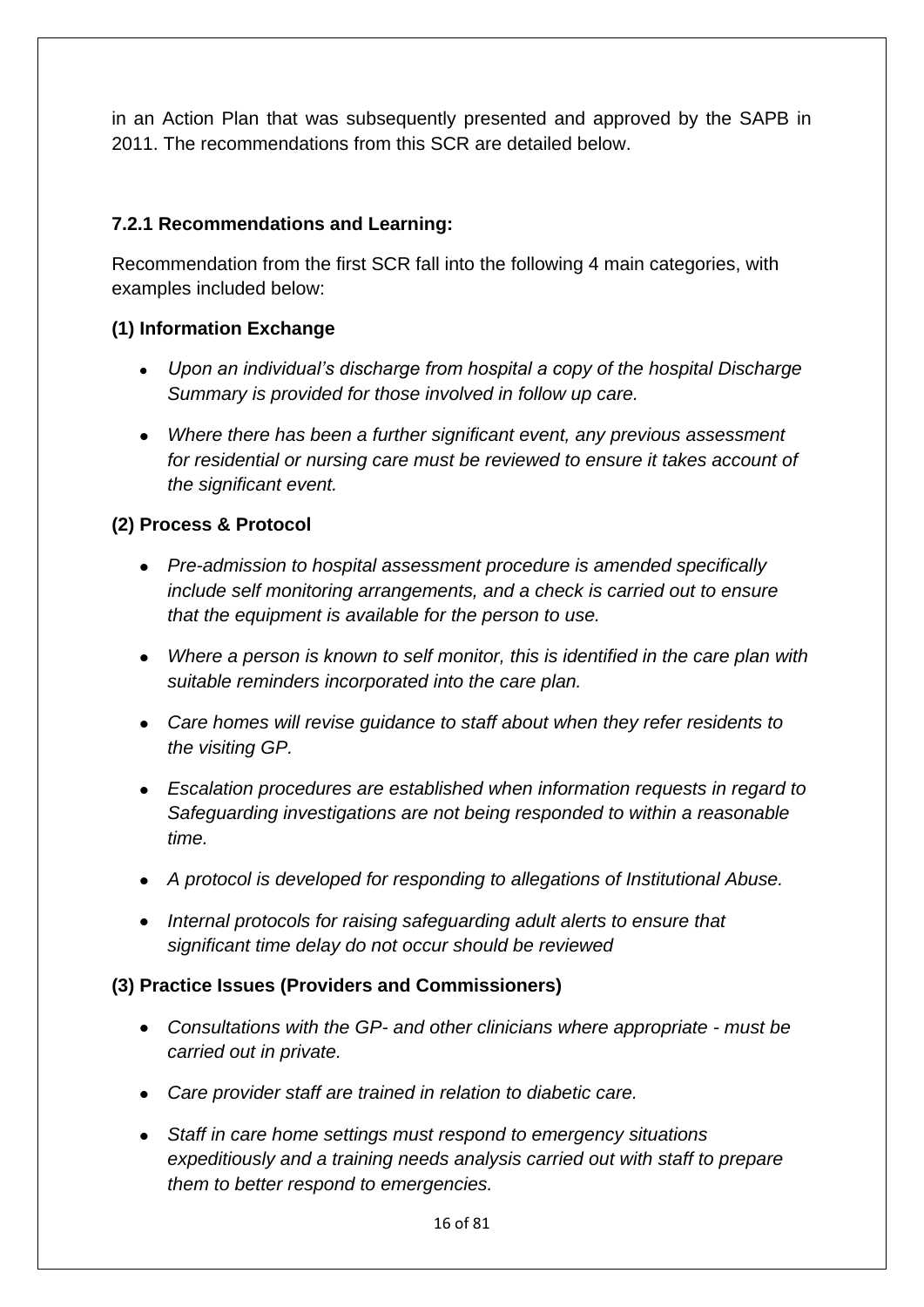# **(4) Plans & Further Action**

*An Improvement Plan for addressing the issues identified is produced, including timescales for completion, against which the SAPB can measure progress.*

# **7.3 Second Serious Case Review**

The second Serious Case Review concerned a woman who died in a psychiatric hospital having been transferred from the Accident and Emergency Department of a local hospital.

The SCR Sub Group met on February  $18<sup>th</sup>$  2013 to consider an initial presentation from the Independent Chair on her report into the serious case review. An Executive Summary and the full report were considered by the Sub Group and an initial action plan was produced by the sub group to address the recommendations in the Independent Chair's report which provided a comprehensive story relating to the events and the lead up to the woman's subsequent death.

The SCR Sub Group noted the work that had been undertaken by the two NHS Trusts involved in addressing identified areas of service improvement immediately following the death as set out in Composite Action Plans the NHS Trusts produced.

The SCR Sub Group at its meeting on February  $18<sup>th</sup>$ , proposed two additional recommendations to those proposed in the Independent Chair's initial report in response to issues that had been raised in the report, resulting in 11 recommendations in total that were considered and subsequently agreed by the SAPB on February 28<sup>th</sup> 2013.

# **7.3.1 Recommendations and Learning**

Recommendation from the second SCR fall into the following 3 main categories, with examples included below:

# **(1) Information Exchange**

- *A definitive shared protocol is developed by the two NHS Trusts for transfer of patient information between their two organisations.*
- *An audit is carried out of communications between the Home Treatment Team and the relevant hospital ward during the relevant period.*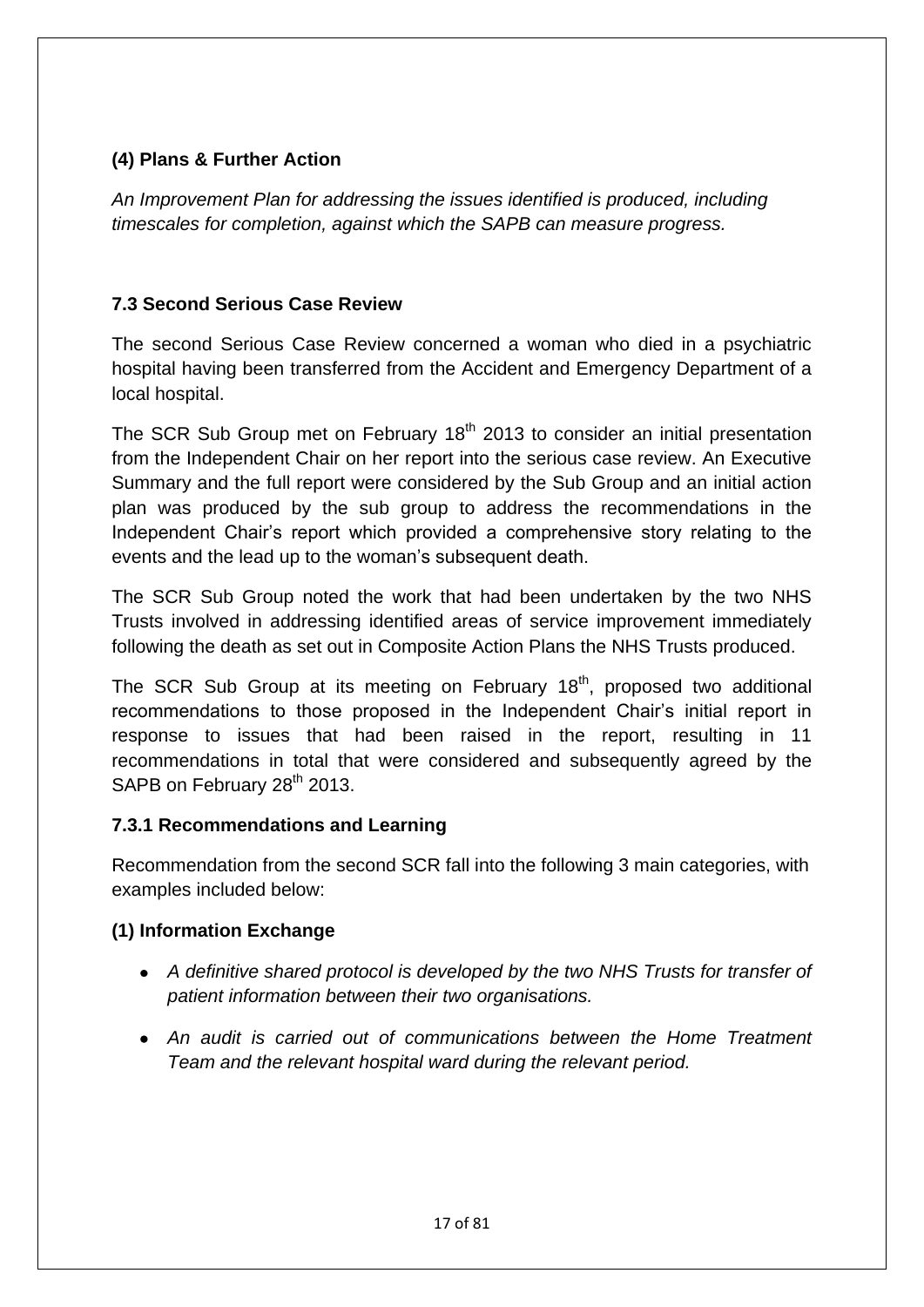# **(2) Practice Issues (Providers and Commissioners)**

- *Training and guidance is provided to relevant staff about the interaction between the Mental Health Act, the Mental Capacity Act and the Safeguarding Adults procedures.*
- *Joint work is undertaken on the Approved Mental Health Practitioner service and in particular on its implications for safeguarding policy and practice.*
- *The application of the Mental Capacity Act by all partner agencies is regularly reviewed by the Safeguarding Adults Partnership Board.*
- *Safeguarding issues are fully integrated into regular staff supervision across all partner agencies.*
- *Risk assessments are appropriately updated and routinely accessed to inform continuing care and management.*
- *Liaison psychiatry services including the care pathway for adults with mental illness and risky behaviour undergo a review.*
- *Scrutiny is undertaken of safeguarding arrangements and practices on the ground; including assurances around the practices of frontline staff and managers.*

# **(3) Plans & Further Action**

- *Action plans are prepared by the two NHS Trusts involved to demonstrate that the identified necessary improvements have been made and that the commissioners of the two Trusts' services have also satisfied themselves about the changes made.*
- *Any specific actions relating to the Serious Case Review are identified and reported back to the SAPB.*

The recommendations detailed above have formed the basis of the Sub Group's work plan going into 2013/14 and an action plan for implementation was subsequently agreed by the Board at its meeting on May 23<sup>rd</sup> 2013.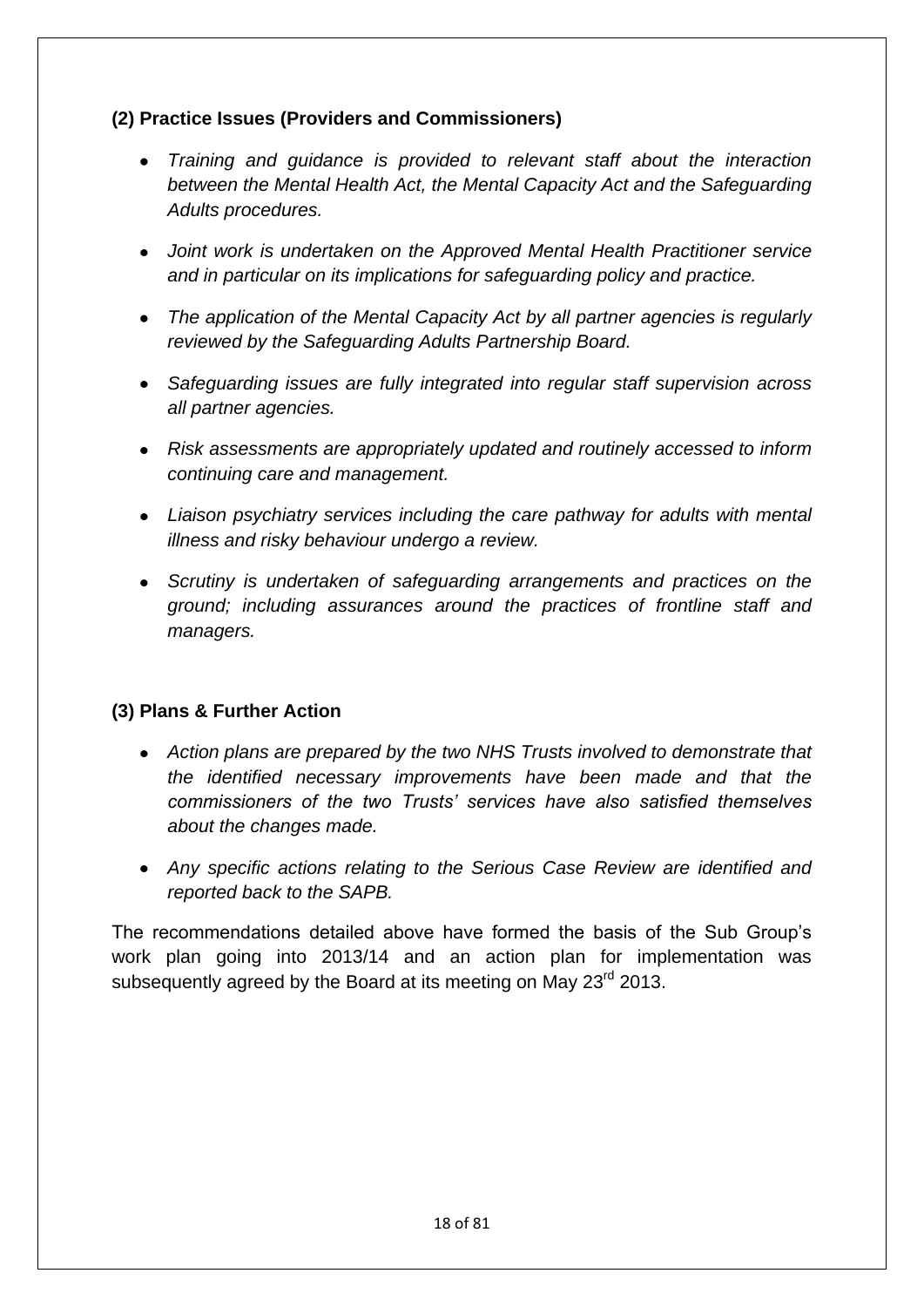# **7.4 Progress Update**

The action plan for implementing the recommendations of the Serious Case Reviews was adopted towards the end of 2012-13. Going forward into 2013-14 the following actions have been implemented:

- 1. New training has been commissioned to clarify the interface between the Mental Health Act, the Mental Capacity Act and safeguarding Adults. Thereafter staff will have a greater understanding of relevant legal and policy leading to robust decision making that in turn will enhance Service User safety.
- 2. Effective communication was identified as the cornerstone of good practice and key to ensuring Service User safety. All agencies have now reviewed how they share information with internal and external partners to improve information sharing and communication is achieved in future.
- 3. Guidance has been developed for staff in all agencies reiterating a) what action must be taken when institutional abuse is suspected or alleged and b) who to inform if the robustness of the Safeguarding investigation is jeopardised because key agencies do not attend Safeguarding meetings.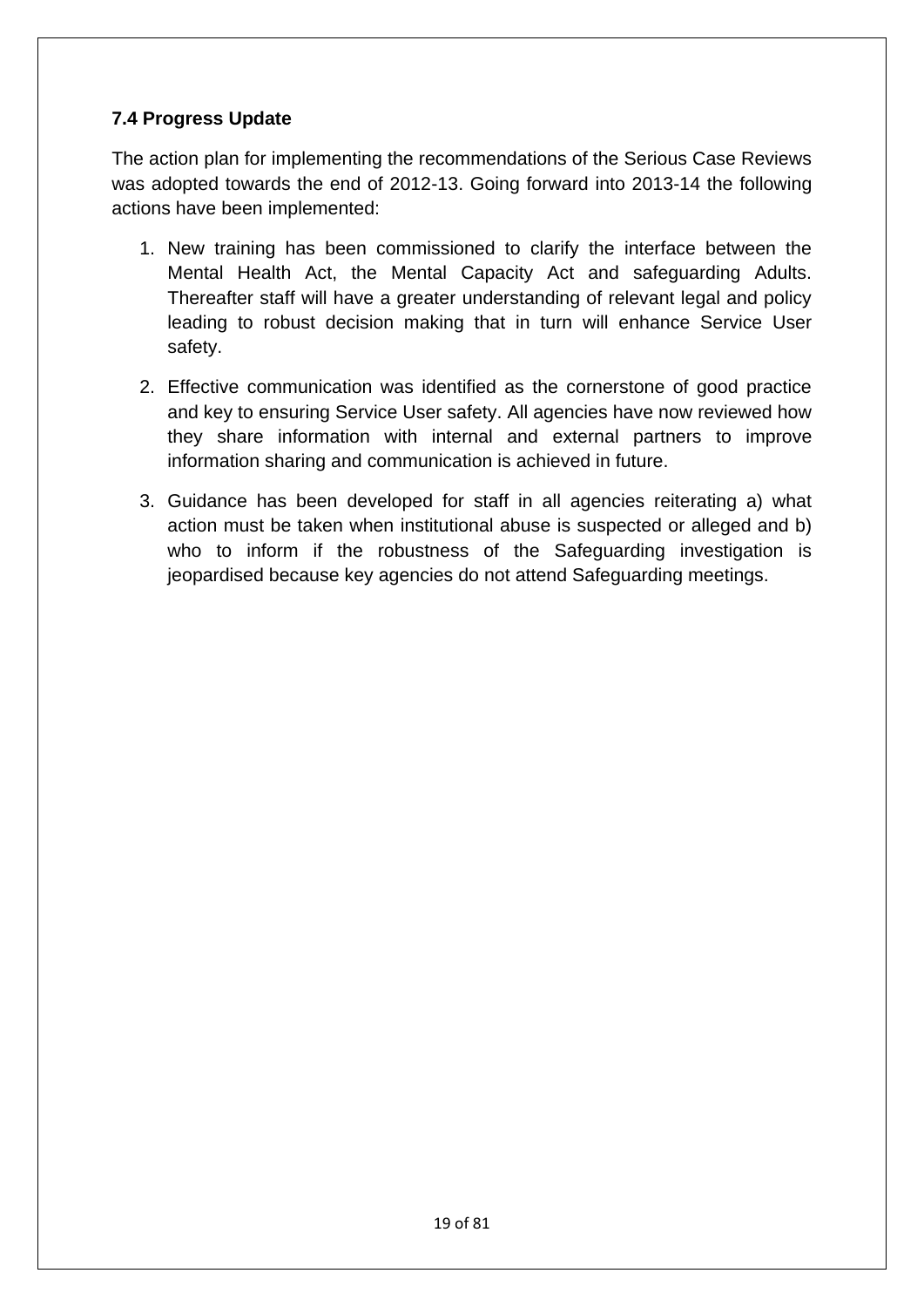# **8. SAFEGUARDING ACTIVITY**

This section of the report provides information on safeguarding activity during the 2012 -13 financial year and covers the following themes:

- Information on alerts<sup>4</sup> and referrals<sup>5</sup>
- Demographic information on people with a safeguarding referral.
- Locations of alleged abuse, types of alleged abuse and relationships of the people alleged to have caused harm
- Case conclusions and outcomes for the adults at risk and for people alleged to have caused harm
- Care Home and Homecare Providers
- Performance data relating to PLP timescales
- Deprivation of Liberty Safeguards (DoLS)

This section also includes "Comment", at the end of each sub-section, which provide some observations on the findings reported and, where appropriate, action we are taking as a result.

## **8.1 Number of alerts and referrals**

1

There were 845 alerts were received in 2012-13, averaging 70 alerts per month. This represents an 11% increase from 2011-12 when 759 alerts were received.

It is generally expected that alerts will increase year on year as safeguarding adults work becomes progressively more embedded within professional practice and public consciousness is heightened.

There has been a significant increase in the number of alerts for older people of 25.5% from 444 in 2011-12 to 557 in 2012-13. In particular there has been a significant rise in the number of alerts raised in 2012-13 compared to 2011-12 by:

- Secondary Health Staff: 12.6% (70 compared to 45 in 2011-12)
- Family Members 12.4% (69 compared to 52 in 2011-12)
- Domiciliary Staff: 11.9% (66 compared to 53 in 2011-12)
- Residential Care Staff: 9.9% (55 compared to 38 in 2011-12)  $\bullet$

*Comment: This can, in part, be attributed to a raised level of awareness following last year's annual report and the refreshed publicity material for safeguarding. It is also likely that it is a consequence of the heightened and repeated media publicity following exposure of the Winterbourne View scandal.*

<sup>4</sup> An **alert** is when any safeguarding issue is first raised with Adult Social Care Services from any source.

<sup>5</sup> After an alert is initially received it is reviewed, considered and risk assessed. The matter will then either be dealt with through another route (as it is not considered to be a safeguarding matter) or it will advance to the next stage of the safeguarding process for fuller investigation and formal intervention. This is called a **referral.**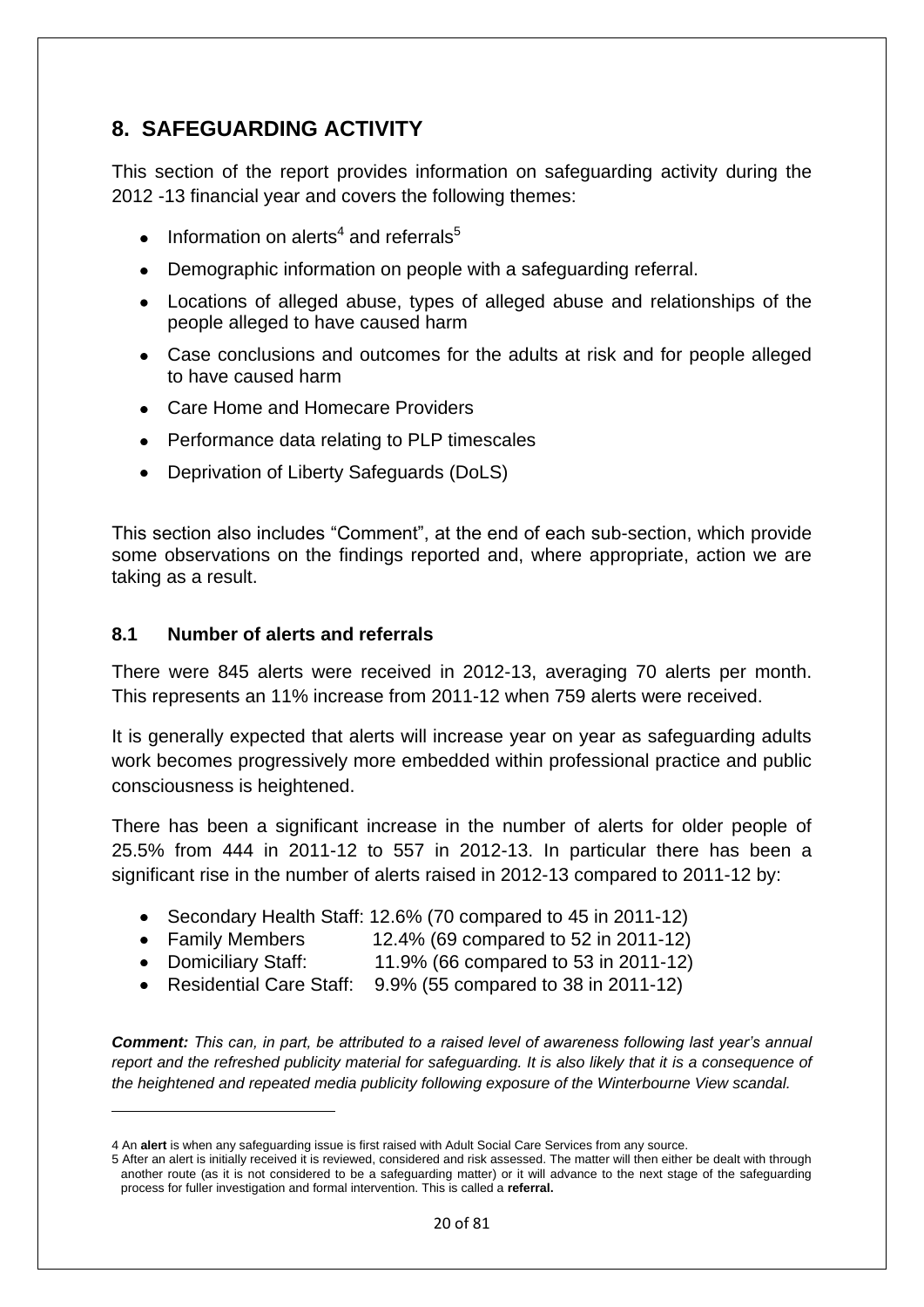| <b>YEAR</b> | <b>Alerts</b> | <b>Referrals</b> | % Alerts that<br>progressed to<br>referral |
|-------------|---------------|------------------|--------------------------------------------|
| 2010/11     | 438           | 154              | 35%                                        |
| 2011/12     | 759           | 232              | 31%                                        |
| 2012/13     | 845           | 328              | 39%                                        |

#### **TABLE 1: Alerts, referrals & % of alerts progressing to referral over last 3 years**

Of the 845 alerts received in 2012-13, 328 (39%) progressed to referral; a much higher proportion than in the previous year. There were 96 more referrals in 2012-13 – a significant increase and equates to an average of 27 referrals being received per month.

*Comment: This increase is a positive development and indicates that the appropriateness of alerts received is increasing. This reflects the work of the Safeguarding Adults Team in working with partner agencies and also their raised profile in Provider Forums.* 

*It also dovetails with the internal work of the Safeguarding Adults Team in terms of: (1) closer working within individual Adult Community Services Teams and the introduction of Safeguarding Surgeries; (2) the work of the Best Practice Group - where detailed discussion of learning points emerging from safeguarding cases is facilitated; (3) the Safeguarding Adults Managers Performance Group - where overall performance is discussed and analysed in terms of improvement needed.*

Of the alerts progressing to referral, 20 were for people receiving direct payments, which is an increase on the 13 alerts received in 2011-12. There was also a small increase in referrals for people who fund their own care - 56 in 2012-13 compared to 50 in the previous year.

*Comment: Recording in the last financial year improved information around people who fund their own care as this is now a mandatory part of our social work recording system and a continuing increase in this field is reassuring.*

*It should also be noted that by expanding the breadth of safeguarding awareness and intelligence we are now capturing more alerts/referrals for people who fund their own care – many of whom are resident in care homes.*

During 2012-13, 98 service users were the subject of more than one alert that progressed to a referral (a repeat referral). This is significantly more than the previous year when there were 16 repeat referrals. The majority of the repeat referrals in 2012-13 were for older people (55%, 54) and adults with mental health problems (17%, 17).

**Comment:** *We are currently investigating this increased trend in repeat referrals. Reasons for repeat referrals have primarily been identified as:*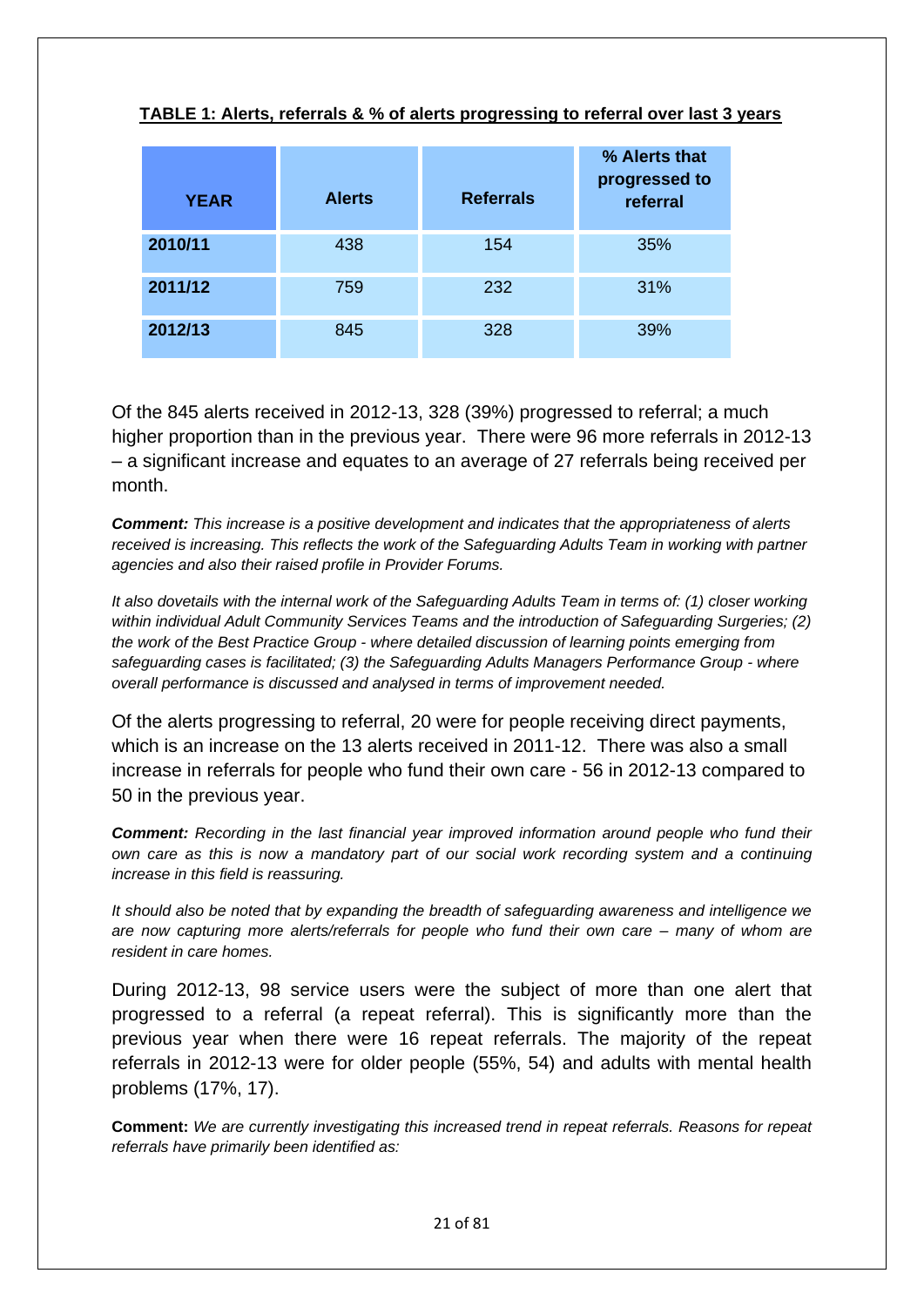- *Capacitated adults who initially agree to proceed with a safeguarding investigation but subsequently change their mind so the process is closed down. Concerns then resurface at a later date which triggers another referral – which is again investigated as far as the Adult at Risk wishes.*
- *Evidence of different allegations being made in relation to the same Adult at Risk being received in close succession which require separate investigations.*
- *Repeat allegations made by Adults at Risk who have advancing dementia and confusion which need to be followed up as and when they are raised. It is appropriate in such circumstances that each allegation is investigated appropriately and closed down as soon as it is safe to do so.*
- *Recording errors; this will be picked up by the Head of Safeguarding in "Safeguarding Performance Management" meetings and also monitored within individual care teams.*

Figure 1 shows alerts categorised by people group. 'Other Adults at Risk' refers to people from other local authorities and carers.



Figure 2 shows referrals categorised by people group. A significant proportion of alerts for adults with a learning disability progressed to referral.

*Comment: this can, in part, be explained by the fact that we have changed the way we collect this data<sup>6</sup> . This will be monitored going forward but it is anticipated that the rise will be less significant next year.*

1

 $^6$  Learning disability service users aged 65+ are counted in the learning disability category in this report. In the previous 2011/12 Annual Report they were counted in the older people category.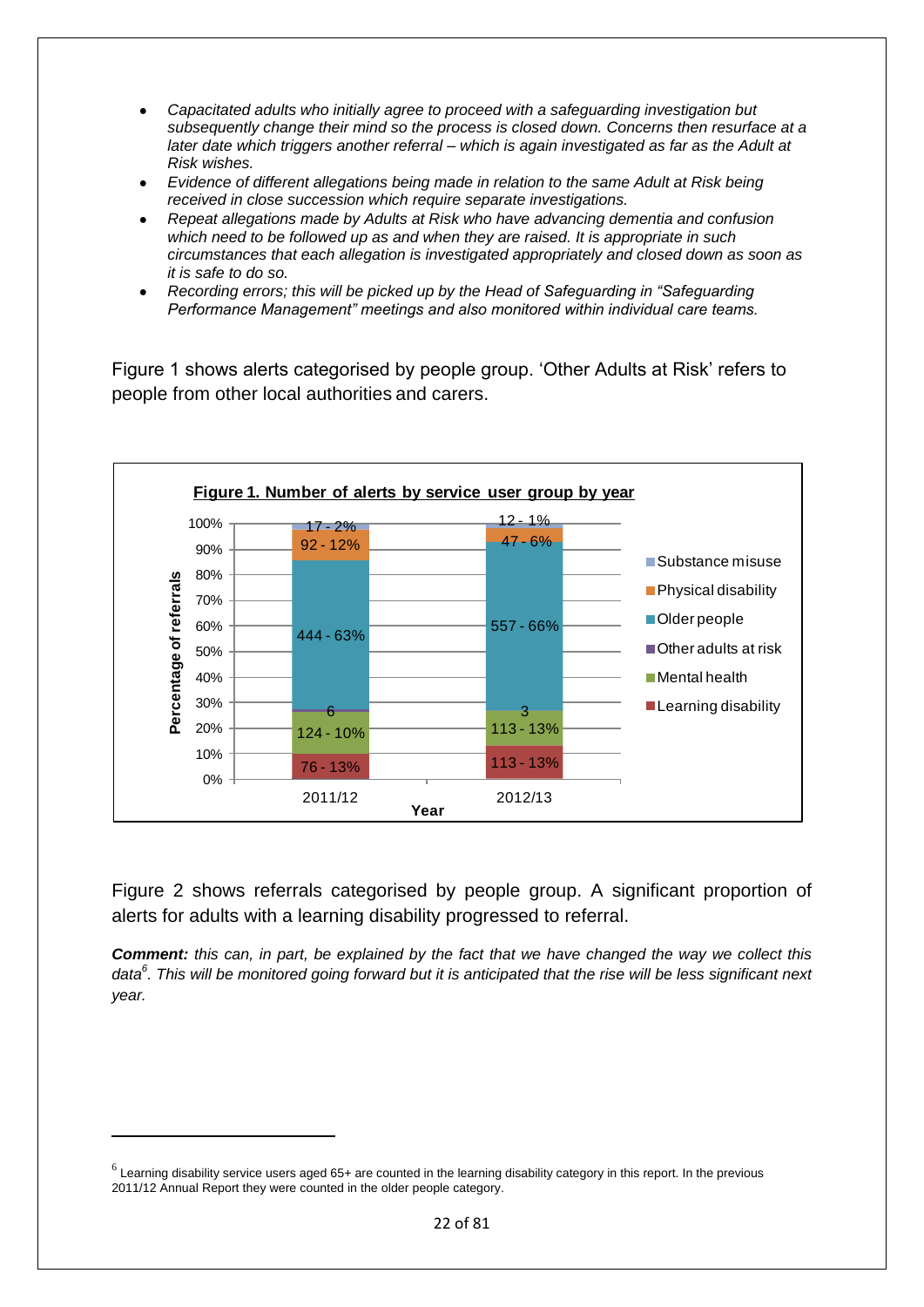

## **8.2 Demographics of people with referrals**

Gender, age group, and ethnicity of the people with safeguarding referrals provide key information about our safeguarding work. The following provides an overview of 2012-13 safeguarding referrals by this demographic information and highlights key issues of note.

**Gender**: Two thirds (66%) of referrals were for females (217 people). This is similar to the proportion of referrals received in 2011-12 (64% female) and is higher than the national profile for safeguarding referrals (with 61% of referrals received nationally in 2011/12 being for females)<sup>7</sup>. See Table 2 below.

*Comment: whilst it is difficult to measure differentiations between levels of female versus male alerts/referrals, we do know that 37% (9,434 out of 25,296) of older people aged 65 and over are living alone in the Borough of Richmond (compared with 31% London-wide) and that the majority of those that live alone are female.*

*We recognise that social isolation is an issue for the Borough and evidence indicates that the combination of being alone, elderly, socially isolated and female heightens vulnerability to abuse.* 

*To address the above as an issue going forward we will continue to ensure:*

- *That the above information is brought to the attention of the Richmond MARAC (the Multi-Agency Risk Assessment Conference responsible for co-ordinating the response to domestic abuse within the Borough);*
- *That this information is also brought to the attention of the Community Safety Partnership;*
- *Awareness of this issue – and the range of appropriate interventions/responses – is raised through training.*

**.** 

<sup>&</sup>lt;sup>7</sup> Source: NHS IC Abuse of Vulnerable Adults Statistics 2011/12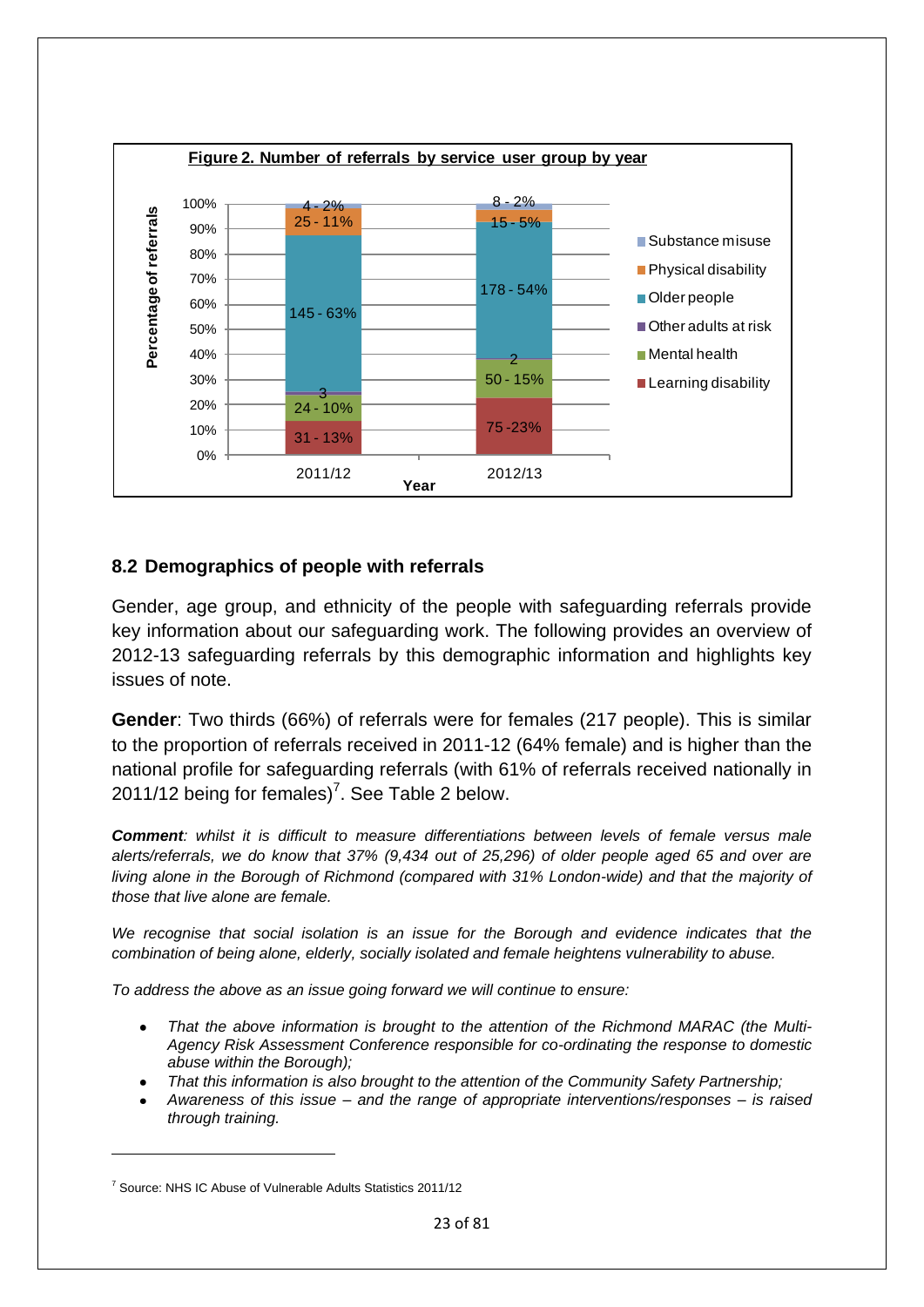## **TABLE 2: Referrals by gender**

| <b>GENDER</b> | <b>REFERRALS</b> |                   |  |
|---------------|------------------|-------------------|--|
|               | <b>Number</b>    | <b>Percentage</b> |  |
| <b>Male</b>   | 111              | 34%               |  |
| <b>Female</b> | 217              | 66%               |  |
| <b>Total</b>  | 328              | 100%              |  |

**Age**: The safeguarding referrals were distributed across all age bands, with the highest proportion being for the 85+ age band (33%, 109 people). This compares to 31% in the 85+ age group in 2011/12. In comparison to 2011-12 there was also a decrease in referrals for people aged 75-84, from 19% in 11/12 to 11% in 2012-13, and an increase in referrals for people in the 45-64 age group from 17% in 11-12 to 20% in 12-13 due to an increase in referrals for adults with a learning disability.

*Comment: nationally there was a lower proportion of referrals for the 85+ age group (25%), compared to the proportion for this age group in Richmond (33%). The higher proportion of referrals for this age group in Richmond may reflect the high proportion of older people aged 85+ in the Richmond population as a whole.*

The older people become the more likely they are to receive care. Thus the high proportion of *alerts/referrals for older people is reflective of the higher number of people receiving services. This is not disproportionate, nor is it unexpected. Although this figure has reduced year on year it is still the highest category for alerts/referrals.*

*We have recently refreshed the public information we have available and will ensure that we specifically target this age band.*

*We will ensure, in keeping with our response to the information relating to referrals for females that this information is brought to the attention of the Community Safety Partnership and that awareness is raised through training.*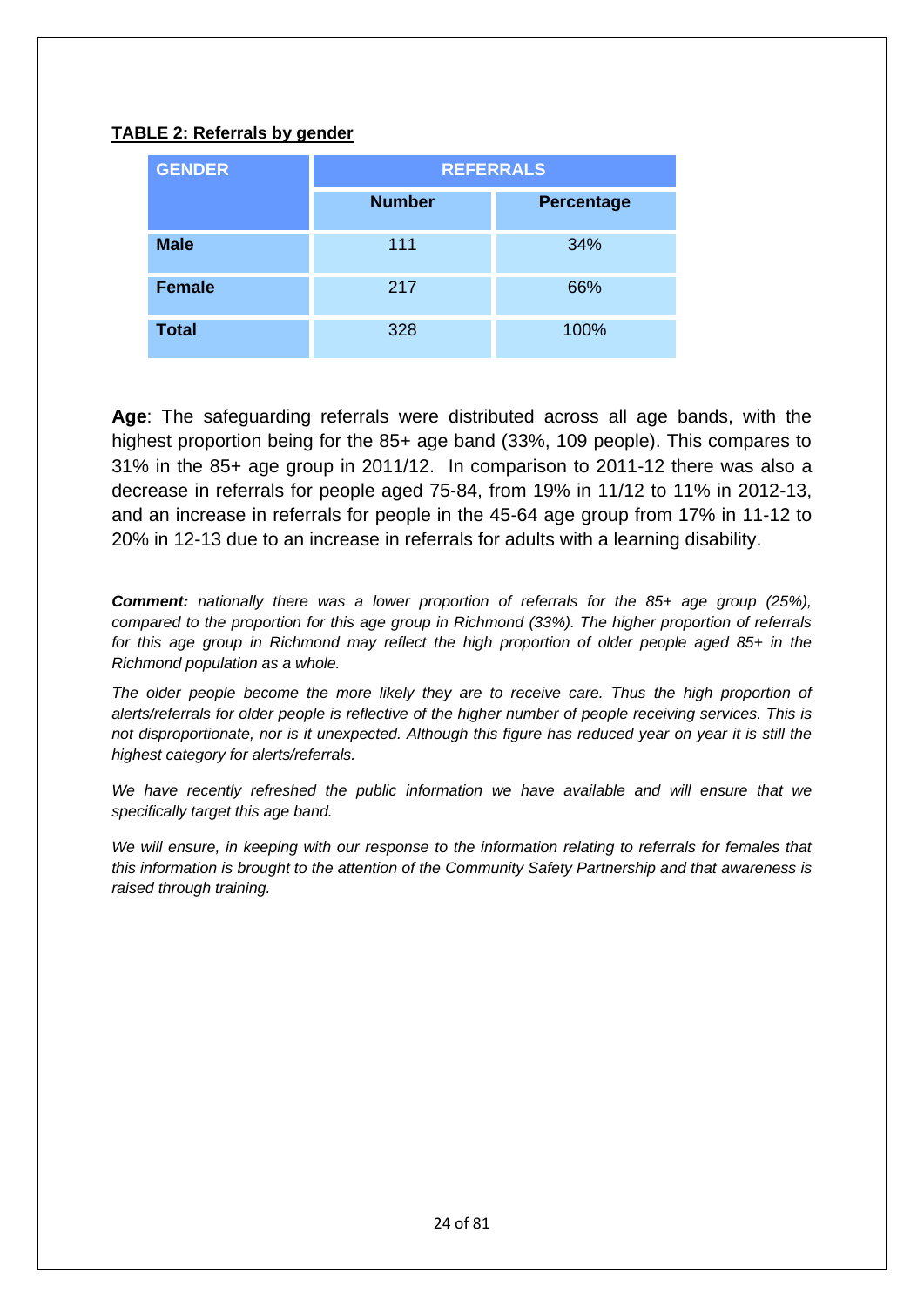# **TABLE 3: Referrals by age band**

| <b>AGE BAND</b> | <b>REFERRALS</b> |            |  |  |
|-----------------|------------------|------------|--|--|
|                 | <b>Number</b>    | Percentage |  |  |
| 18-30           | 45               | 14%        |  |  |
| $31 - 44$       | 33               | 10%        |  |  |
| 45-64           | 64               | 20%        |  |  |
| 65-74           | 41               | 12%        |  |  |
| 75-84           | 36               | 11%        |  |  |
| $85+$           | 109              | 33%        |  |  |
| <b>Total</b>    | 328              | 100%       |  |  |

**Ethnicity**: 88% (287) of the safeguarding referrals were for people from White (British and other White) ethnic groups. 7% (25) of referrals were for people from BME backgrounds. This reflects the Adults and Community Services service user group as a whole, which is 6% BME.

The other 5% of referrals were for people for whom ethnicity was either not recorded (14) or was recorded as 'not stated' (2).

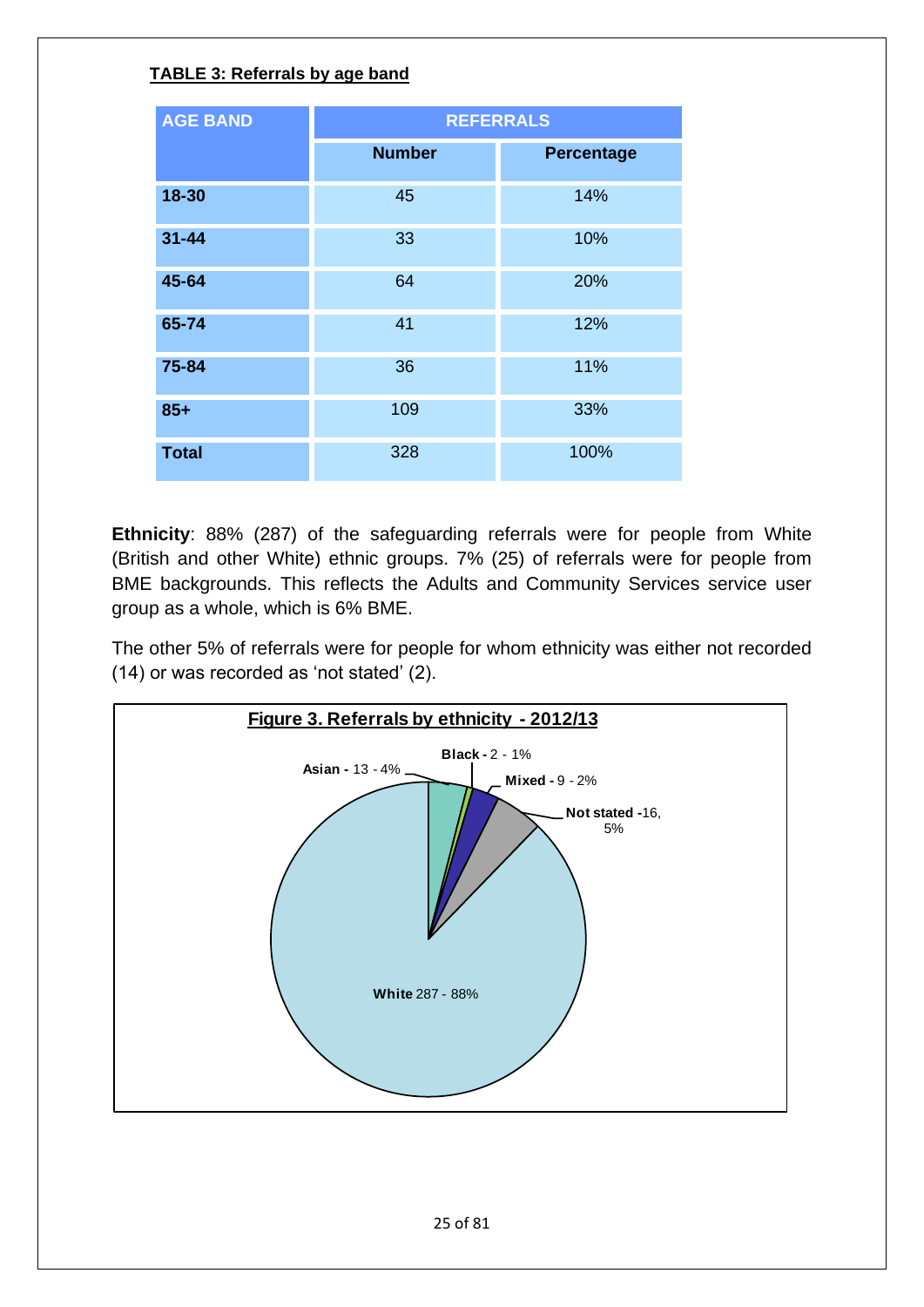# **8.3 Source of alerts**

The highest proportion of alerts in 2012-13 was received from provider staff working in care homes or providing home care services (22%, 188) and primary/secondary health staff (22%, 186).



*Comment: This reflects the robust links that exist between provider services and LBRuT's Workforce Development Team, primarily through the Board's Learning and Development Sub-Group; greater attendance at and access to training has heightened awareness of both safeguarding issues and how to appropriately report concerns. It also reflects closer working between the Safeguarding Team and Workforce Development to improve the quality of training being provided and further reflects the close working relationship between the Safeguarding Team the Quality Assurance Team, including an increased profile at Care Provider Forums.* 

*Training was clearly identified as an area of focus in the outcomes of both Serious Case Reviews and, going forward, training is one of the 4 key priorities identified for the Board during 2013-14.*

# **8.4 Nature of abuse for safeguarding referrals**

Some referrals included more than one allegation and/or more than one type of alleged abuse. Therefore the number of allegations and types of abuse is higher than the number of referrals. There were 449 allegations for the 328 referrals received.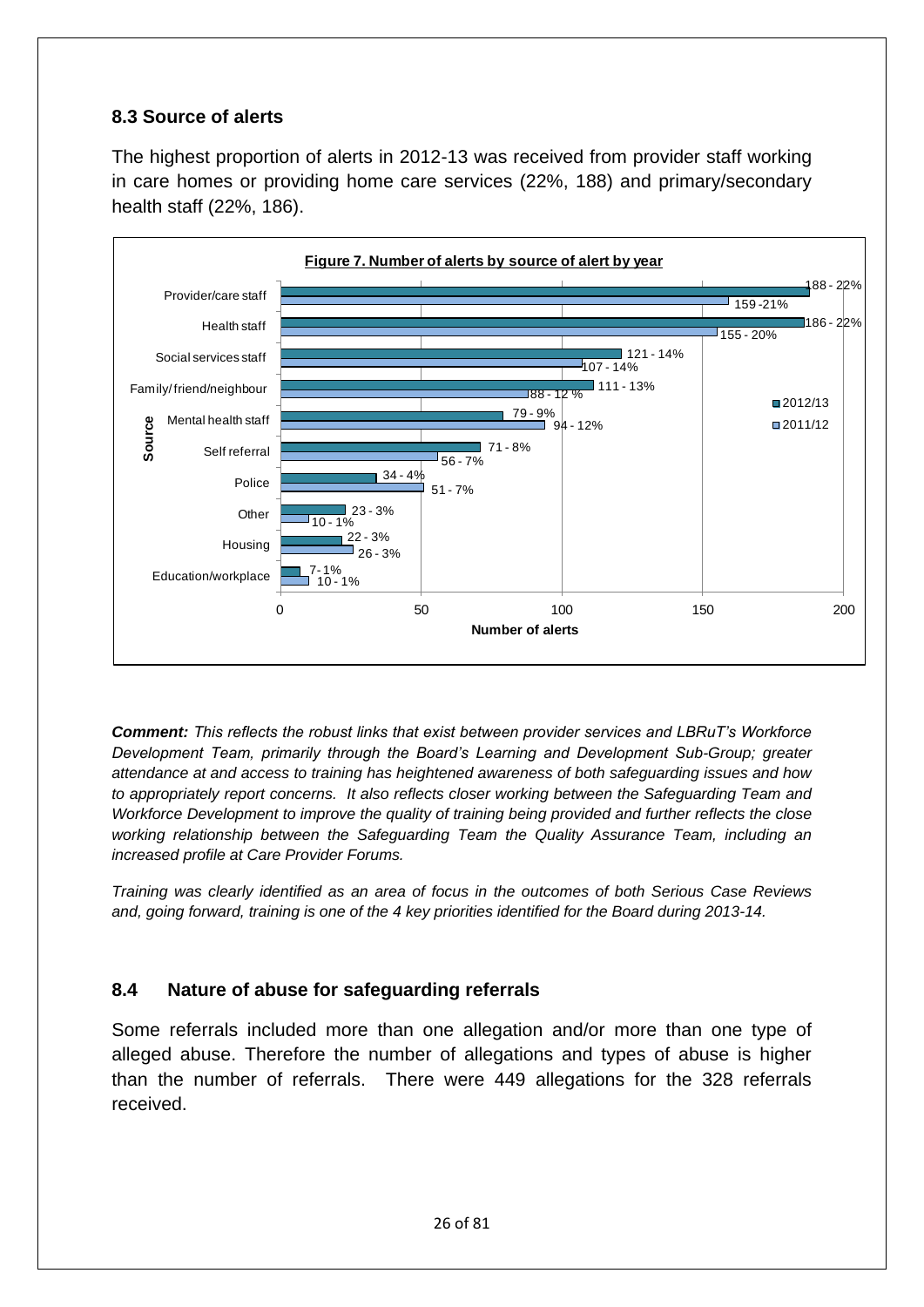

The chart below shows referrals by the nature of alleged abuse.

# **8.4.1 Nature of abuse for all referrals**

The most common types of alleged abuse across all referrals were neglect – 28% (126 people) and physical abuse  $-27\%$  (120). 20% (88) of alleged abuse was emotional/ psychological and 17% was financial (75). 4% (28) of alleged abuse was sexual abuse, 1% (6) was institutional and 1% (6) was discriminatory abuse. A high proportion of the figures for neglect relate to safeguarding in relation to provider care which was dominant last year. In contrast financial abuse, which was previously a dominant reason for abuse has comparatively reduced.

*Comment: the above is reflective of the national picture with "neglect" and "physical abuse" being the most prevalent forms of abuse. Within LBRuT the reduction in financial abuse can, in part, be attributed to a heightened awareness and recognition of this type of abuse, particularly by LBRuT staff and the Police.*

#### **8.4.2 Nature of alleged abuse for older people**

 $\overline{a}$ 

The most common types of abuse were neglect - 38% (95 people) and physical abuse - 26% (65 people). 17% (41 people) was financial and 16% (40 people) was emotional/ psychological<sup>8</sup>.

<sup>&</sup>lt;sup>8</sup> Referrals for categories of abuse such as discriminatory or institutional are not included in this analysis where the number of referrals within each service user group is less than 5.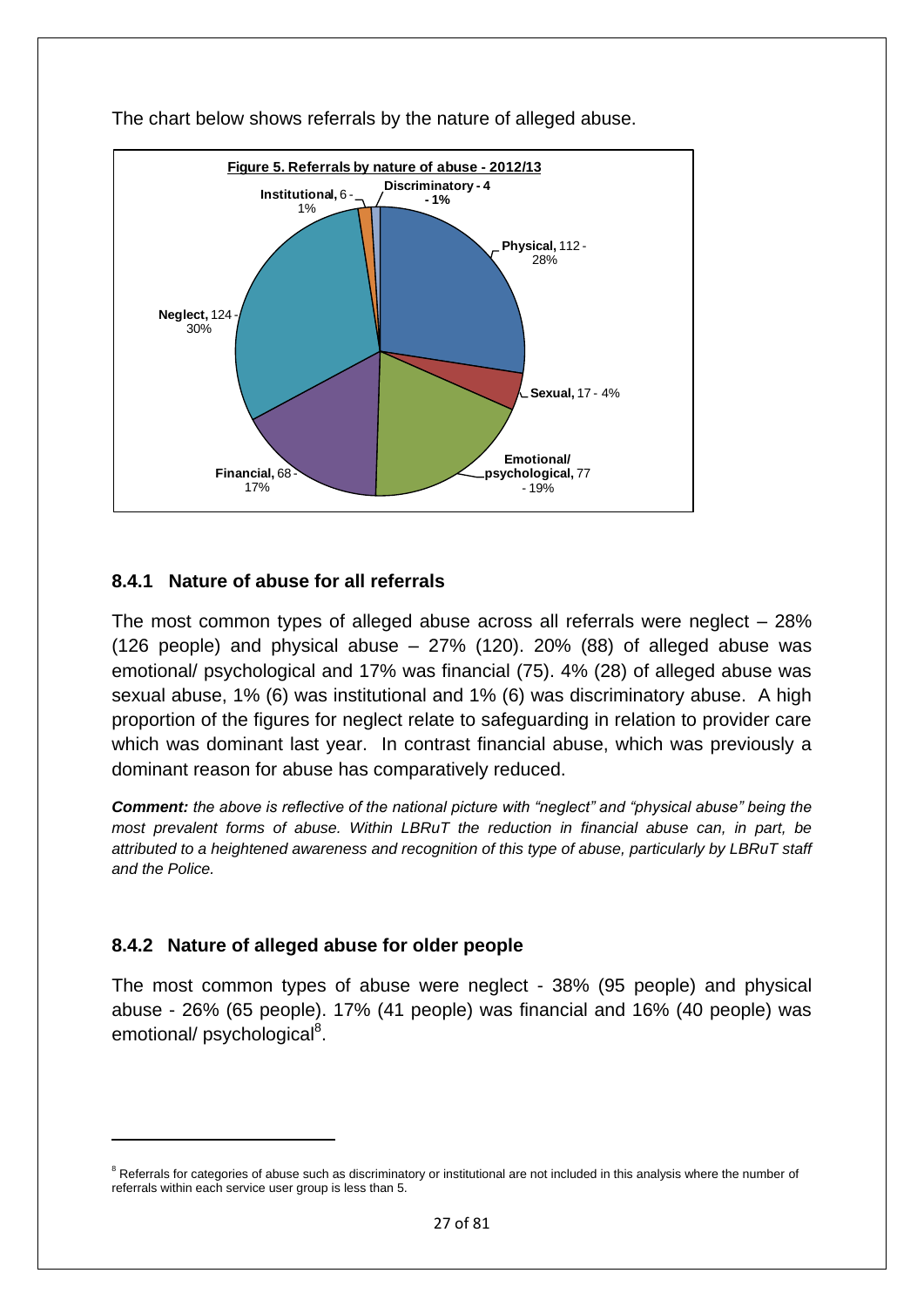# **8.4.3 Nature of alleged abuse for adults with a learning disability**

The highest proportions were for neglect - 29% (21 people), physical – 28% (20 people). 21% emotional/psychological (15 people) 11% (8 people) was financial and 8% (6 people) was sexual abuse.<sup>9</sup>

# **8.4.4 Nature of alleged abuse for adults with mental health problems**

The most common types of alleged abuse were physical – 29% (16 people), emotional /psychological - 27% (15 people) and financial – 26% (13 people). A further 16% of alleged abuse was sexual abuse - 16% (9).

## **8.4.5 Nature of alleged abuse for adults with a physical disability**

The highest proportions of allegations were for emotional/ psychological abuse - 29% (14 people) and financial - 25% (12 people). 16% (8) of abuse was physical and 16% (8) was sexual. A further 12% (6) referrals were for neglect.

#### **8.6 Location of abuse for referrals**

The most common locations of alleged abuse in 2012-13 were the person's own homes (44%, 152 people).

*Comment: this reflects the national trend, with the most common location of alleged abuse nationally also being peoples' own homes<sup>10</sup>. This in itself reflects increased awareness of abuse within care settings and is a pleasing indication of an increased willingness on the part of care service providers to report suspected abuse. Within LBRuT 32% of alleged abuse (113 people) was flagged as occurring within a care home setting: this indicates an increased awareness of safeguarding practice within care home settings and is a reflection of the increased involvement of the Safeguarding Adults Team at Care Provider Forums.*

*Smaller proportions of alleged abuse took place in public places (7%, 25 people), hospital settings (2%, 8 people) and other or unknown locations (15%, 51 people). This shows a 9% increase in care homes and a 2% decrease in the person's own home as locations of abuse compared to 2011/12.* 

For more information on provider performance, see section 8.9 on page 35**.**

 $\overline{a}$ 

<sup>9 &</sup>amp; 10 Abuse of Vulnerable Adults in England 2011-12, Final Report,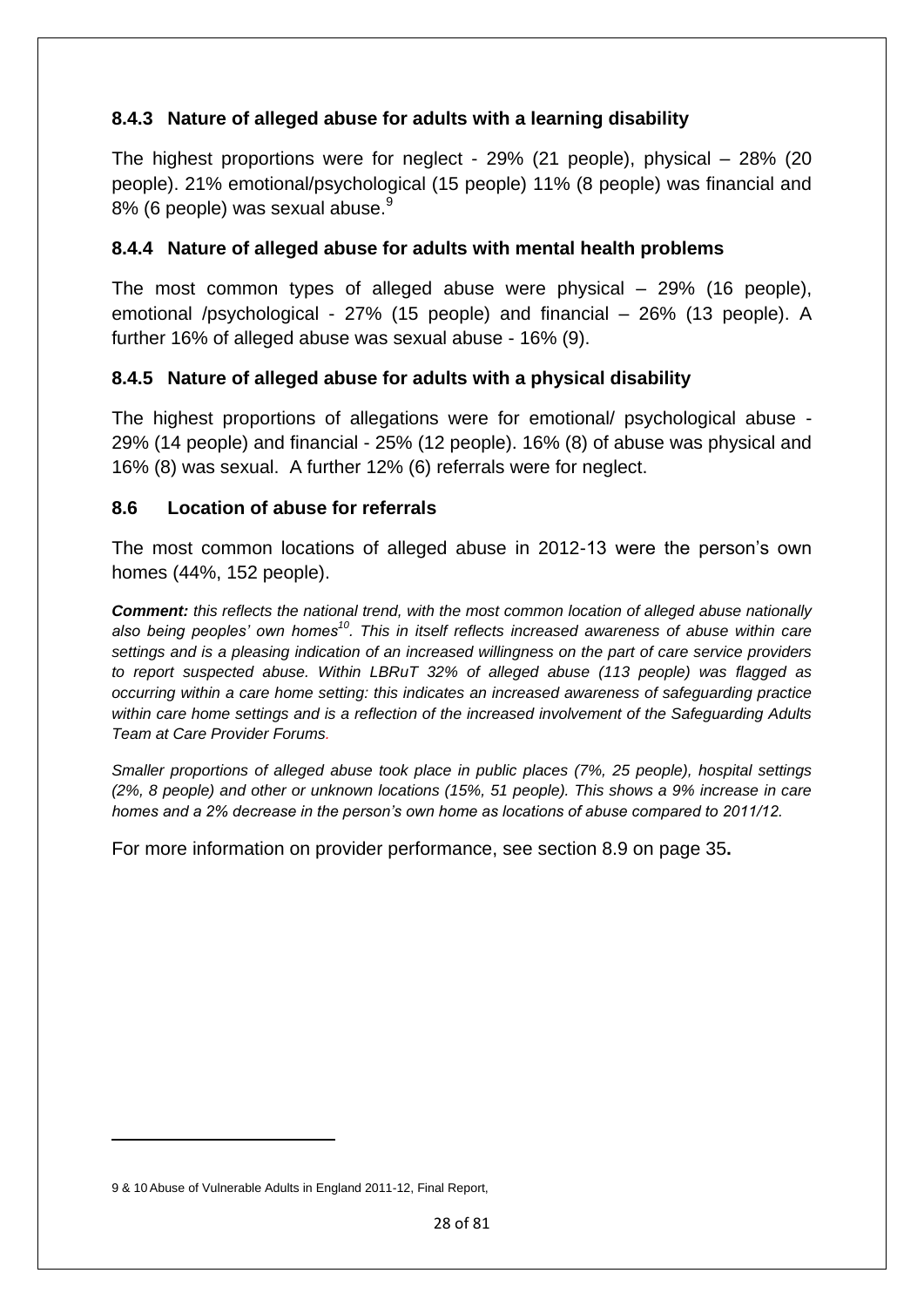

## **8.7 Relationship of person alleged to have caused harm**

The majority of people alleged to have caused harm were care workers or family members of the adult at risk.

Care workers were the largest group of people alleged to have caused harm at 37% (residential care - 22%, homecare care - 13%, and other health care workers - 2%). Family, friends and neighbours were just below this group at 34% (family - 15%, neighbours /friends - 10%, partners - 9%).

In comparison to 2011-12 there was an increase in the proportion of residential care workers as person alleged to have caused harm from 16% to 22%. This is related to the increase in allegations where the locations of abuse were care homes.

There was a decrease in other family members alleged to have caused harm, from 19% in 2011-12 to 15%.

*Comment: this is consistent with the findings of national prevalence studies* $\frac{11}{2}$ **.** 

**.** 

 $11$  UK Study of Abuse and Neglect of Older People (National Centre for Social Research, 2007)

<http://www.natcen.ac.uk/study/uk-study-of-abuse--neglect-of-older-people>

<sup>&</sup>lt;sup>12</sup> Adult Safeguarding Scrutiny Guide (Improvement & Development Agency, 2010)<http://www.idea.gov.uk/idk/aio/19170842>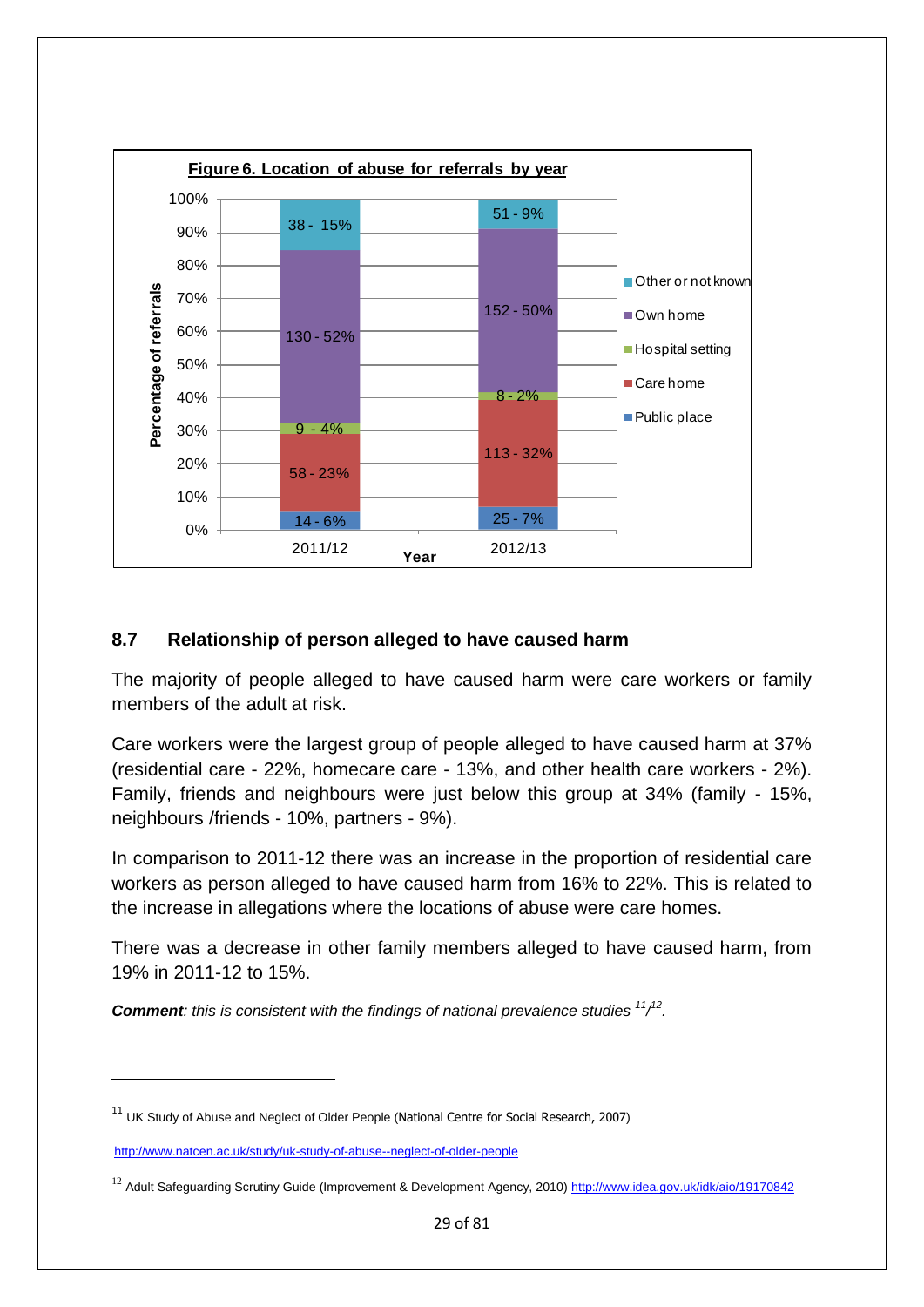

## **8.8 Outcomes**

Case conclusions for individual allegations per referral are agreed at the safeguarding case conference meeting. It may not be possible to reach a conclusion on all allegations at that time.

In 2012-13 there were 244 concluded cases (including some for referrals received prior to April 2012) with 354 individual allegations. This was an increase from 2011- 12 when there were 216 concluded cases with 256 allegations.

*Comment: This is a positive development and is a clear indication that safeguarding practice is increasingly robust in terms of screening alerts to determine whether or not they should progress through the safeguarding process.*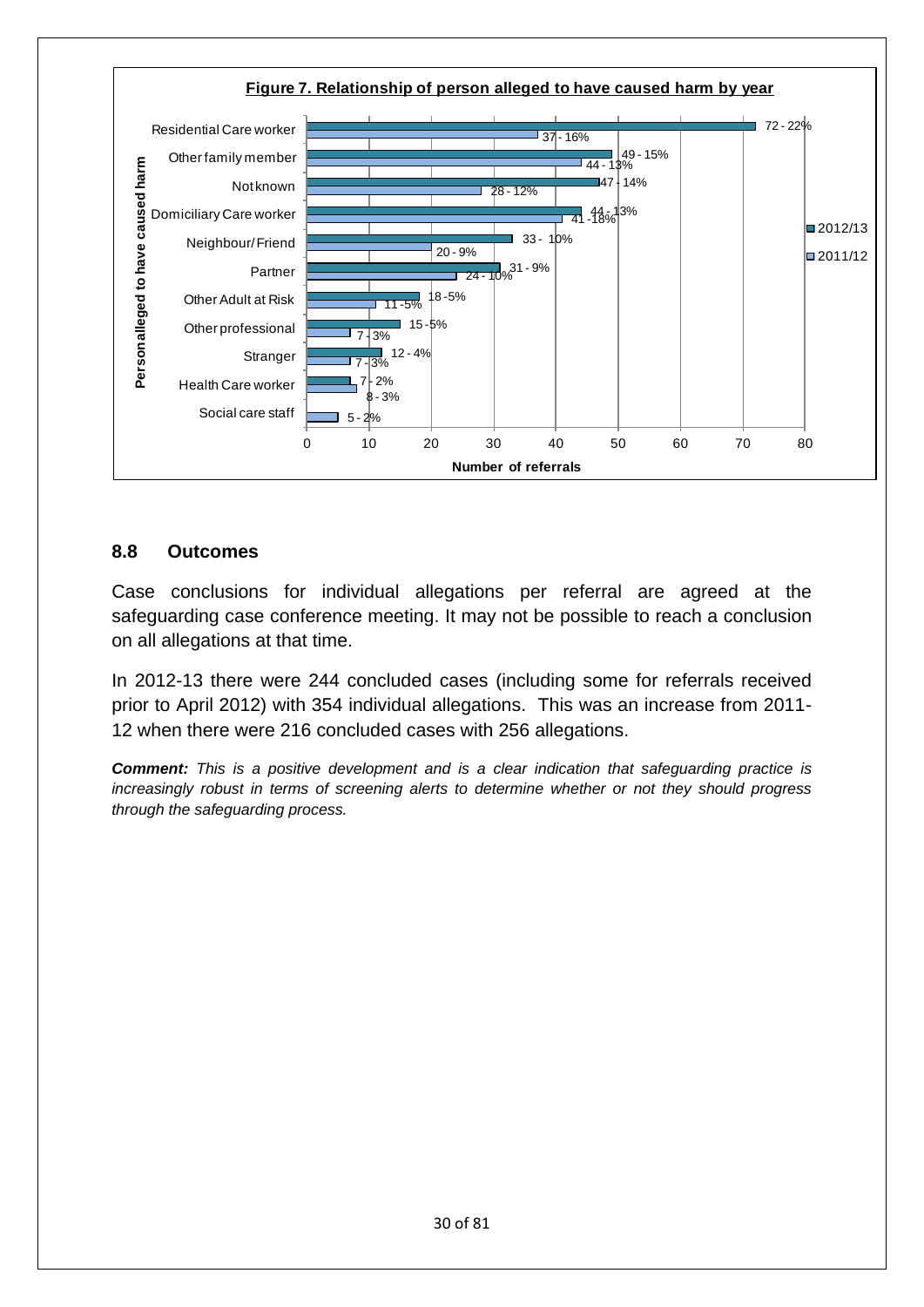# **TABLE 4: Allegation conclusions by year**

| <b>Allegation conclusion</b>              | 2011/12       |            | 2012/13       | %          |                   |
|-------------------------------------------|---------------|------------|---------------|------------|-------------------|
|                                           | <b>Number</b> | Percentage | <b>Number</b> | Percentage | <b>Difference</b> |
| Substantiated/<br>partially substantiated | 118           | 46%        | 134           | 39%        | $-7%$             |
| Not substantiated                         | 69            | 27%        | 109           | 31%        | $+4%$             |
| Not determined/<br>inconclusive           | 69            | 27%        | 104           | 30%        | $+3%$             |
| <b>Total concluded</b>                    | 256           | 100%       | 347           | 100%       |                   |



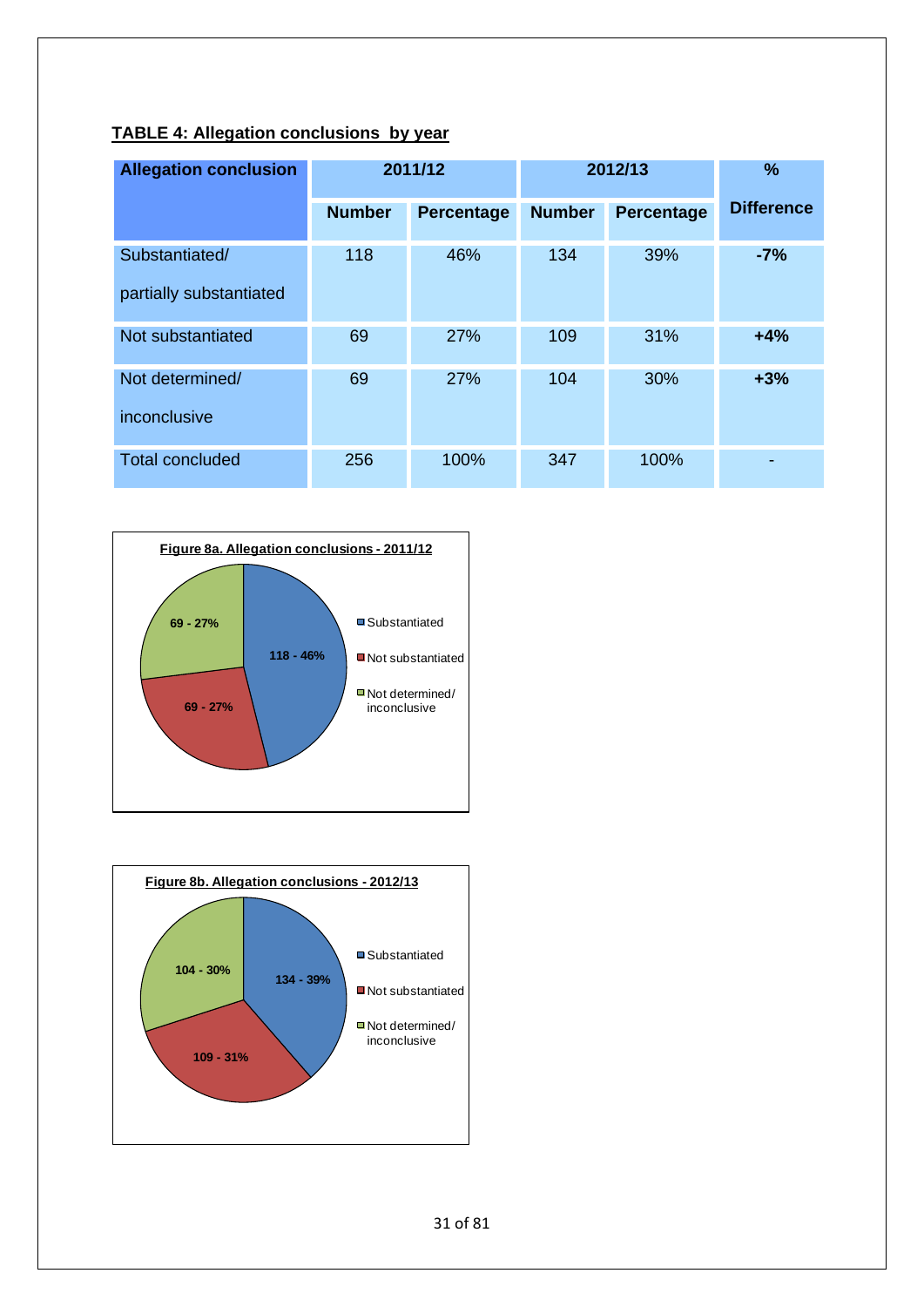## **TABLE 5: Case conclusions by year**

| <b>Allegation conclusion</b>              | 2011/12       |                   | 2012/13       |                   | %                 |
|-------------------------------------------|---------------|-------------------|---------------|-------------------|-------------------|
|                                           | <b>Number</b> | <b>Percentage</b> | <b>Number</b> | <b>Percentage</b> | <b>Difference</b> |
| Substantiated/<br>partially substantiated | 106           | 49%               | 110           | 45%               | $-4%$             |
| Not substantiated                         | 42            | 19%               | 65            | 27%               | $+8%$             |
| Not determined<br>/inconclusive           | 68            | 32%               | 67            | 28%               | $-4%$             |
| <b>Total concluded</b>                    | 216           | 100%              | 242           | 100%              |                   |

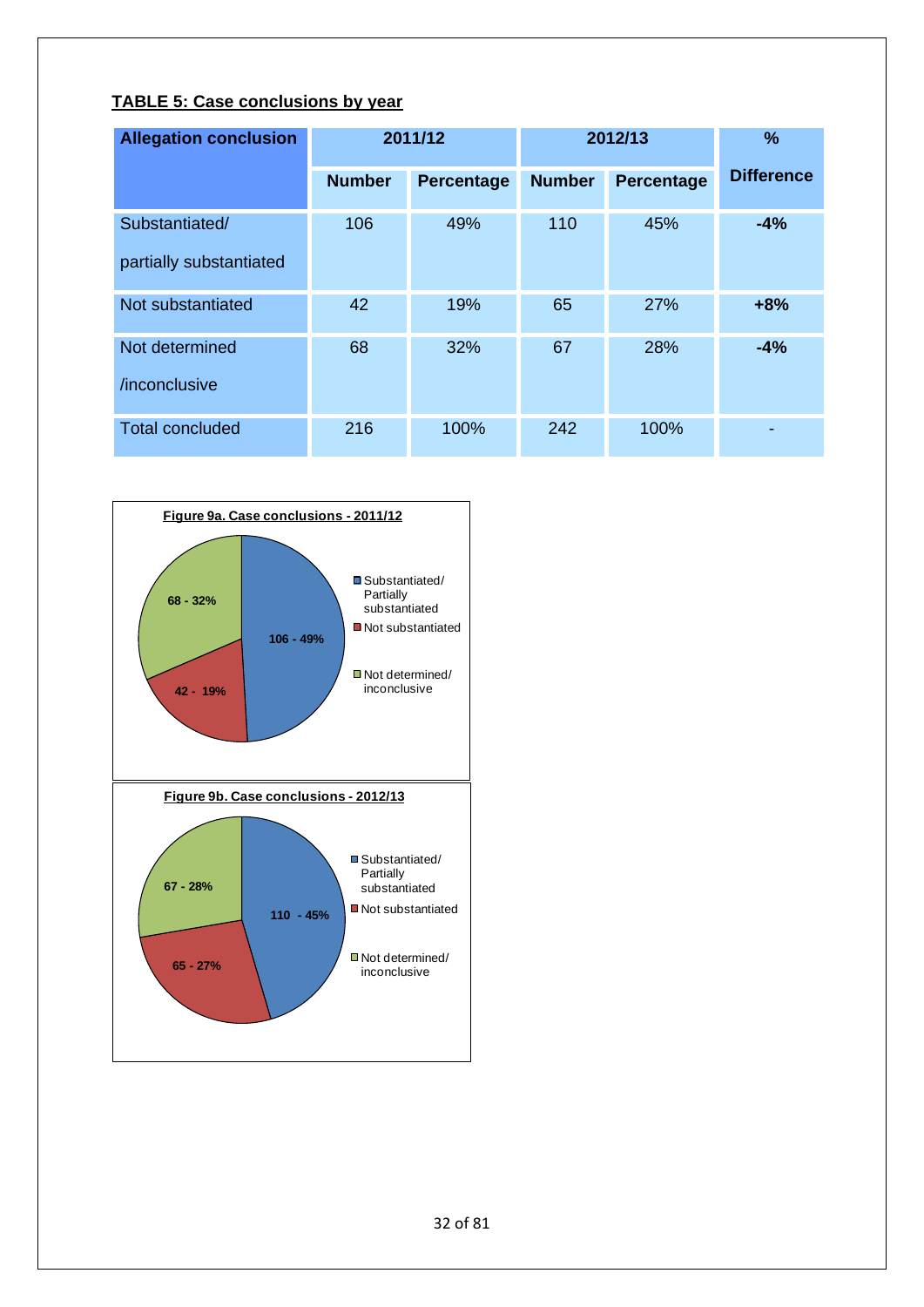# **8.8.1 Case conclusions by service user group**

'Substantiated' case conclusions were more common for adults with learning disabilities and with mental health problems.

'Not substantiated' case conclusions were higher among learning disability cases.

'Not determined /inconclusive' case conclusions were most common for people with mental health problems whilst learning disability cases had a low percentage of 'not determined/inconclusive' conclusions.

*Comment: what we mean by "Not Determined/Inconclusive". The NHS Information Centre's "Information and Guidance on the Abuse of Vulnerable Adults Collection (AVA)" formalised the categories of outcomes in safeguarding adult and defines "Not Determined/Inconclusive" as being applicable in "cases where it is not possible to record an outcome against any of the other categories. For example, where suspicions remain but there is no clear evidence to substantiate".* 

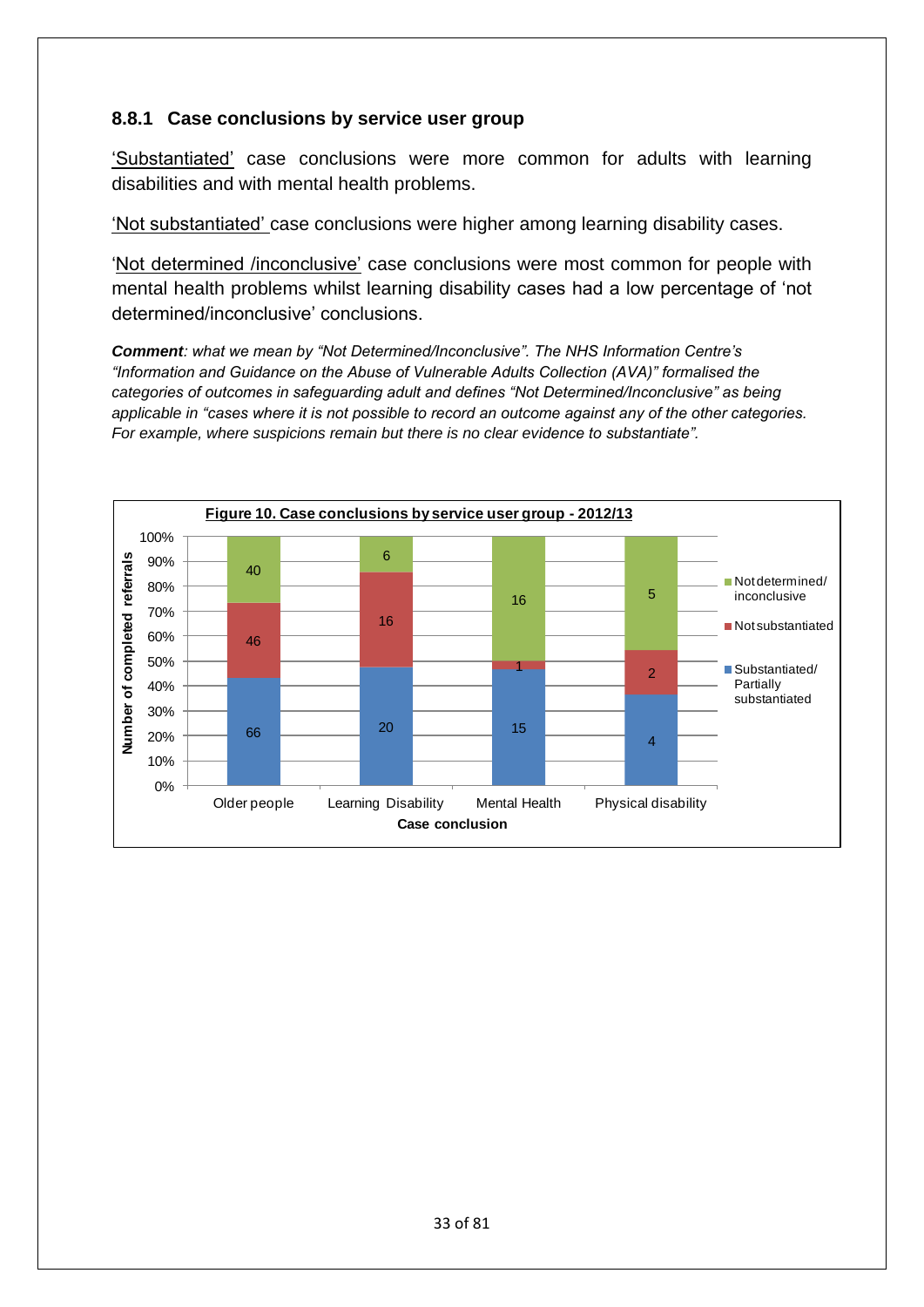#### **8.8.2 Summary of safeguarding cases by service user group**

| Service user group  | <b>Alerts</b> | <b>Referrals</b> | % Alerts that<br>progressed to<br>referral | <b>Substantiated</b><br>$\cases13$ |
|---------------------|---------------|------------------|--------------------------------------------|------------------------------------|
| Physical disability | 47            | 15               | 32%                                        | 4                                  |
| Older people        | 557           | 178              | 32%                                        | 66                                 |
| Mental health       | 113           | 50               | 44%                                        | 15                                 |
| Learning disability | 113           | 75               | 66%                                        | 20                                 |

#### **TABLE 6: Safeguarding cases by service user group – 2012-13**

## **8.8.3 Outcome of concluded referral – adult at risk**

The 244 cases concluded in 2012-13 resulted in 330 outcomes for the adults at risk. The breakdown below is based on outcomes and therefore percentages do not add up to 100% due to a high number of cases having more than one outcome for the adult at risk:

- 39% (94) of cases resulted in increased monitoring
- 37% (89) of cases resulted in no further action
- 12% (29) resulted in a community care assessment and services
- 12% (30) resulted in movement to increased or different care
- 7% (18) resulted in restriction/management of access to person alleged to have caused harm
- 6% (15) resulted in a review of self-directed support
- 5% (13) resulted in management of access to finances
- 5% (11) resulted in a referral to counselling/training

 $\overline{a}$ 

- 4% (10) resulted in the adult at risk being removed from property or service
- 3% (6) resulted in a referral to Multi-Agency Risk Assessment Conference (MARAC)

# **8.8.4 Substantiated case conclusions by person alleged to have caused harm**

In 2012-13 there were 83 safeguarding cases that were concluded to be substantiated. In these cases the people alleged to have caused harm were as follows:

<sup>13</sup> Some of these case conclusions may have been for referrals received prior to April 2012 and therefore do not relate to the referrals listed in this table.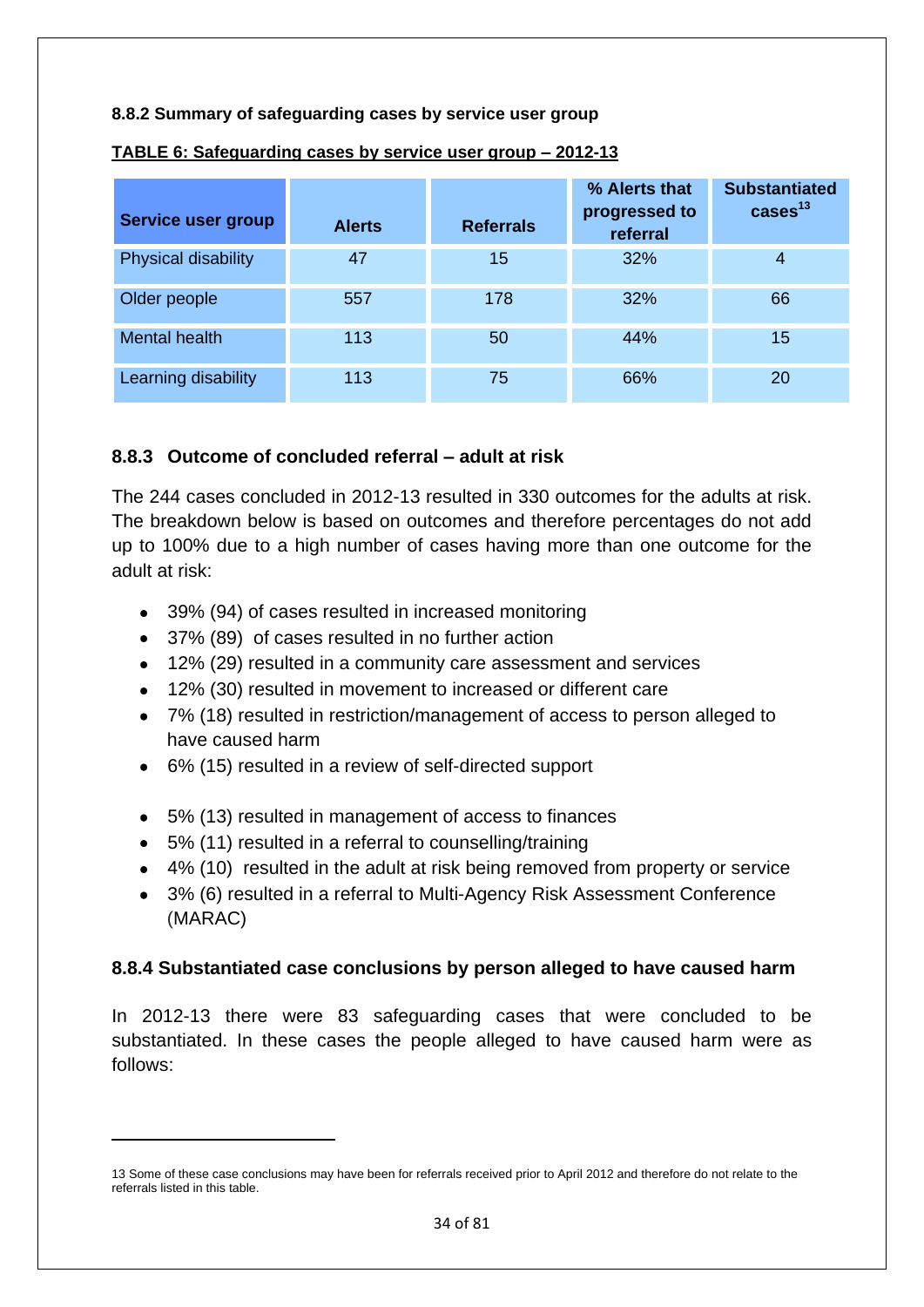- 44% were family, friends or neighbours (17% partners, 15% neighbours/friends and 12% other family members)
- 31% were care workers (13% in care homes, 12% home care, 5% health care & 1% personal assistant)
- 6% were another adult at risk
- 4% were strangers
- 1% were other professionals

# **8.8.5 Outcome of concluded referral – person alleged to have caused harm**

The 244 concluded cases resulted in 305 outcomes for the people alleged to have caused harm. The breakdown below is based on outcomes and therefore percentages do not add up to 100% due to a high number of concluded cases having more than one outcome for the person alleged to have caused harm:

- 45% (109) of cases resulted in no further action
- 25% (61) resulted in continued monitoring
- 8% (20) resulted in police action
- 7% (18) resulted in counselling/training/ treatment
- 7% (16) resulted in disciplinary action
- 5% (11) resulted in management of access to the adult at risk
- 5% (11) of person alleged to have caused harm outcomes were 'unknown'
- 4% (10) resulted in community care assessment
- 4% (10) resulted in referral to POVA/ISA
- 3% (8) resulted in action by contract compliance
- 3% (7) were recorded as 'exoneration'
- 3% (6) resulted in removal from property or service
- 3% (6) resulted in action under the mental health act
- 3% (6) resulted in a criminal prosecution or caution
- 1% (3) resulted in referral to registration body
- 1% (2) resulted in referral to court mandated treatment
- $\bullet$  >1% (1) resulted in action by CQC

# **8.9 Provider Performance**

The following provides a summary of an analysis of safeguarding referrals (where in this context an alert proceeded to at least preliminary investigation) in 2012-13 where the allegation of abuse was related to the service delivered by a care home in the borough of Richmond or a home care provider used by the Council. Individual providers are not named for confidentiality reasons.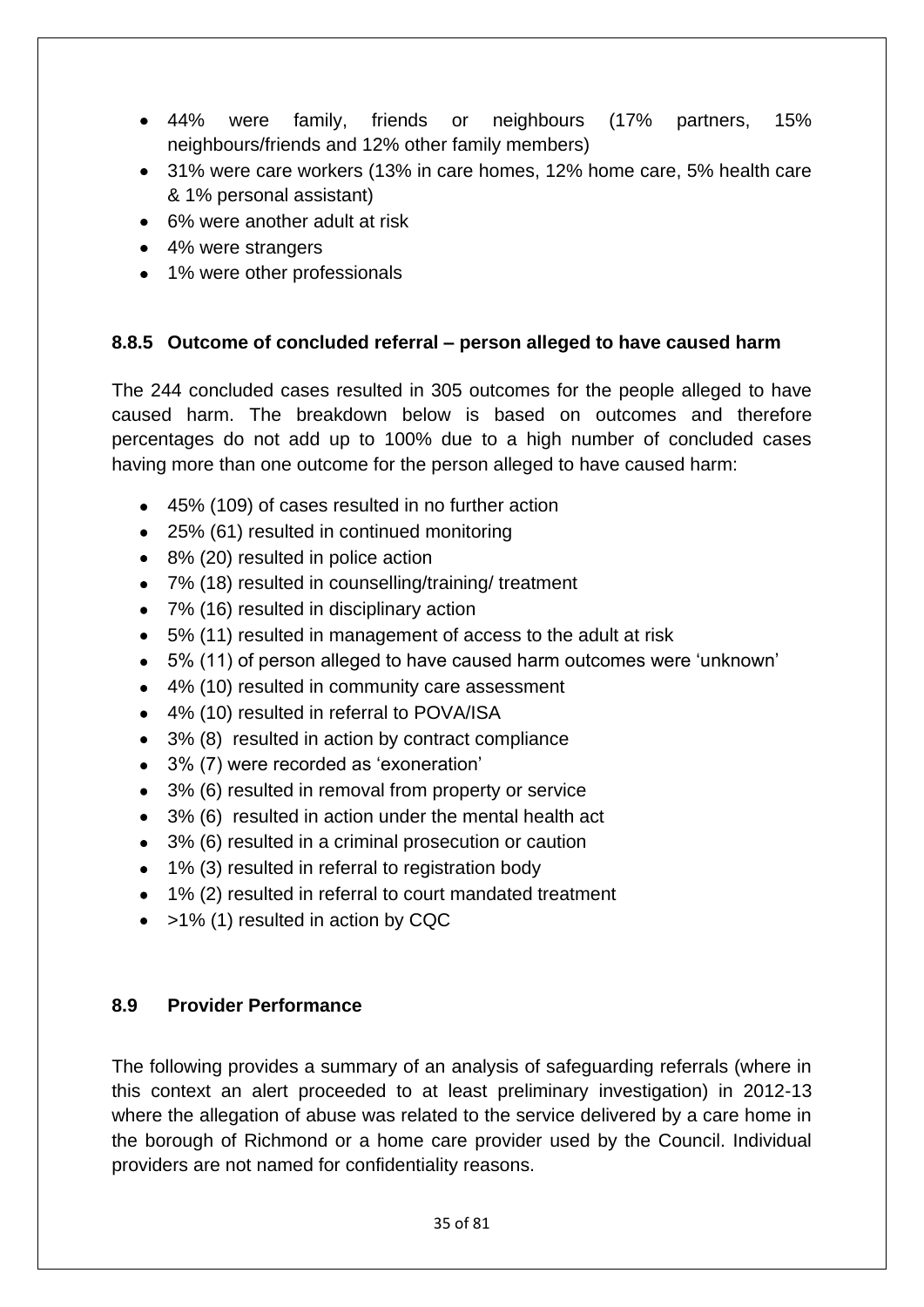**Homecare;** During the 2012-13 financial year, there were 42 safeguarding referrals for 7 homecare agencies that provide care to approximately 480 people at any one time. Of these 44 referrals, 12 (29%) were substantiated for 5 of the 7 agencies; 11 for neglect, and 1 for financial abuse.

|                     | 2011/12 | 2012/13  |
|---------------------|---------|----------|
| <b>Referrals</b>    | 30      | 44       |
| Substantiated cases | 5(17%)  | 12 (29%) |

**Older peoples care homes;** There are 20 care homes in the borough providing care for about 860 beds. In 2012-13 there were 108 safeguarding referrals for 16 of the 20 homes. Of these 108 referrals, 37 (34%) were substantiated for 10 care homes, and the majority of these were for neglect (26) and physical abuse (13) while 17 were part of an institutional safeguarding investigation for one home.

|                     | 2011/12  | 2012/13  |
|---------------------|----------|----------|
| <b>Referrals</b>    | 88       | 108      |
| Substantiated cases | 25 (28%) | 37 (34%) |

**Learning disability;** there are 25 registered learning disability care homes in the borough, with about 170 beds. In 2012-13, there were 38 safeguarding referrals for 17 learning disability care homes in the borough. Of these 38 referrals, 18 (47%) were substantiated for 8 different providers and the reasons for these were physical abuse (4) neglect (7) and institutional abuse (8) for two different homes.

|                     | 2011/12 | 2012/13  |
|---------------------|---------|----------|
| <b>Referrals</b>    | 14      | 38       |
| Substantiated cases | 2(14%)  | 18 (47%) |

# **Quality Assurance**

Richmond Council's Quality Assurance (QA) service conduct regular monitoring meetings and liaise with other professionals and health commissioners to monitor provider performance and support providers to deliver actions as a result of issues identified during safeguarding investigations. Where remedial actions are required of the provider, QA monitor progress to ensure service improvements are achieved.

As an example: where a safeguarding incident identifies requirement for further staff training, QA will follow up with the provider to ensure that this is put in place. They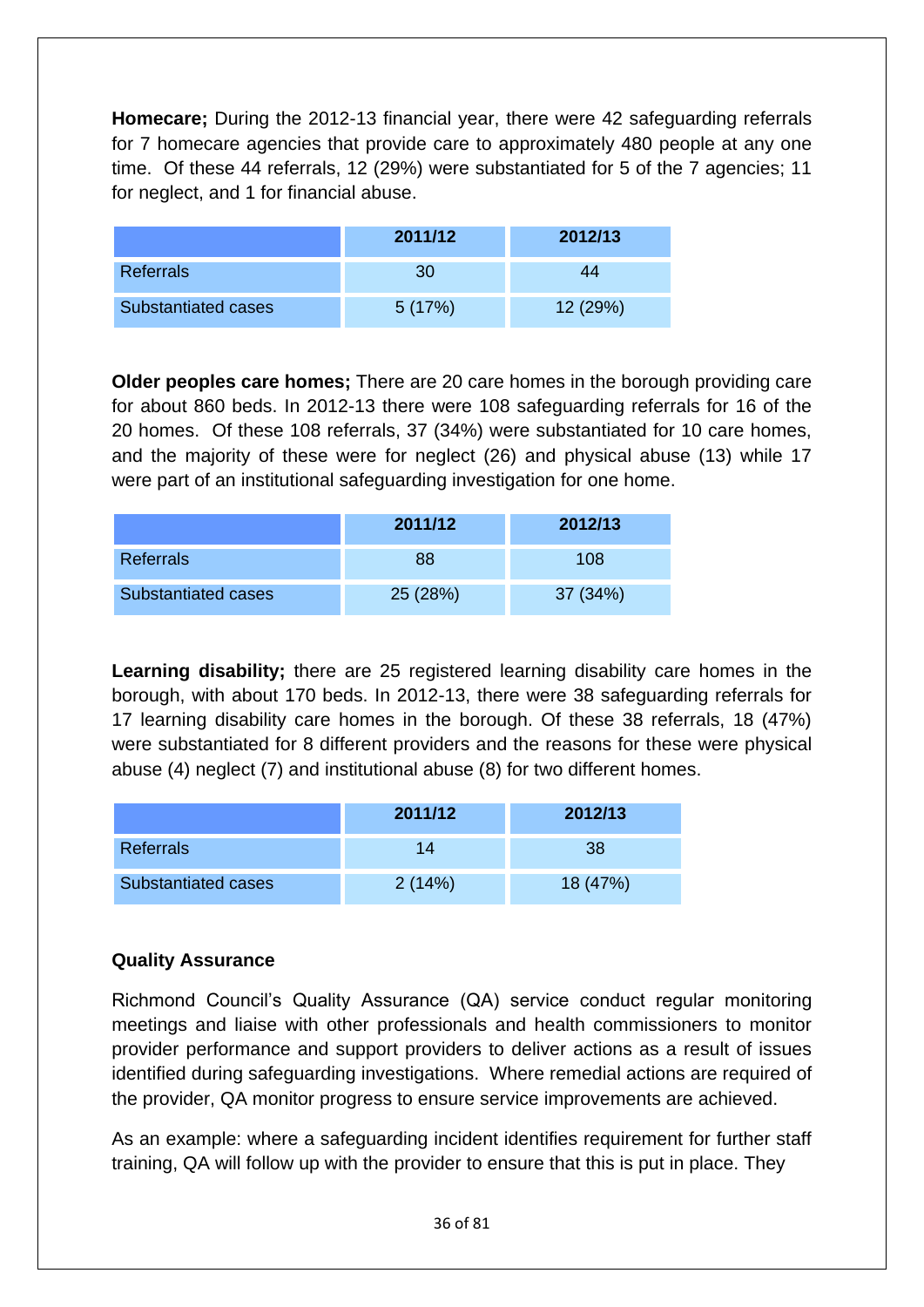also provide expertise and best practice guidance as part of safeguarding investigations. The ongoing quality assurance work with providers is monitored by senior managers in the council on a monthly basis. This oversight ensures that services improve and people are made safe.

The QA Service and the Council's Head of Safeguarding attend quarterly liaison meetings with the *Care Quality Commission* to share intelligence about local care provider services.

# **8.10 Timescales**

A more robust system for monitoring timescales has been put in place in 2012-13, resulting in all safeguarding measures meeting their targets.

### **TA BLE 4: Wait between alert and safeguarding decision**

|                                          | Q1    | Q2    | Q <sub>3</sub> | Q <sub>4</sub> | <b>Full</b><br>Year | <b>Target</b> |
|------------------------------------------|-------|-------|----------------|----------------|---------------------|---------------|
| % of cases completed<br>within timeframe | 91.4% | 93.8% | 92.2%          | 92.2%          | 92.4%               | 90%           |

### **TABLE 5: Wait between alert and strategy meeting (5 working days)**

|                                          | Q <sub>1</sub> | Q2    | Q <sub>3</sub> | Q4    | <b>Full</b><br>Year | <b>Target</b> |
|------------------------------------------|----------------|-------|----------------|-------|---------------------|---------------|
| % of cases completed<br>within timeframe | 72.7%          | 56.5% | 70.6%          | 91.2% | 70.5%               | 70%           |

#### **TABLE 6: % of case conferences co-ordinated within 5 wkg days of investigation**

|                                          | Q1    | Q <sub>2</sub> | Q <sub>3</sub> | Q <sub>4</sub> | <b>Full</b><br>Year | <b>Target</b> |
|------------------------------------------|-------|----------------|----------------|----------------|---------------------|---------------|
| % of cases completed<br>within timeframe | 67.6% | 75.9%          | 77.8%          | 73.3%          | 72.8%               | 70%           |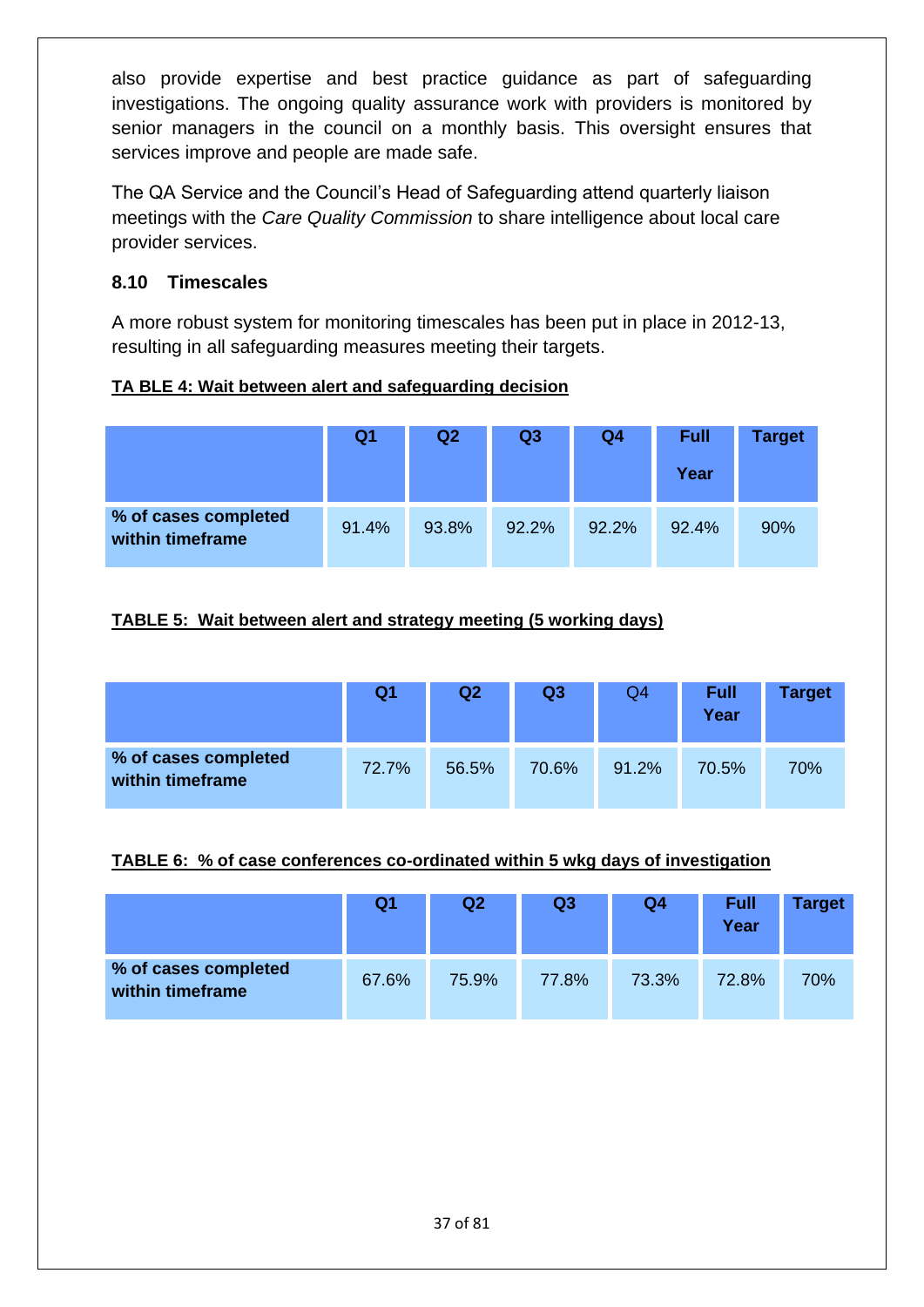#### **TABLE 7: % of first reviews undertaken within 3 months of case conference**

|                                          | Q <sub>1</sub> | Q2    | Q <sub>3</sub> | Q4    | <b>Full</b><br>Year | <b>Target</b> |
|------------------------------------------|----------------|-------|----------------|-------|---------------------|---------------|
| % of cases completed<br>within timeframe | 90.5%          | 85.7% | 90.5%          | 92.3% | 86.3%               | 80%           |

#### **TABLE 8: % of second reviews undertaken within 6 months of the first review**

|                                          | Q1   | Q2   | Q <sub>3</sub> | Q <sub>4</sub> | <b>Full</b><br>Year | <b>Target</b> |
|------------------------------------------|------|------|----------------|----------------|---------------------|---------------|
| % of cases completed<br>within timeframe | 100% | 100% | 100%           | 100%           | 100%                | 80%           |

#### **8.11 User satisfaction**

#### **TABLE 9: Number of people who have a follow up contact to review their experience of the safeguarding process**



#### **TABLE 10: Percentage of cases where the Adult at Risk and/or their representative provide service user feedback.**



*Comment: a formal framework for capturing face-to-face feedback from Adults at Risk and, where appropriate, their representatives, was developed by the Safeguarding Adults Team and introduced within LBRuT Adult Community Services Teams in October 2012. The figures shown above therefore are for Quarter 4 of 2012 -13 only.*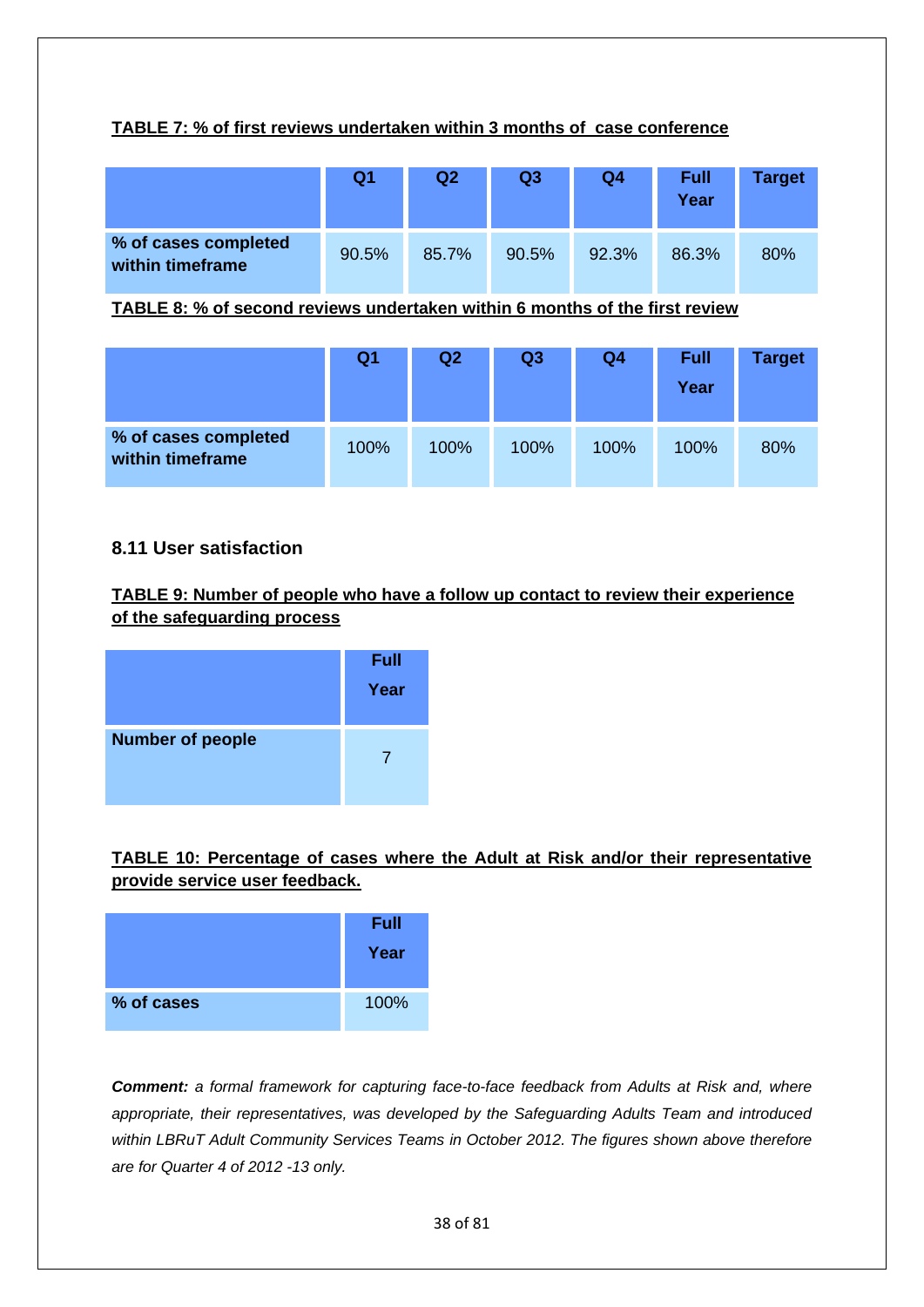*The Individual Safeguarding Record (ISR) is a three part tool that seeks to engage and inform Adults at Risk at the beginning of the safeguarding process (Part 1), throughout the process (Part 2) and evaluate their experience, and gain feedback about how we can improve, at the close of the process (Part 3).* 

*Feedback received from Adults at Risk to date has been generally positive about the safeguarding process though some have identified that they became confused by professional "jargon" and others*  felt the meetings could have been shorter. The Head of Safeguarding will address these issues *directly with staff.*

*Going forward, The Information Centre and DOH are planning to launch a pilot study on "Safeguarding Outcomes" from a Service User perspective with a view to rolling this out nationally. In actuality the Information Centre's proposed tool closely resembles LBRuT's Part 3 which is a pleasing indication that we are already on the right track. LBRuT will take part in the pilot study.*

# **8.12 Deprivation of Liberty Safeguards (DoLS)**

# **Background Information**

### Managing Authority

Within the DoLS legislation a *Managing Authority* is either a Care Home or a Hospital. Managing Authorities must apply to the Local Authority where the Care Home or Hospital is situated for a deprivation of liberty authorisation if they believe a person in their care lacks capacity to decide on where they should be treated or cared for, and they can only provide care for that person in circumstances that may amount to a deprivation of their liberty.

### Standard and Urgent Authorisations

A Managing Authority must request a *Standard Authorisation* from their Local Authority when it appears likely that, at some time during the next 28 days, someone will be accommodated in their institution (either a Hospital or Care Home) in circumstances that amount to a deprivation of liberty. This request should only be made *after* rigorous care planning indicates that less restrictive measures cannot meet the person's needs.

Managing Authorities can issue themselves with an *Urgent Authorisation* where there is an immediate need - in the best interest of the person in order to protect them from harm - to deprive someone of their liberty. Urgent Authorisations are valid for a maximum of 7 days. When making an Urgent Authorisation, Managing Authorities must simultaneously make a request for a Standard Authorisation to the Local Authority. The assessment process must be then completed before the 7 day period of authorisation expires.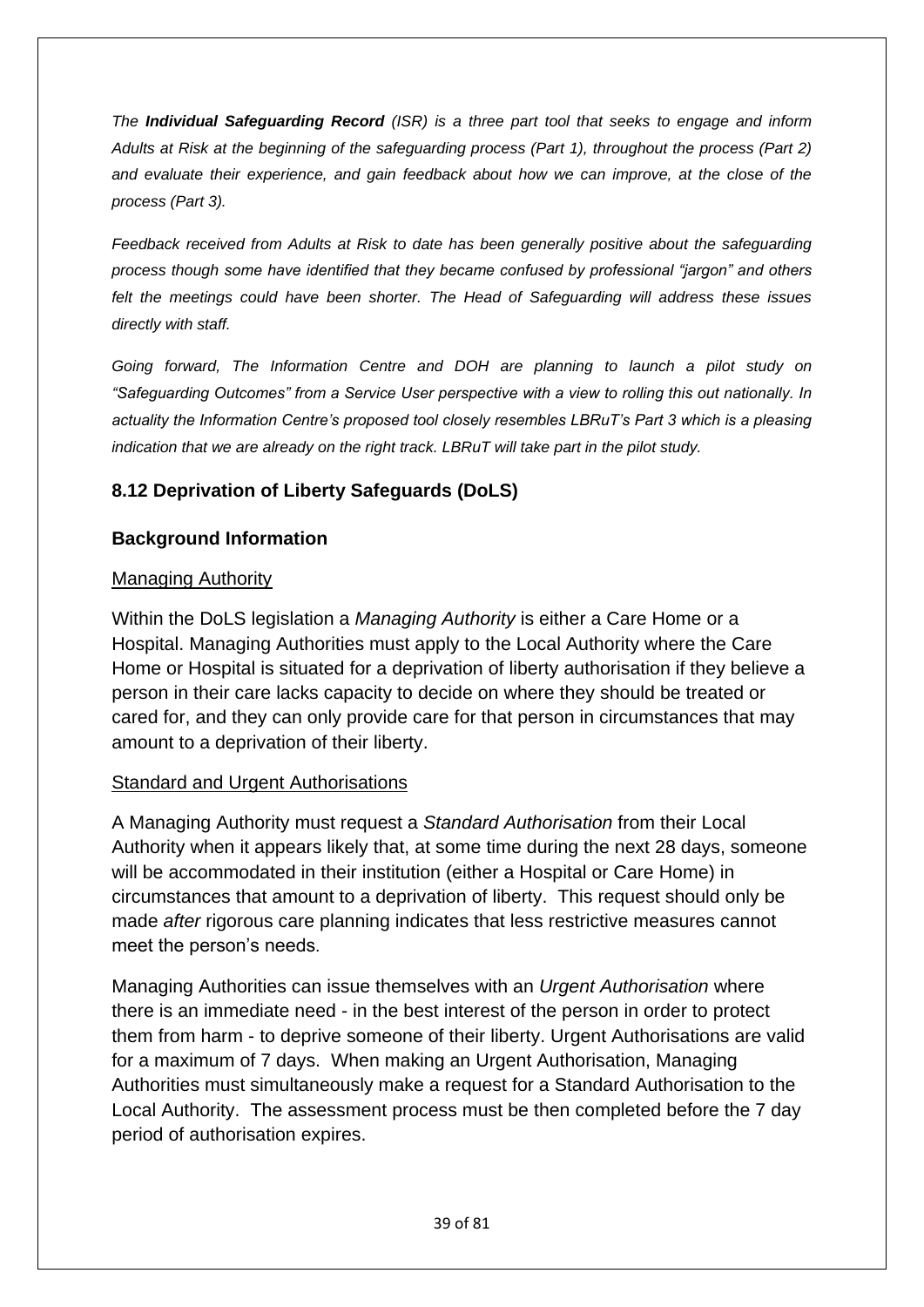### **Conditions**

The *Best Interest Assessor* (BIA) assesses whether a person is actually deprived of their liberty and may recommend that specific conditions should be attached to a deprivation of liberty authorisation. For example, they may make recommendations around contact issues or the appropriateness of the current placement, or other such issues related to the deprivation. If the conditions stated in the assessment are not dealt with it might mean that the deprivation would cease to be in the person's best interest. The BIA may also recommend conditions to work towards avoiding the deprivation of liberty in the future. Conditions should not be set to deal with general care planning issues.

#### **8.13 Performance**

1

During Quarter 4 <sup>14</sup> of 2012 -13 there were a total of 6 new requests for Deprivation of Liberty Safeguards (DoLS) authorisations all of which were made by the local authority.

Five out of the six requests received were Urgent Authorisations all of which were assessed within the 7 day timeframe. Of these five, only one Standard Authorisation was granted with the remaining four being declined due to the best interest requirement not being met and one individual being assessed as having mental capacity therefore rendering DoLS invalid.

There was one review instigated by the Managing Authority for the local authority during this quarter.

|                        | Q <sub>1</sub> | Q2 | Q3             | Q <sub>4</sub> |
|------------------------|----------------|----|----------------|----------------|
| <b>Local Authority</b> | $\overline{2}$ | 8  | 5              | 6              |
| <b>NHS Richmond</b>    |                | 5  | $\overline{2}$ |                |
| <b>TOTAL</b>           | 3              | 13 | ⇁              |                |

### **TABLE 11: No. of authorisation requests received this year that were completed**

 $14$  For purposes of this report statistics pertaining to DoLS were collated for the first time in Quarter 4 of 2012-13. DoLS statistics have always been submitted to the DOH and this will continue.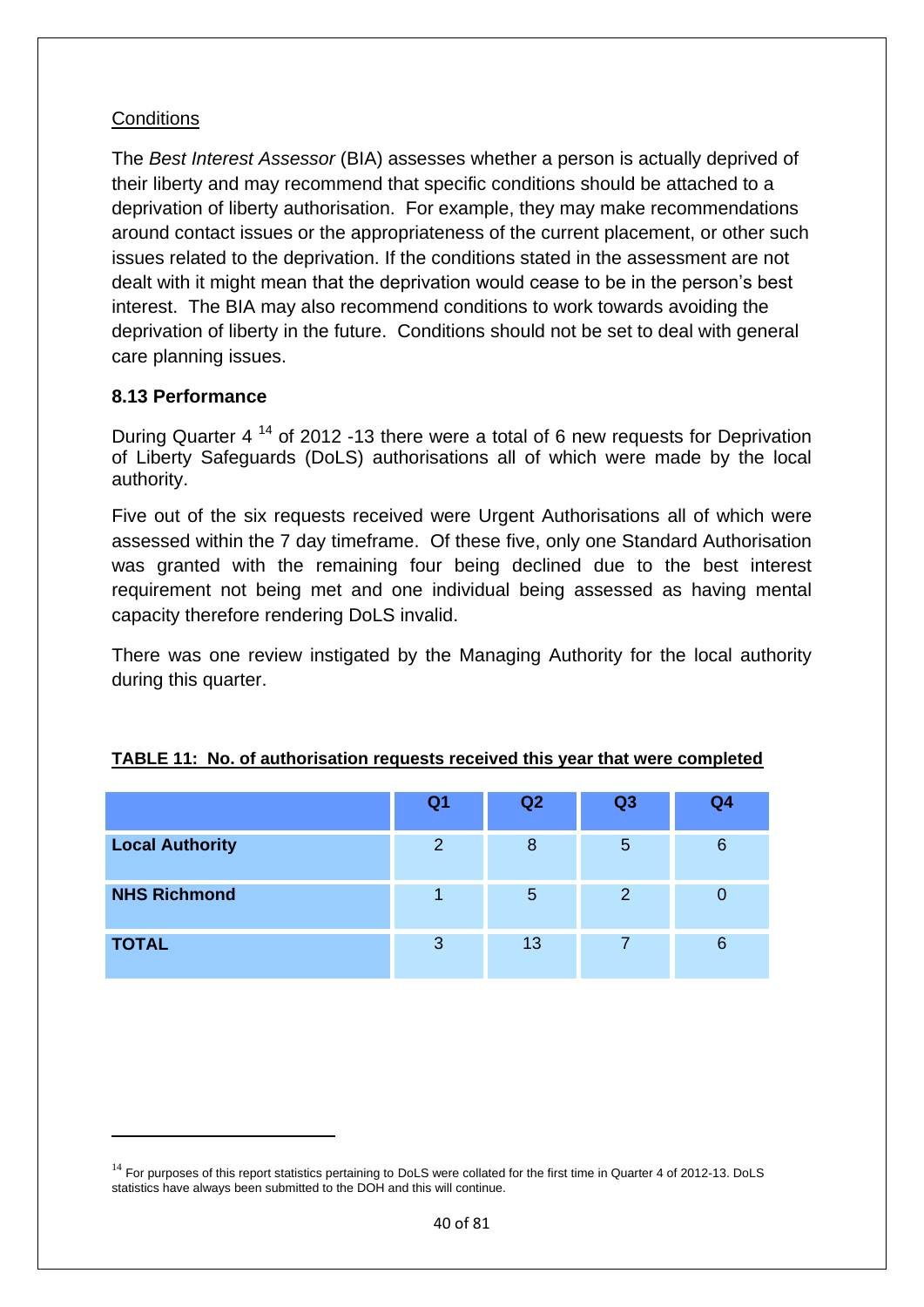### **8.13.1 Current Authorisations**

At the end of 2012-13 there were 5 people subject to a Standard Authorisation (4 from the local authority and 1 under Richmond Clinical Commissioning Group). The key themes that have been deemed to amount to a deprivation of liberty are as follows:

- Relevant person is purposefully objecting to being in the home/hospital on a daily basis.
- Supervised contact with family.
- Restricted access to family.
- Constant supervision.
- Unable to leave the home without supervision due to fear of relevant person's absconding, risk of wandering and risk of accidental injury.

The conditions set for authorisations are as follows:

- Extra staff input to facilitate the relevant person's involvement in different activities.
- Professionals meeting to explore alternative accommodation options

### **8.14 Supporting Information**

The maximum authorisation period remains at 6 months as previously agreed by the LBRuT Supervisory Body. However, feedback from Best Interest Assessors indicates that some individuals subject to a DoLS actually find 6 monthly assessments distressing and struggle to cope with the rigors of these assessments. Going forward therefore the Supervisory Body will be asked to consider the possibility of extending this period to 12 months in circumstances where it seems unlikely the situation for the individual is going to change and where it is known that the person becomes distressed.

It has been agreed by the Supervisory Body that the two assessments completed by the Section 12 Doctor - the Eligibility and Mental Health assessment - can be used as "equivalent assessments" and will not therefore necessarily need to be repeated providing they have been completed within 6 months. There have had a number of short authorisations granted, for example, on the basis that alternative accommodation be explored but this matter has not been resolved within the identified timeframe. In accordance with the guidance in the DoLS Code of Practice is has been agreed that, in such circumstances – and providing DoLS still applies the use of equivalent assessments completed by the section 12 within a 6 month period is appropriate as the situation would not have drastically changed.

The Council solicitor has started work with Best Interest Assessors (BIAs) to provide extra support and guidance from a legal perspective on their assessments. This will ensure that assessments are as robust as possible and can stand up to legal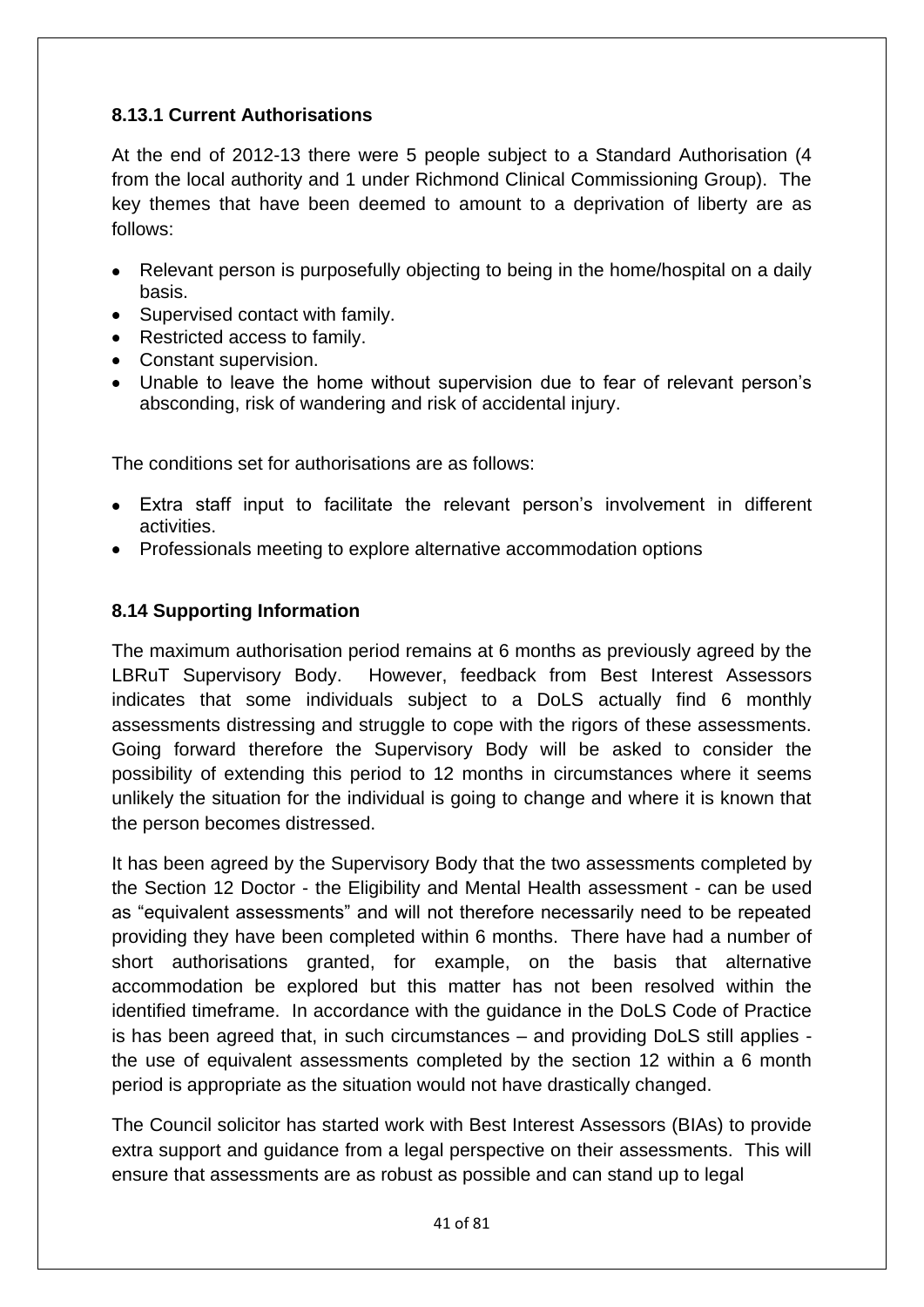scrutiny should the case be heard in the Court of Protection (CoP). It has also arranged for BIAs to attend the CoP to experience first hand how cases are processed. Initial feedback from one BIA who has attended highlights it was a very useful and enlightening experience.

The refreshed DoLS Policy and Procedure along with the Protocol for recruiting and managing BIAs has now been circulated.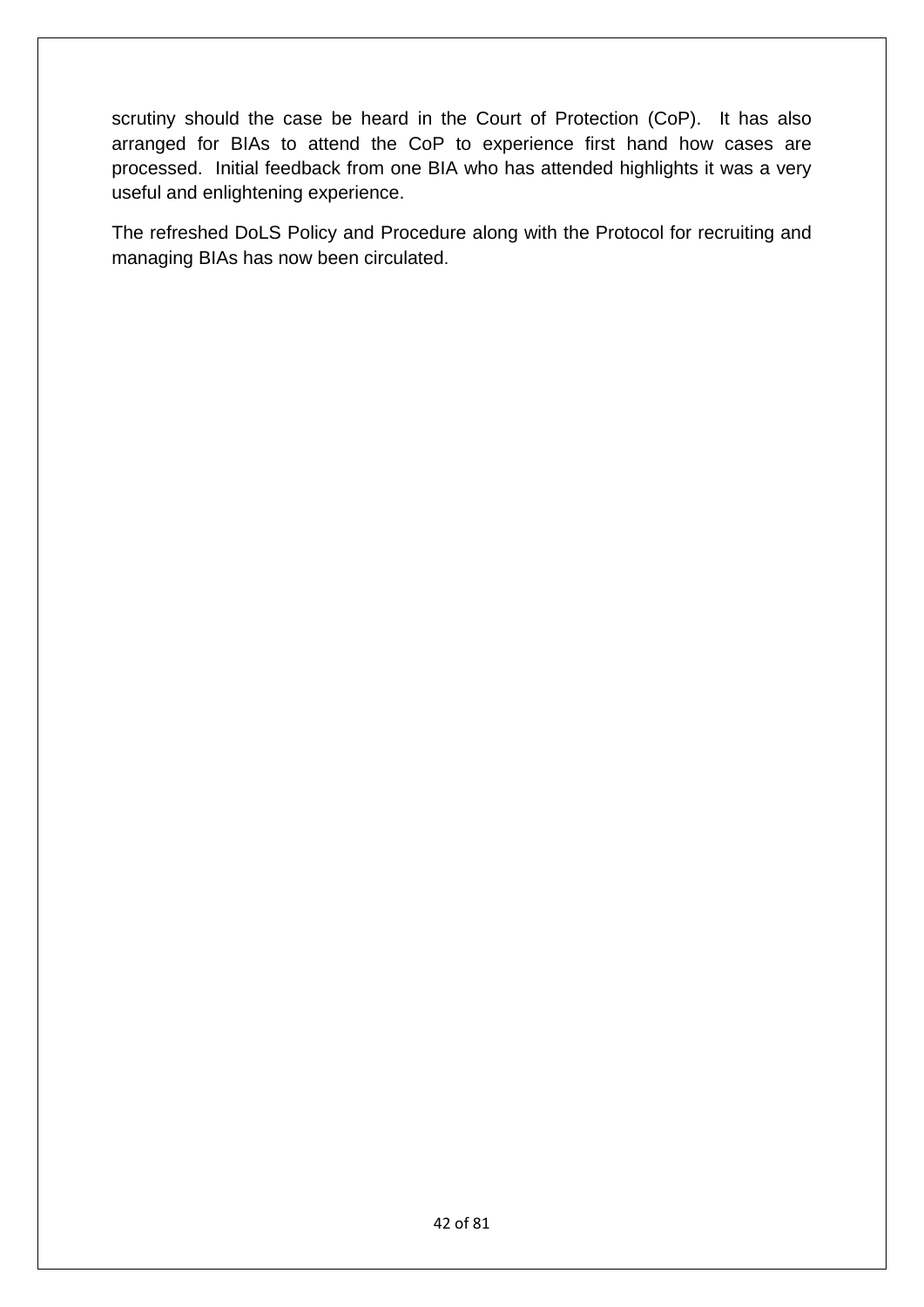# **09. REVIEW OF ACHIEVEMENTS 2012-13**

This section reviews the progress of the Board and its constituent members.

# **A. Safeguarding Board Adults Partnership Board**

In terms of outcomes for adults at risks and keeping people safe during 2012-13 the Board has:

- Received the overview reports from the independent chairs of the two  $\bullet$ respective Serious Case Reviews (SCRs). By their very nature Serious Case Reviews involve a thorough review of partnership working at operational level and the learning points identified as a consequence of the 2 Serious Case Reviews commissioned by the Board have resulted in a number of recommendations to improve safeguarding practice. The action plan for implementing the lessons learnt from the Serious Case Reviews is designed to improve practice within all partner agencies and thereby enhance our ability to keep people safe and to improve outcomes for all Service Users.
- Ensured that the model of robust safeguarding practice embodied by the Pan London Policy and Procedures is steadfastly implemented through the work of the Board, partners and its sub-groups: working in partnership with the adult at risk - to agree their protection plan, to improve their safety and to achieve positive outcomes - is of primary importance.
- Taken on board the lessons identified by Serious Case Review following  $\bullet$ Winterbourne View and subsequent updates relating to reviewing and monitoring residential settings in order to ensure that service users remain safe.
- Considered a process of appeal for adults at risk and their representatives  $\bullet$ where it is alleged that the safeguarding process was not rigorously followed and as a consequence did not achieve appropriate outcomes.
- Identified its key priorities going forward, based on the outcomes of the self  $\bullet$ assessment, which will feed into the Board's Business Plan, which focus on continuing to encourage Service User engagement and involvement at all levels.

In terms of governance arrangements during 2012-13 the Board has:

- Strengthened its membership: a representatives of the London Probation  $\bullet$ Service and the Housing and Richmond Housing Partnership joined the Board; the Board has also paved the way for the smooth transition of representation of the Clinical Commissioning Group (CCG) in the wake of the primary Care Trusts (PCTs).
- Continued to build upon the reciprocal chairing arrangements with Wandsworth and thereby further enhance the Board's objectivity.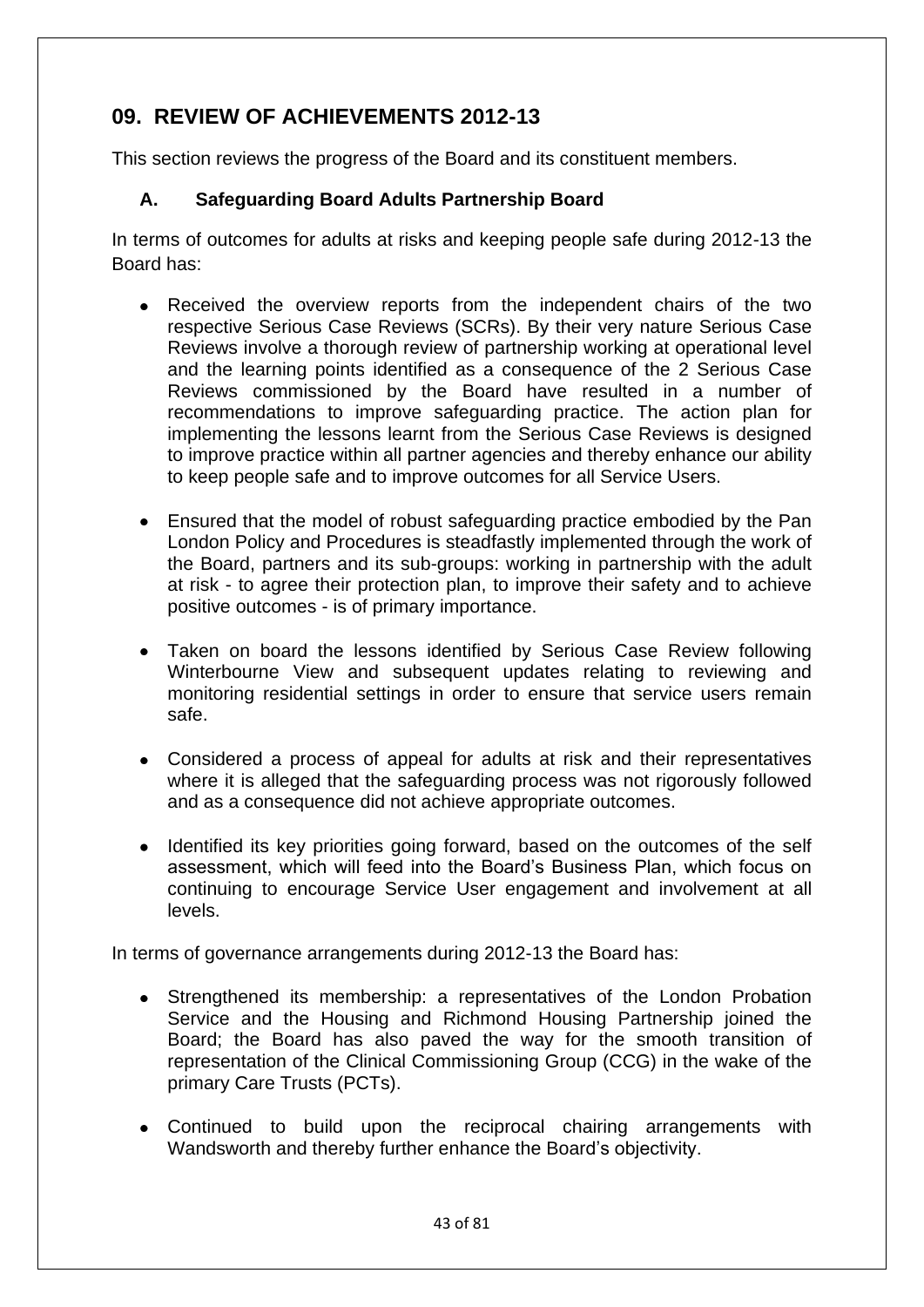Strengthened its governance arrangements – including a refreshed terms of  $\bullet$ reference - following a self assessment exercise.

### **B. Learning & Development Sub-Group**

The key achievements of the Group are:

### **Outcomes**

The following Safeguarding courses were delivered during 2012-13 with a total of 213 people receiving training.

- 1. Bite-size IMCA training session
- 2. DOLS Applying Theory into Practice
- 3. DOLS Introduction half day
- 4. Domestic Abuse the MARAC Process
- 5. Introduction to the Mental Capacity Act
- 6. Mental Capacity Act and Good Practice
- 7. Safeguarding Adults Managers 2 day
- 8. Safeguarding Adults-Roles and Response
- 9. Safeguarding Awareness (level 1)
- 10.SGA Investigators Role (2 days)
- 11.SGA Legislation and Policy
- 12.SGA Minute Taking for Administrators
- 13.SGA: Best Evidence & Interviewing Skills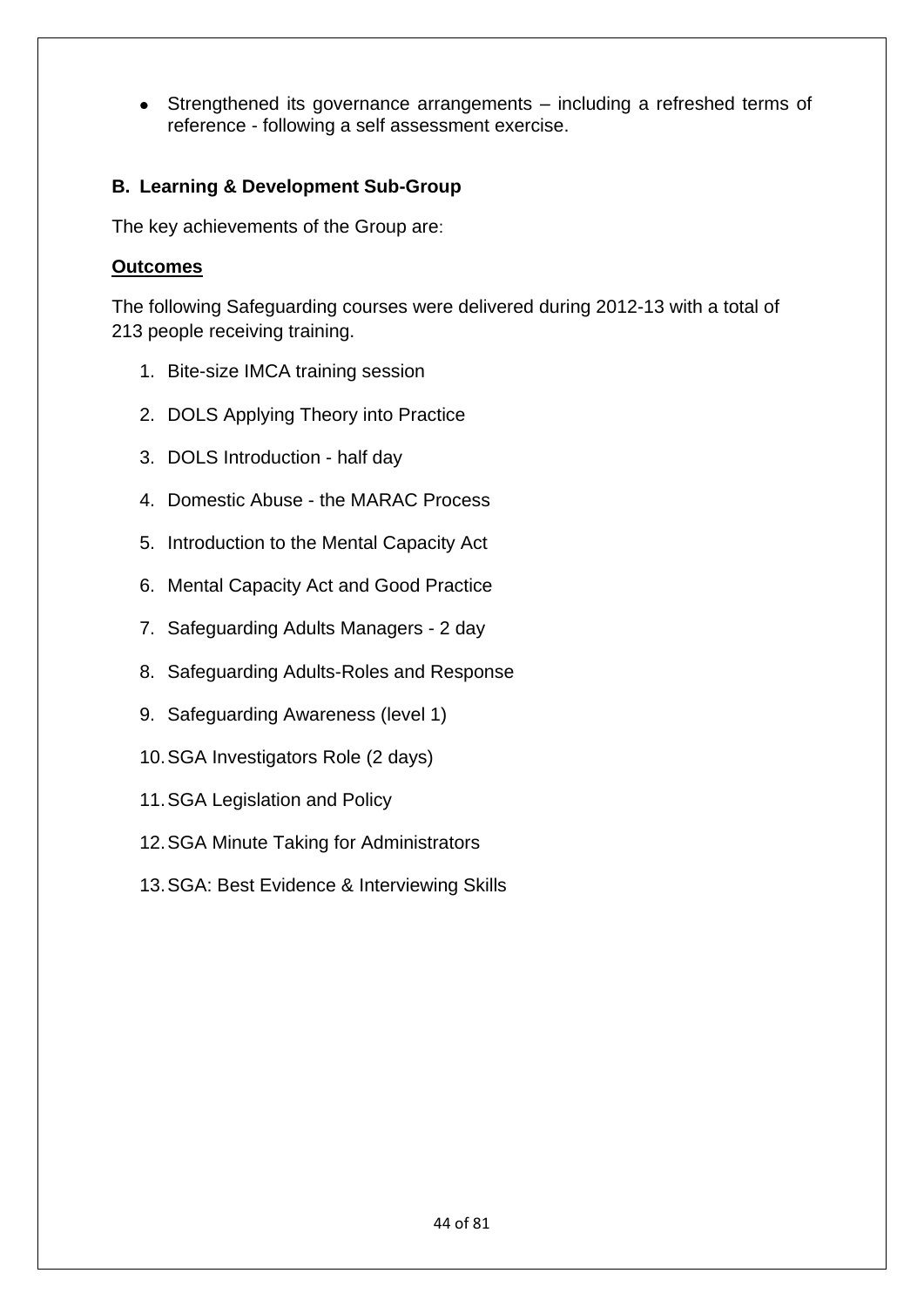### **Take up of training by sector was:**

*It should be noted that not all of the courses were a requirement for all sectors; people only attended the courses that they needed to for their level.*

| <b>Sector/Service</b>                | Total number of courses attended |
|--------------------------------------|----------------------------------|
| <b>Commissioning Care Services</b>   | 124                              |
|                                      |                                  |
| <b>Community Services Operations</b> | 31                               |
| <b>Corporate Policy and Strategy</b> | $\overline{1}$                   |
| Housing                              | 1                                |
| Providers                            | 5                                |
| <b>CSC Specialist Services</b>       | $\overline{2}$                   |
| Carers                               | $\overline{\mathbf{4}}$          |
| Other                                | 20                               |
| Other Borough                        | 31                               |
| Police                               | $\overline{2}$                   |
| <b>PVI Homecare</b>                  | $6\phantom{1}6$                  |
| PVI other                            | $\overline{1}$                   |
| PVI res/Nursing                      | $\overline{37}$                  |
| <b>Health</b>                        | $\overline{\mathbf{7}}$          |
| <b>Schools</b>                       | $\overline{\mathbf{3}}$          |
| SWL&StGMHT                           | 20                               |
| <b>Voluntary Sect</b>                | 17                               |
| <b>Grand total</b>                   | 312                              |

Attendance on some of the courses was lower than anticipated. In response to this in 2013 -14 we are working more closely with members of the Board and Managers to ensure that all staff and volunteers are aware of the learning and development opportunities available.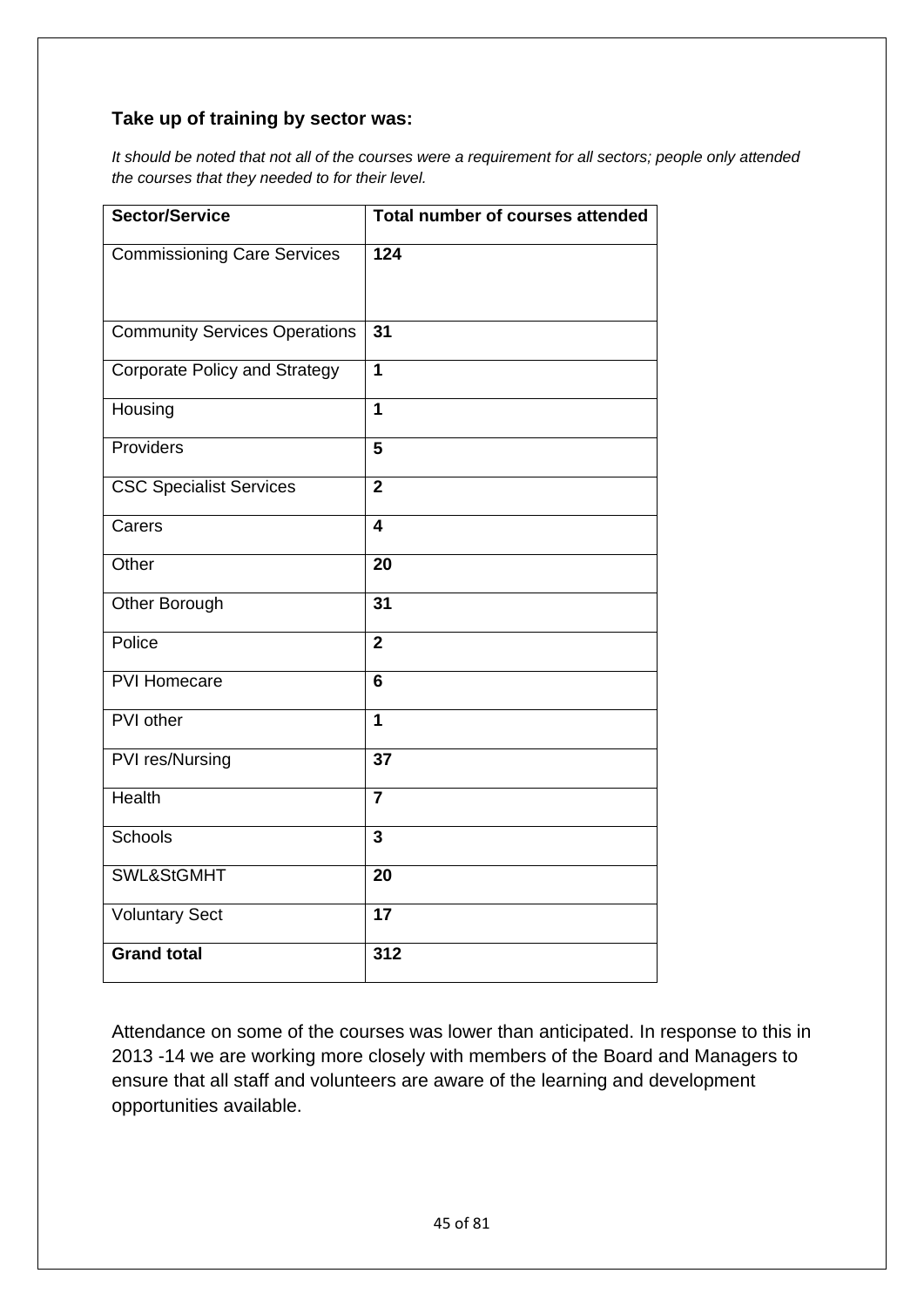A train the trainer programme will be introduced in 2013-14 which will enable care providers to train their own staff in their own establishments; this will have the additional benefit of working around staff shift patterns.

### **Implications for Practice**

In addition to the training carried out described above further opportunities to improve safeguarding practice have been promoted through:

- The launch of the Safeguarding adults training Strategy
- A comprehensive review of the Safeguarding training to make more explicit links to the Safeguarding Adults competency framework
- A review of E Learning strategy and E learning programmes, have now made courses more accessible, courses updated, and utilising a wider variety of resources, such as SCIE, Skills for Care and use of video links.
- The introduction of a level 1 classroom based training, for those that can't access the E Learning, or who need to embed the level 1 E learning
- 6 Social workers have registered for the Safeguarding PQ at Kingston University this year, and 4 Social workers for the BIA at Bournemouth **University**
- Training on "Critical Reflection" has been commissioned; critical reflection is a core element of professional practice and has been highlighted throughout the new Professional Capability Framework (PCF) as a key skill to develop and maintain. Critical reflection workshops are being commissioned which will draw on Professor Jan Fook's well evaluated model of reflection to enable staff to explore and evidence their decision making skills. This will include decisions in relation to safeguarding practice.

#### **Governance arrangements**

The terms of reference and the membership of the Learning and Development sub group have been reviewed.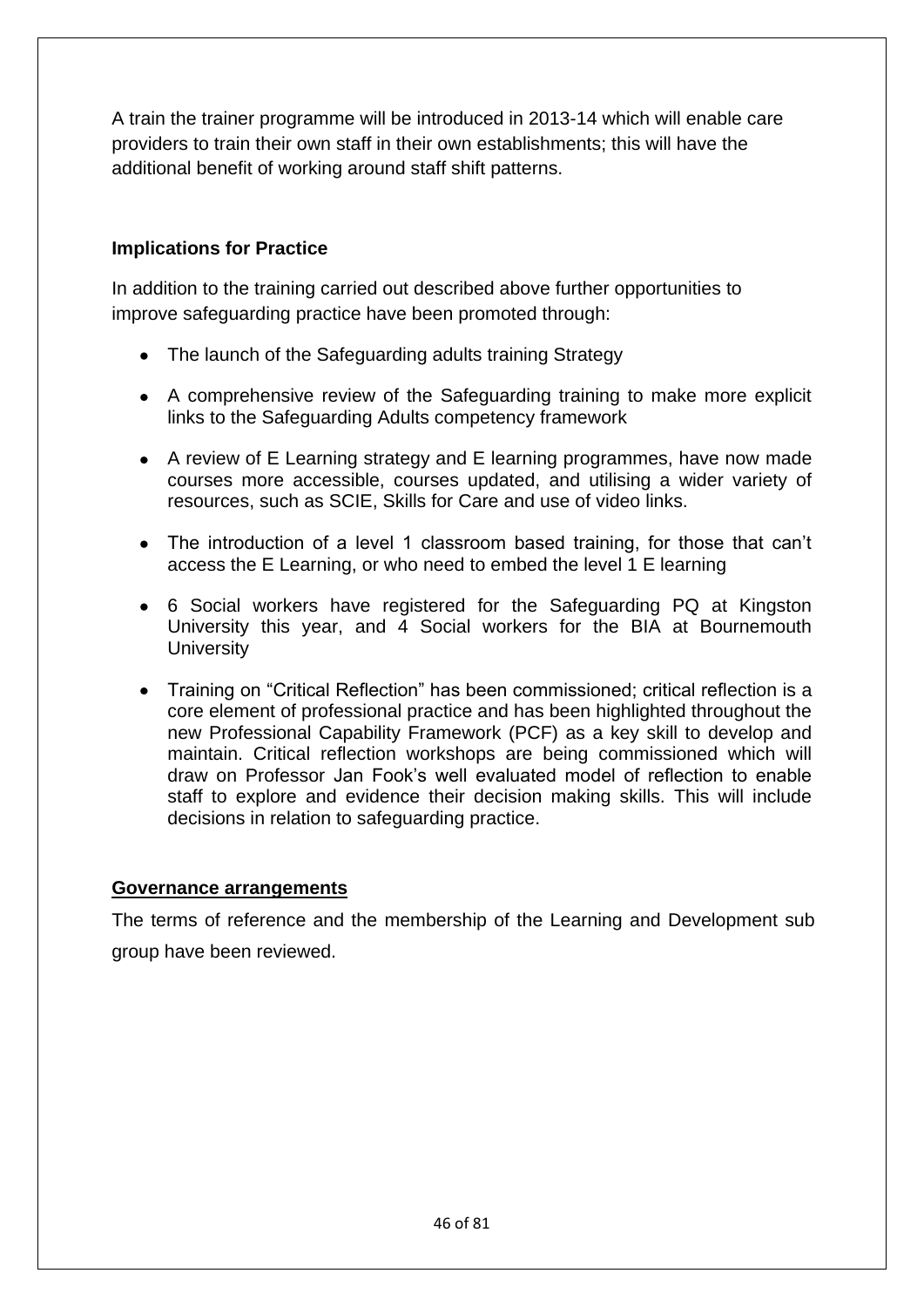### **Number of Users accessing Safeguarding E Learning Courses 2012-13**



Governance arrangements: the terms of reference and the membership of the Learning and Development sub group have been reviewed.

### **C Policy & Performance Sub-Group**

The achievements of this Group are summarised as:

- Improved attendance from the statutory agencies with good attendance continuing from the voluntary sector which has increased confidence in the larger voluntary sector agencies in terms of the safeguarding policies and procedures and robust quality assurance systems they have in place.
- Performance data produced quarterly by the Council, both in relation to safeguarding activity and the performance of care homes in the borough and homecare agencies used by the Council. This has given the Board a good understanding of where there are safeguarding incidents with providers in the borough, the reasons why the safeguarding incident occurred and the action being taken by the borough in supporting providers. The Board also has strong oversight of the increase in safeguarding and how the Council Adult Community Service Teams are supporting the safeguarding process.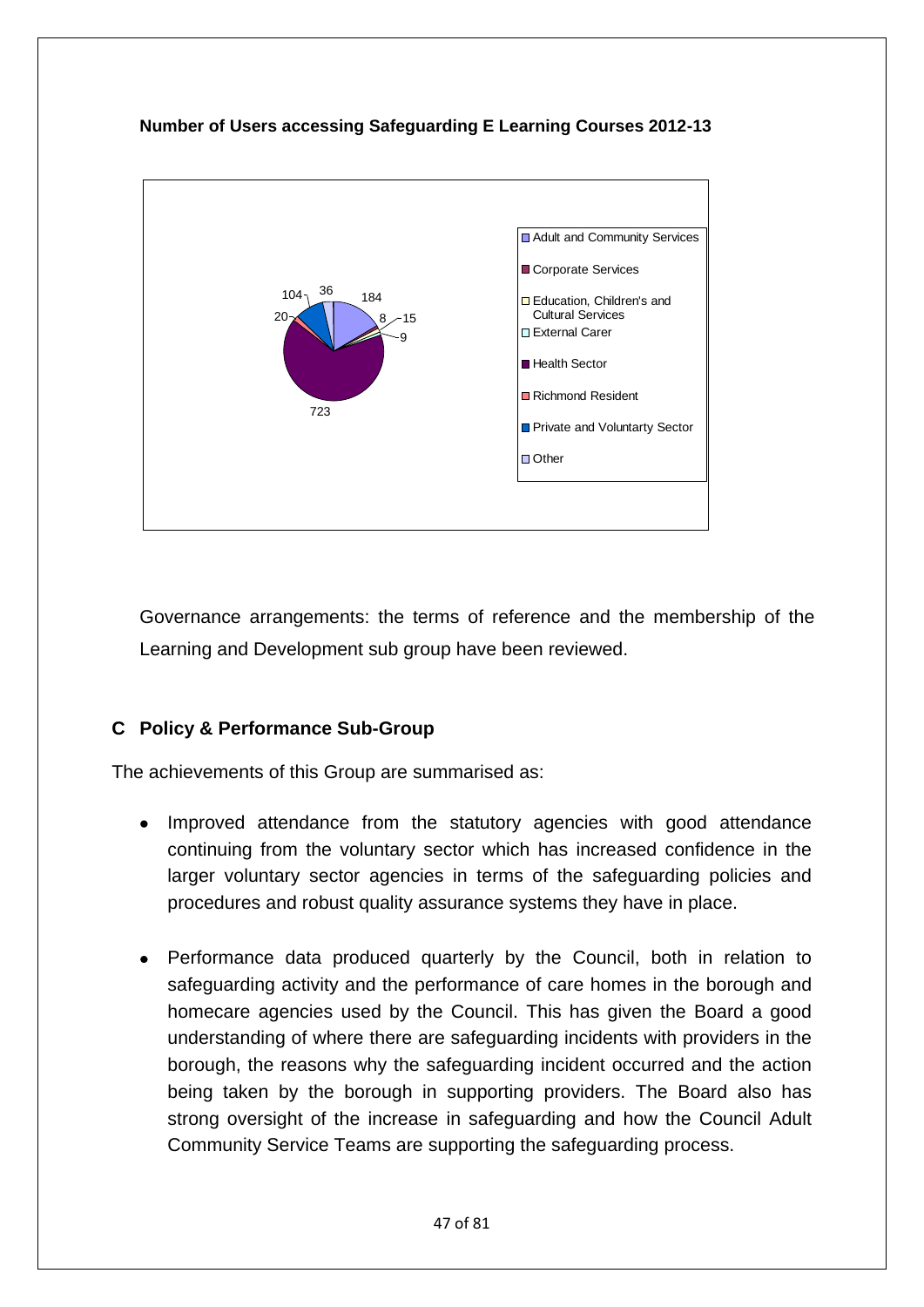- Benchmarking of data comparing Council performance against other London  $\bullet$ boroughs in order to better understand where performance needs to be improved. The benchmarking of our data has shown that Richmond business processes generally perform well, with a high proportion of alerts progressing to referral indicating that referrals received were appropriate. It also shows that Richmond has a high proportion of safeguarding referrals in the care homes in the borough and this supports the targeted work that the Council is doing with the Clinical Governance group in rolling out a range of initiatives to improve the quality of care in care homes.
- Individual meetings arranged with statutory providers to understand how data  $\bullet$ can be gathered, provided and shared and will be taken forward into the 2013-14 work programme for the group. Whilst these meetings are still ongoing key messages from initial meetings show that communication between the council and partners needs to improve both during safeguarding investigations and in terms of raising the profile of the councils Quality Assurance Team so that partners are aware of who to contact when they have concerns about a provider.
- In terms of improving information to the public a new safeguarding leaflet and card, produced by the Safeguarding Adults Team, was distributed to all partners with the group identifying places for distribution.
- In conjunction with Richmond LINk the Council also produced an Adult Social Care Charter which was aligned to dignity in care standards [http://www.richmond.gov.uk/adult\\_social\\_care\\_charter.pdf.](http://www.richmond.gov.uk/adult_social_care_charter.pdf) The majority of members of the sub group produce similar standards for their service users and for those that don't these standards have also been provided as a guide for partners to follow.

### **D Serious Case Review Sub-Group**

The work of the Serious Case Review Sub-Group is summarised in 7 above (pages 15-19)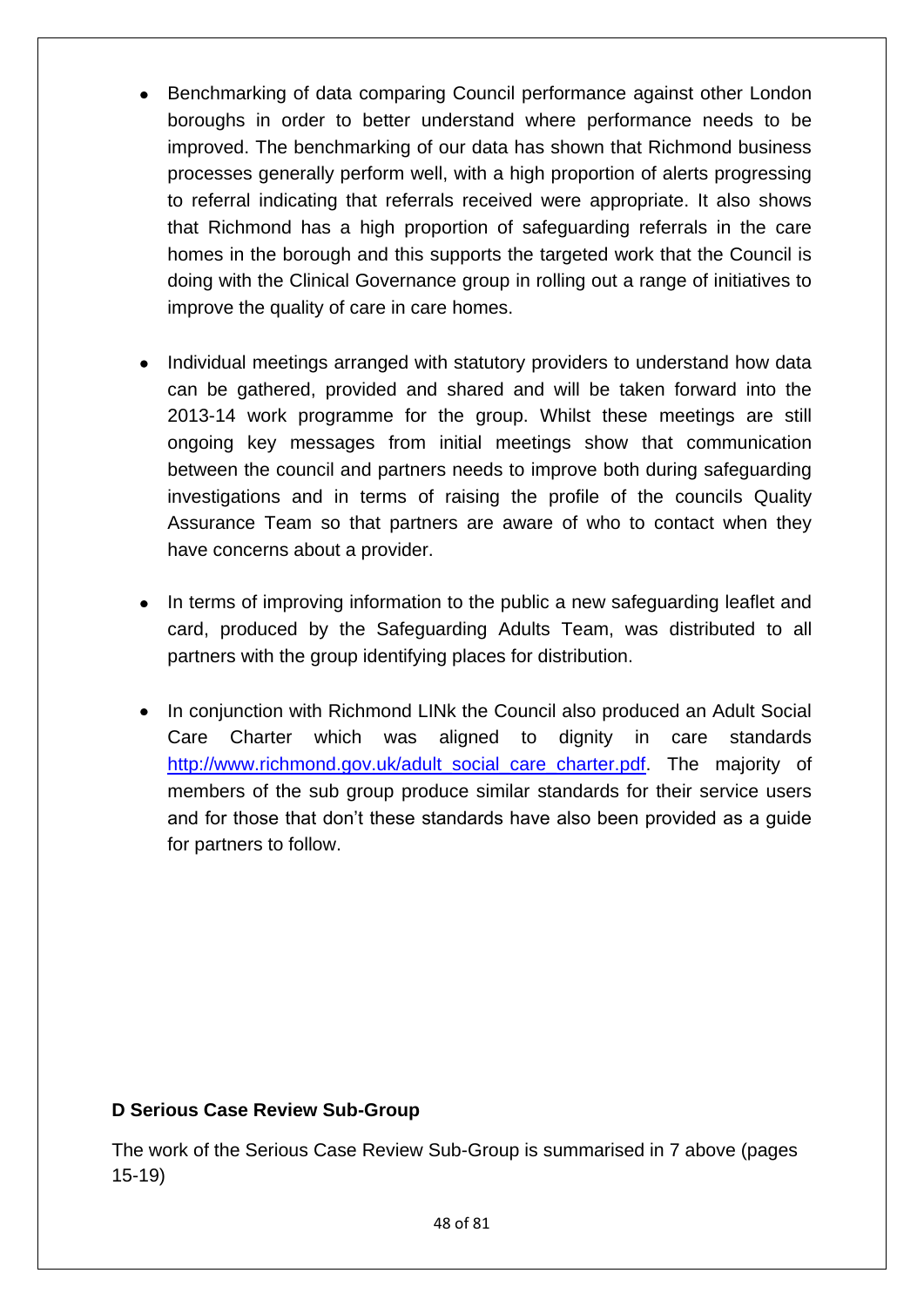### **E Individual Partners**

### **Voluntary Sector:**

As a member of the Board, Richmond CVS has been a consistent attendee of meetings and has supported activities to strengthen the Board's governance, for example, taking part in the audit. Richmond CVS has also devoted time to additional activities such as being an independent member of a Serious Case Review which took place during the year.

Richmond CVS has disseminated information and updates on Safeguarding to the VCS through e-bulletins to ensure that voluntary and community organisations follow good practice at all times. In particular the ROSE online training tool on Safeguarding Awareness has been promoted. Richmond CVS has also communicated comments and concerns from the VCS regarding the training tool to inform further work and development. RCVS will continue to be an active member of the Board in the coming year to support and promote the VCS role in Safeguarding.

### *Examples of how Safeguarding is being embedded in VCS working.*

Richmond Carers Centre (RCC) lead the on the Carers Hub which provides a wide range of support to carers. RCC, together with their other VCS partners, have worked on raising the safeguarding agenda in a number of ways:

1. Safeguarding is a standing item on the Action for Carers Network meetings

2. RCC has promoted local training opportunities to other organisations regarding safeguarding for both children and adults

3. Staff and volunteers at RCC, at the very least take part in safeguarding training on ROSE on line training site. This is mandatory for all new staff and volunteers.

4. RCC has supported unpaid Carers who have safeguarding concerns through our support service.

5. RCC report to the Local Authority through Carers hub service monitoring statistical information regarding the number of safeguarding alerts. This is quarterly.

Other VCS partners in the Carers Hub, such as Integrated Neurological Services, have also supported carers and clients.

For example:

- 2 senior staff recently supported a resident in a Richmond care home potential safeguarding concerns were raised; a Professionals meeting was called as a consequence and the issues were discussed.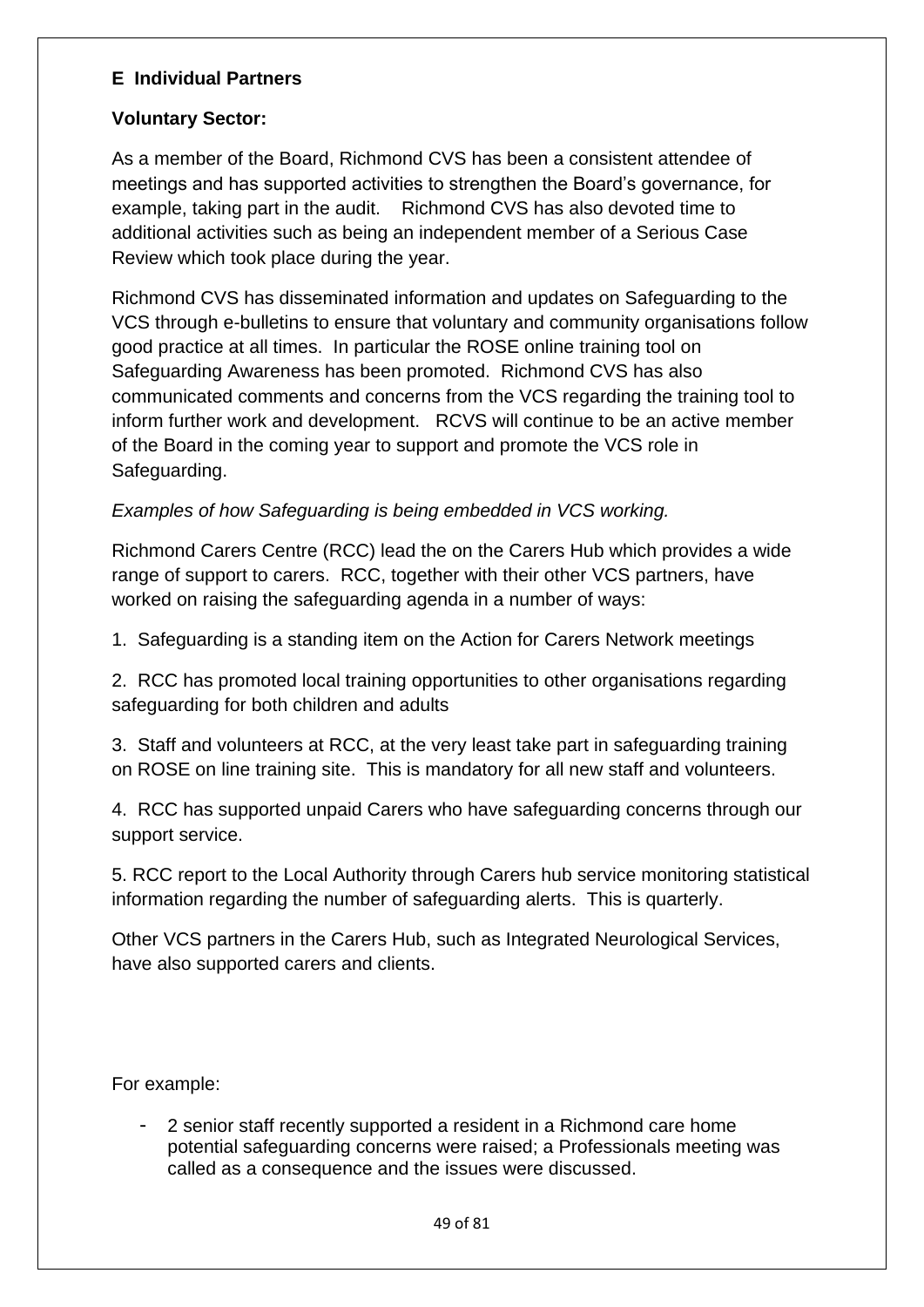2 other staff have attended safeguarding meetings relating to a Richmond resident where concerns had been raised regarding his carer/wife.

### **LBRuT: Safeguarding & Community Teams**

This year the Safeguarding & Community Teams have:

- Firmly established care governance arrangements within the Council's Adult Services, including the introduction of Safeguarding Surgeries and one to one specialist support for all staff where appropriate. The Safeguarding Team maintains an overview of all operational work as well as ensuring Council commissioning is allied to safeguarding.
- Introduced Performance Information as a standing agenda item at the Safeguarding Adults Performance Managers' Group, with attendance by the Performance Information Manager, in order to facilitate reciprocal understanding on the part of Team Managers and the Performance Team and thereby improve their ability to monitor and improve performance.
- Developed an audit tool and identified the parameters for reviewing the quality of safeguarding performance within Adult Care Services at operational level.
- Implemented a mechanism for involving Service Users and gaining their feedback – and the view of carers – to inform service improvement.
- Maintained a profile within the London Safeguarding Adults Network (LSAN) as well as the London wide Mental Capacity Act / Deprivation of Liberty Safeguards (DoLS) Network.
- Established robust working links with neighbouring Boroughs in South West London in relation to both Safeguarding and DoLS work.
- Built on established links with the Quality Assurance Team to ensure that routine care and contract monitoring is linked to adult safeguarding through regular meetings and regular attendance at Provider Forums.
- $\bullet$ Established clear links within the Community Safety Partnership, including regular reporting to the Community Safety Group and regular attendance at MARAC and MAPPA meetings.
- Strengthened partnership working with Richmond Clinical Commissioning  $\bullet$ Group, South West London & St George's Mental Health Trust, Kingston Hospital NHS Foundation Trust and the Police and, in conjunction with the Quality Assurance Team, the Care Quality Commission.
- $\bullet$ Supported the Chief Nurse (Richmond CCG) in the appointment of a Lead Nurse for Safeguarding Adults.
- Reviewed and quality assured safeguarding training in conjunction with Work Force Development.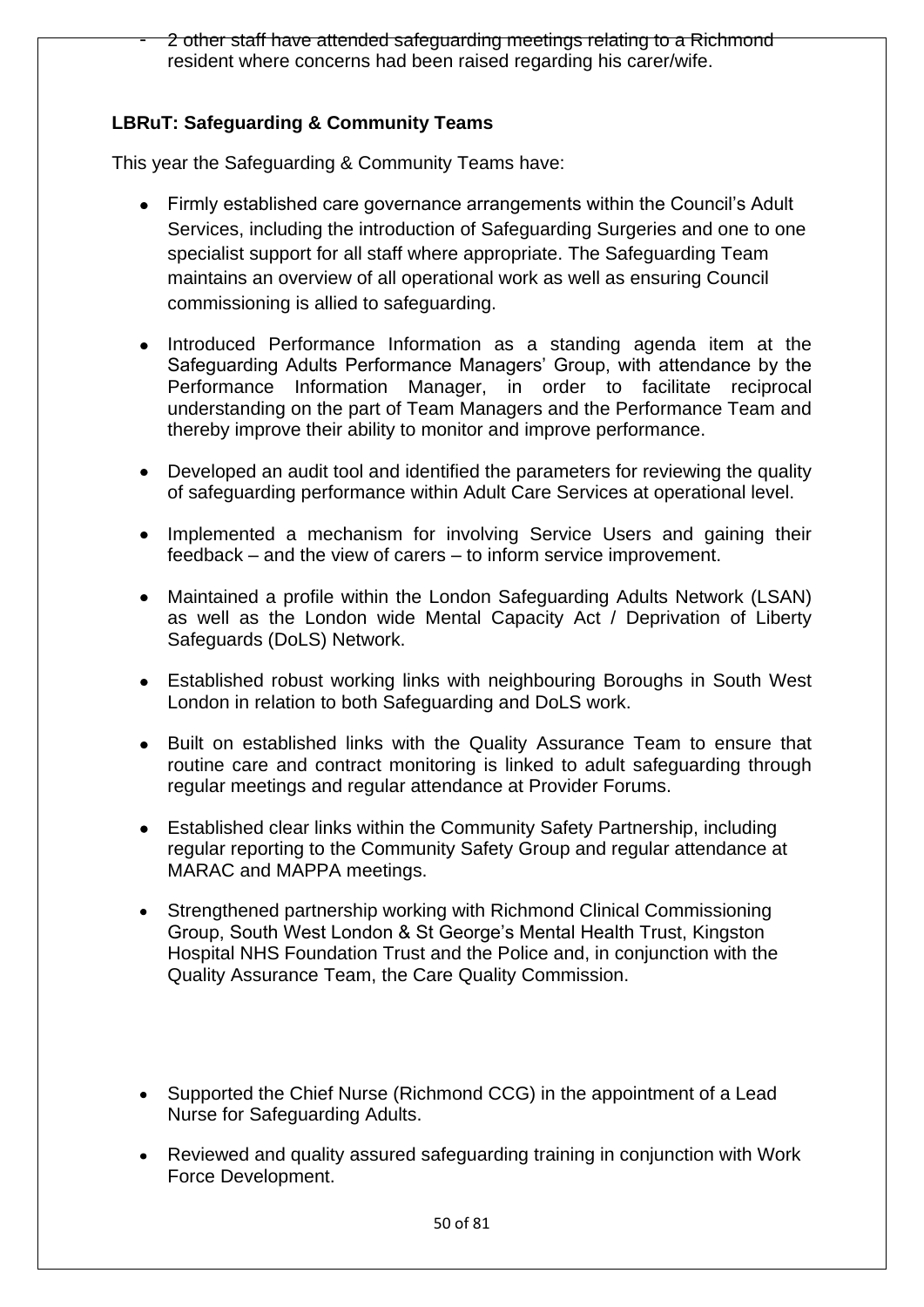- Introduced a protocol for responding to and managing concerns relating to Institutional/Large Scale abuse.
- Refreshed safeguarding publicity and introduced a "business card" with important contact details together with a new leaflet. The safeguarding webpage has also been refreshed.

### **LBRuT: Community Safety Partnerships**

During the past year the partnership has:

- Continued the trend of reducing repeat victimisation, with the MARAC repeat case rate falling from 36% from last year to 30% for 2012-13. This is an impressive fall in the context of an increased awareness of the MARAC and a corresponding increase in non-police referrals from 18% last year to 44% for 2012-13. Even though the borough has managed to reduce repeat MARAC cases this year continued reductions will be challenging to maintain alongside the objective of ensuring that all high risk cases on the borough are referred to the MARAC. Although slightly below last year's figure the borough was  $7<sup>th</sup>$  highest out of 28 London boroughs for its referral rate per 10,000 female population.
- Ensured an excellent Domestic Abuse Service was in place; the joint contract with Children's Services for the Domestic Abuse Service began in January 2012 has been very successful, with a strong performance management framework. The Service has 92.8% satisfaction (number of desired outcomes reached) 41% reduction in physical risk and 87% who feel safer after accessing the service for 2012-13.
- Ensured greater awareness about the MARAC and the effects of domestic abuse on adults and children through MARAC and Domestic Abuse awareness training and through a high profile White Ribbon Event.
- Participated in the Home Office pilot for testing whether ASB/hate crime issues have been dealt with properly which tested the proposed legislation for Community Triggers. Continued close working with the tenant's champion and ongoing improvements to the case management process.
- Implemented clear protocols for case management/ sharing of information/ 'dip sampling' for domestic abuse, ASB/hate crime and integrated offender management.
- Ensured that all Community Safety Priorities are part of the performance management framework and have benefit measures attached to them. Domestic abuse is listed above. Benefits around Anti Social Behaviour ASB are linked in with the Council's annual survey.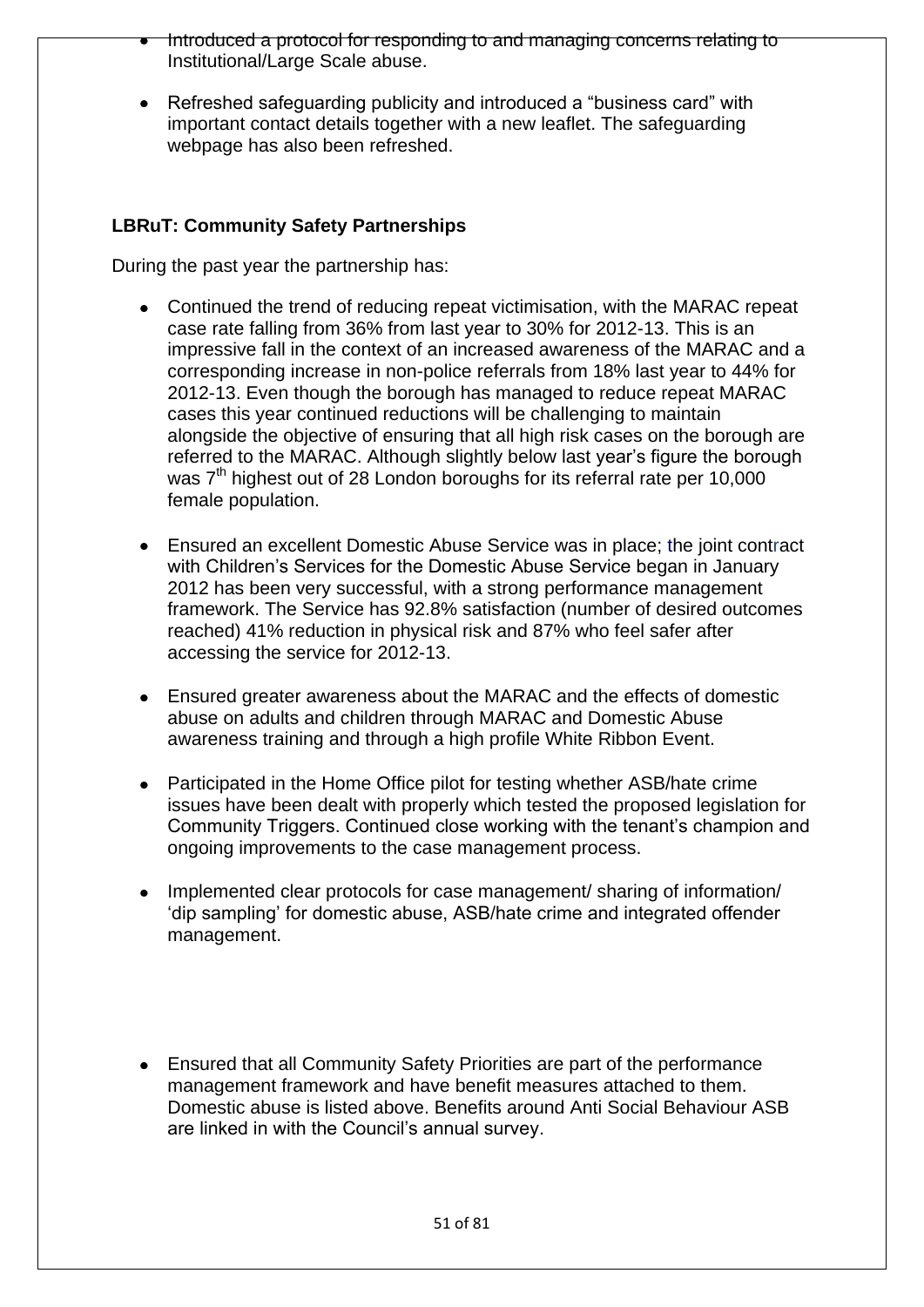- Refreshed the Information Sharing Protocol for the CSP and reviewed the Risk Register for the Partnership.
- Successfully secured funding for Domestic Abuse Service and ASB through MOPAC bids.

# **LBRuT: Housing and Richmond Housing Partnership**

Over the past year Housing and Richmond Housing Partnership has:

- Provided a "housing options" and "housing advice" service for customers where a range of issues can be discussed, covering all tenure types. This gives customers greater choice. Community engagement teams and tenancy support officers also offer individual support.
- Continued to utilise the Vulnerable Clients as a source of communication between teams and disciplines and to review cases through the Tenants Champion to identify if there are any thematic concerns that can be resolved strategically.
- Worked on a customer contact efficiency programme to make it easier to take "one view" of the customer and provide better quality information.
- Joined the membership of the Board in the coming year.
- Arranged joint shadowing and shared team meetings with Adult Care in order to maximise learning and shared experience.
- Continued to roll out training around safeguarding issues for new starters.
- Sustained standards through efficient working and through minimum meetings with maximum output.

### **The Police**

The Detective Inspector of the Community Safety Unit has been working closely with the Head of Safeguarding to develop a new communication protocol to streamline the inter agency 'Adults at Risk' referral pathway. They key developments are:

- The Public Protection Desk (PPD) will now act as the Single Point of Contact for Adult and Community Services (ACS)
- The PPD Detective Sergeant (DS) will be responsible for engaging in the initial strategy discussion with an ACS manager.
- The PPD DS will advise ACS as to whether a criminal allegation needs to be formally recorded and investigated by the Police.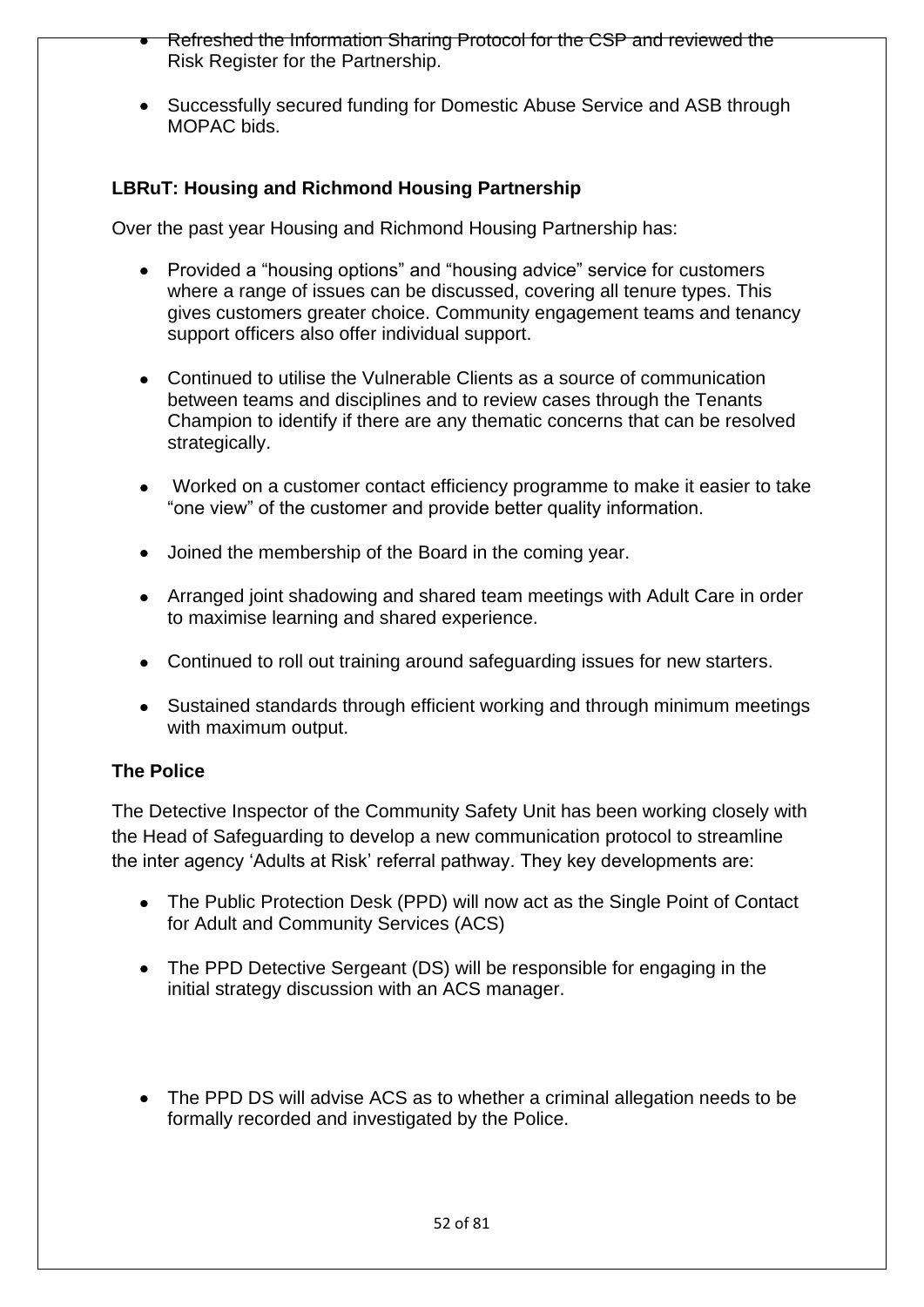- The PPD will create the crime (CRIS) report upon receipt of a detailed Safeguarding Alert form from ACS & will record on the CRIS the result of the strategy discussion.
- The PPD will forward the report for further investigation to the relevant Investigative Unit (e.g. the Community Safety Unit (CSU) in most cases; CID or Neighbourhood Policing Team (NPT) depending on the circumstances.

This process anticipates the planned role PPD staff will have in due course within the MASH (Multi-Agency Safeguarding Hub) & provides a clarity & structure to communication that will enhance the multi-agency response to Adults Safeguarding.

Following significant organisational changes to the Police as a result of the implementation of the Local Policing Model, the appropriate level of representation & commitment to active participation at Board meetings has been agreed.

The Police are fully committed to working closely with partner agencies to take positive action to address the risks posed to vulnerable adults at risk.

# **NHS ORGANISATIONS WITHIN THE BOROUGH**

### **Richmond Clinical Commissioning Group**

Richmond Clinical Commissioning Group (CCG) takes seriously the responsibility of ensuring adults at risk, who use the services the CCG commissions, are safe from harm, and that the members of staff in those organisations are up to date in recognising and reporting safeguarding concerns.

Over the past 12 months there have been major changes in the local health economy and Richmond CCG has now superseded the old Primary Care Trust.

During this time the CCG has:

- Appointed a new Chief Nurse, who came into post in May 2013; part of the chief nurse role is to be the Executive Lead for safeguarding adults across the CCG.
- Appointed a new Lead Nurse for Safeguarding Adults; the Lead Nurse role is for 22.5 hours per week and is the main person responsible for safeguarding adults across the CCG.
- Reviewed all people with a learning disability, with funding provided by the CCG, who have been placed out of borough. Those people in special hospitals in assessment and treatment centres were reviewed and action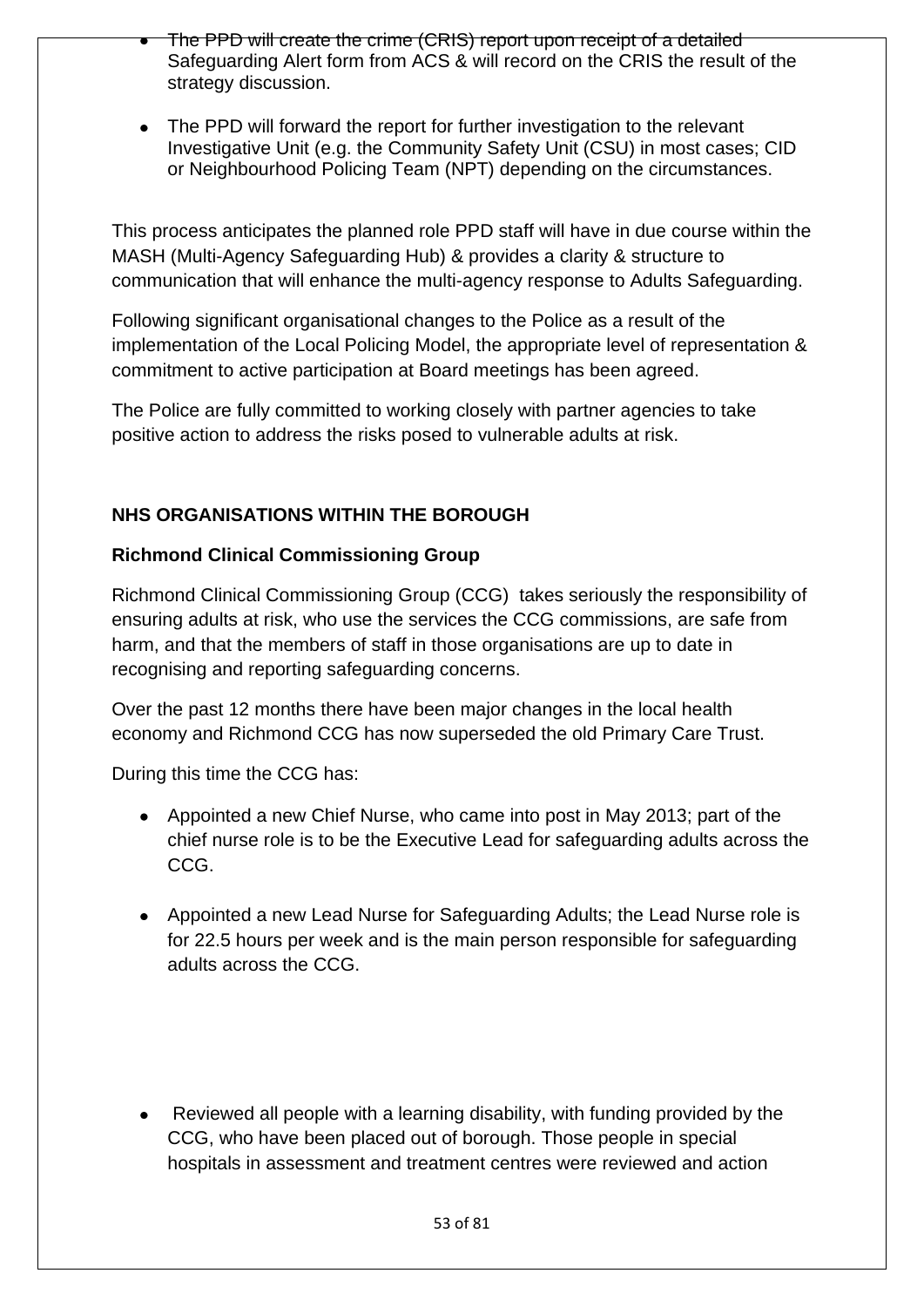plans put in place to bring them back to the London Borough of Richmond upon Thames or as close to home as possible. There is ongoing joint working between the Local Authority and Richmond CCG to find suitable accommodation that will meet the specialist needs of these people. These actions follow on from the Winterbourne View Serious Case Review.

- The Learning Disability Self Assessment Framework, which monitors and sets targets for improvements in the area of health for people with a learning disability, is showing improvements in most of the specified areas. Work is ongoing to implement the recommendations from the Winterbourne View Serious Case Review but good progress has been made.
- A new health and social care reviewing officer post has been agreed with joint health and social care funding. The purpose of this post is to specifically review and monitor all people with a learning disability who are placed out of borough in all types of care services and who are funded by continuing healthcare.

# **Hounslow and Richmond Community Healthcare Trust (HRCH)**

In the past year HRCH has:

- Completed a second NHS London Safeguarding Adults Assessment Framework in 2012. This year the self-assessment was validated by the North West London Cluster and the South West London Cluster. The assessment process allowed the organisation to review progress from the initial self-assessment and identify areas that need further development over the coming year. These areas for development have been incorporated into the Trust's Safeguarding at Risk Work Programme as have comments made by the Clusters.
- Participated in the Safeguarding Adults Partnership Board self assessment; feedback relating to the overall performance of the Board and the individual feedback received by the Trust will be used more broadly and has been fed into the HRCH Adults at Risk work programme.
- HRCH's safeguarding committee recommended to the HRCH Trust Board that a dedicated adult at risk post be developed to ensure that HRCH's commitment to providing high quality services to our most vulnerable clients is achieved. As a result funding was identified for a dedicated Adult at Risk nurse post. This post is currently out to advertisement and will facilitate HRCH's greater participation in the Adult Safeguarding Sub-Groups for both

Richmond Borough and Hounslow Borough as well as ensuring there is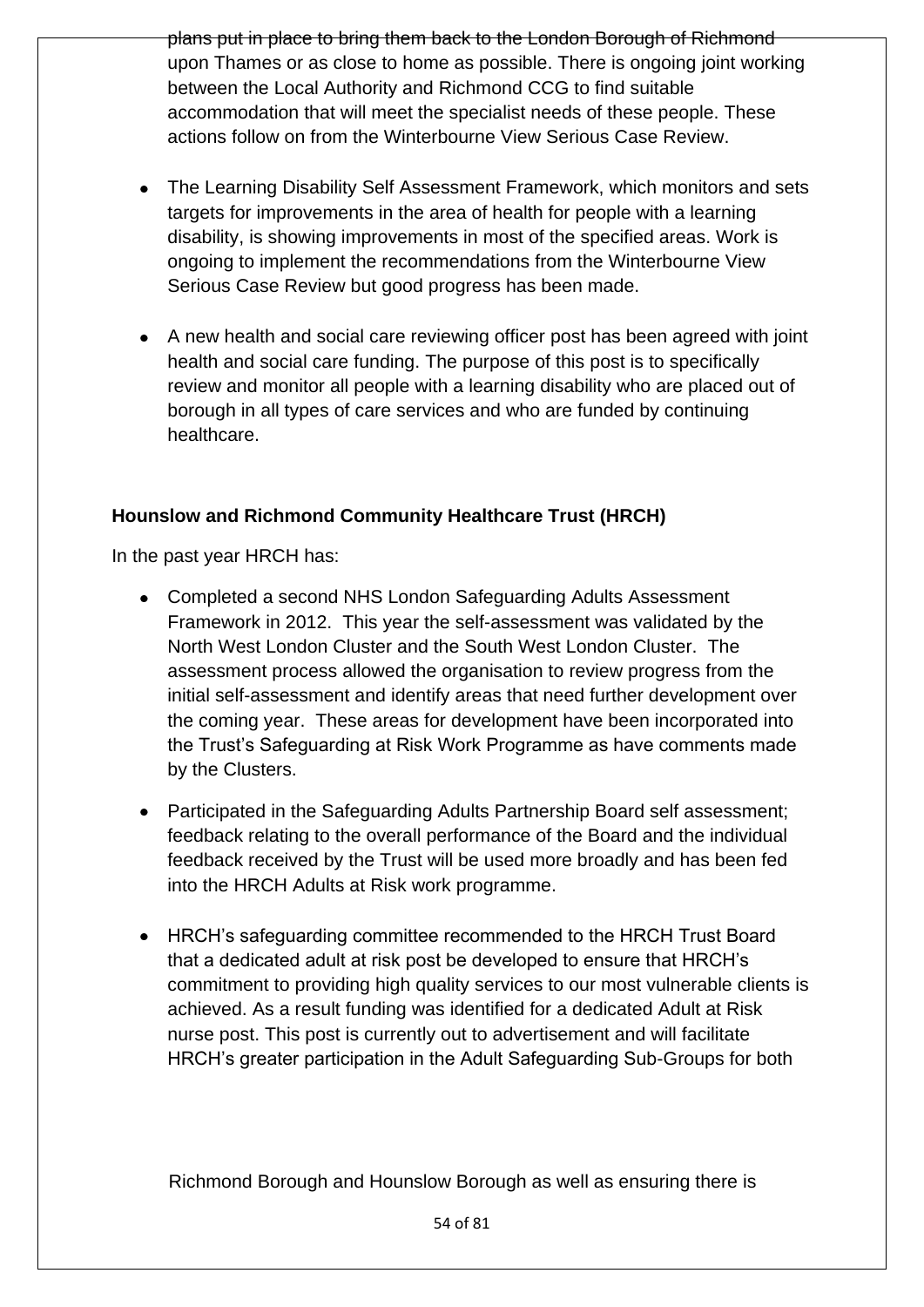specific resource to implement all aspects of the work programme.

- The Trust Board also agreed to enhance the overall safeguarding team with the development of a Head of Safeguarding role. This will provide strategic leadership and ensure that HRCH's commitment to ensure adults and children at risk is held at the same level and priority by the Board.
- The HRCH Trust Board set a target of 95% of staff to be trained in safeguarding adults at risk. In April 2012 the uptake of adults at risk training was 34%. Following a concerted campaign HRCH has improved the uptake of this training which at the end of March 2013 was 91%. Although this is a significant improvement as the target level set by HRCH Board is 95%, work will continue to ensure this target is met.
- Concentrated on ensuring that staff attended safeguarding adults at risk training. Therefore this area of work has been identified for progression in 2013/14.
- Internal safeguarding adults at risk procedures were put in place which identify how staff can access senior support and supervision in relation to safeguarding cases.
- Supervision of staff involved in safeguarding alerts, investigations or meetings has been recognised within the new HRCH clinical supervision policy which is currently under review.
- Work on the Safeguarding Adults at Risk work plan was discussed and reviewed at the HRCH Public and Patient Involvement Committee. In Hounslow users and carers are invited to attend Adults at Risk Strategy meetings, alongside Borough staff, HRCH staff and staff from other agencies. Their views on the meetings are sought. Feedback from meeting is intended to feed into all HRCH adults at risk processes.
- Metrics were not developed in this year (as identified in last year's annual report) therefore this area of work has been identified for progression in 2013/14.

# **South West London & St George's Mental Health Trust**

This year the Trust has: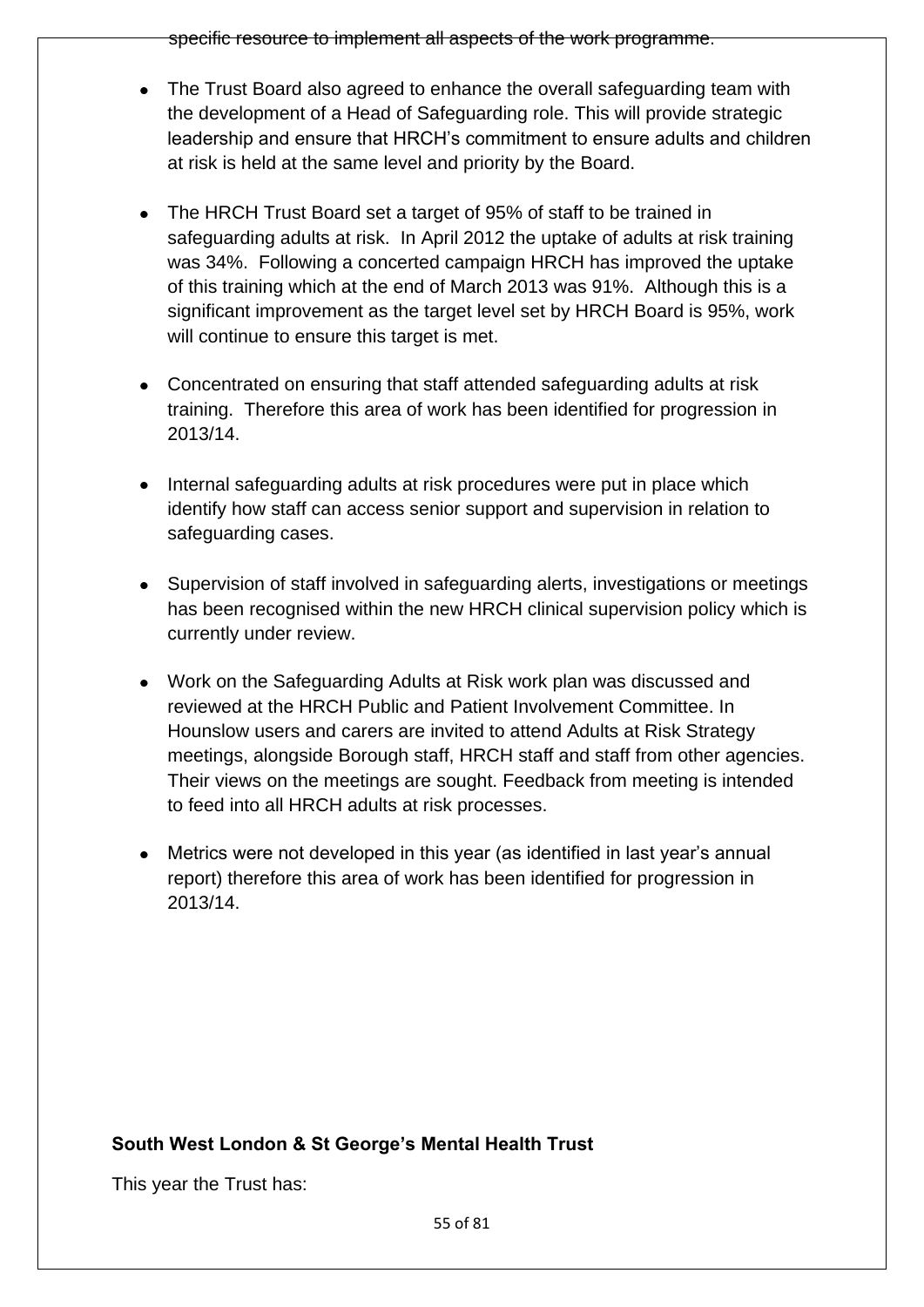- Appointed an e-learning lead to develop new e-learning packages to increase the accessibility of key clinical knowledge bases and made the decision to design an e-learning package using Department of Health guidance, Pan London Policy (SCIE) and National Competences (Bournemouth) as the knowledge base and make use of the in-house expertise to adapt to the service specific issues within the Trust.
- The e-learning safeguarding package is now mandatory for all staff (clinical and non-clinical) and is supplemented by half day practice based sessions for those in a role requiring higher levels of competence.
- A new safeguarding adults' software package has been added to the existing Safeguard system used to record Serious Incidents, Complaints, Litigation, and PALs etc.
- The mental health teams, with considerable support from LBRuT, are currently focussing on ensuring Frameworki is updated (this is in addition to the Trust information system which all clinicians record on). It is anticipated that Trust usage of Frameworki will improve with the installation of the N3 connection which means staff can use Trust computers to access Frameworki.
- The Trust has been working to embed ownership of responsive safeguarding practice in day to day good practice, and to improve local and corporate governance, operational management oversight, outcomes and service user (and carer) experience. The key to this has been clarifying and distinguishing operational and governance responsibilities and accountabilities at all levels in the organisation.
- Adult safeguarding is now becoming every day business for all members of staff and all teams. Within direct services, opportunities are being developed to facilitate oversight of safeguarding practice by operational managers. Governance structures and reporting accountability have been developed together with systems to facilitate oversight of performance and quality information at Borough, Directorate, and Corporate level. In the London Borough of Richmond, at the instigation of LBRuT's Safeguarding Adults Team, we have established a Safeguarding Adults Improvement Board which is chaired by the Safeguarding Adults Lead for the Richmond Clinical Commissioning Group.

• The development of a centralised data system to enable the two Quality Accounts to be measured has been a major achievement of lasting benefit.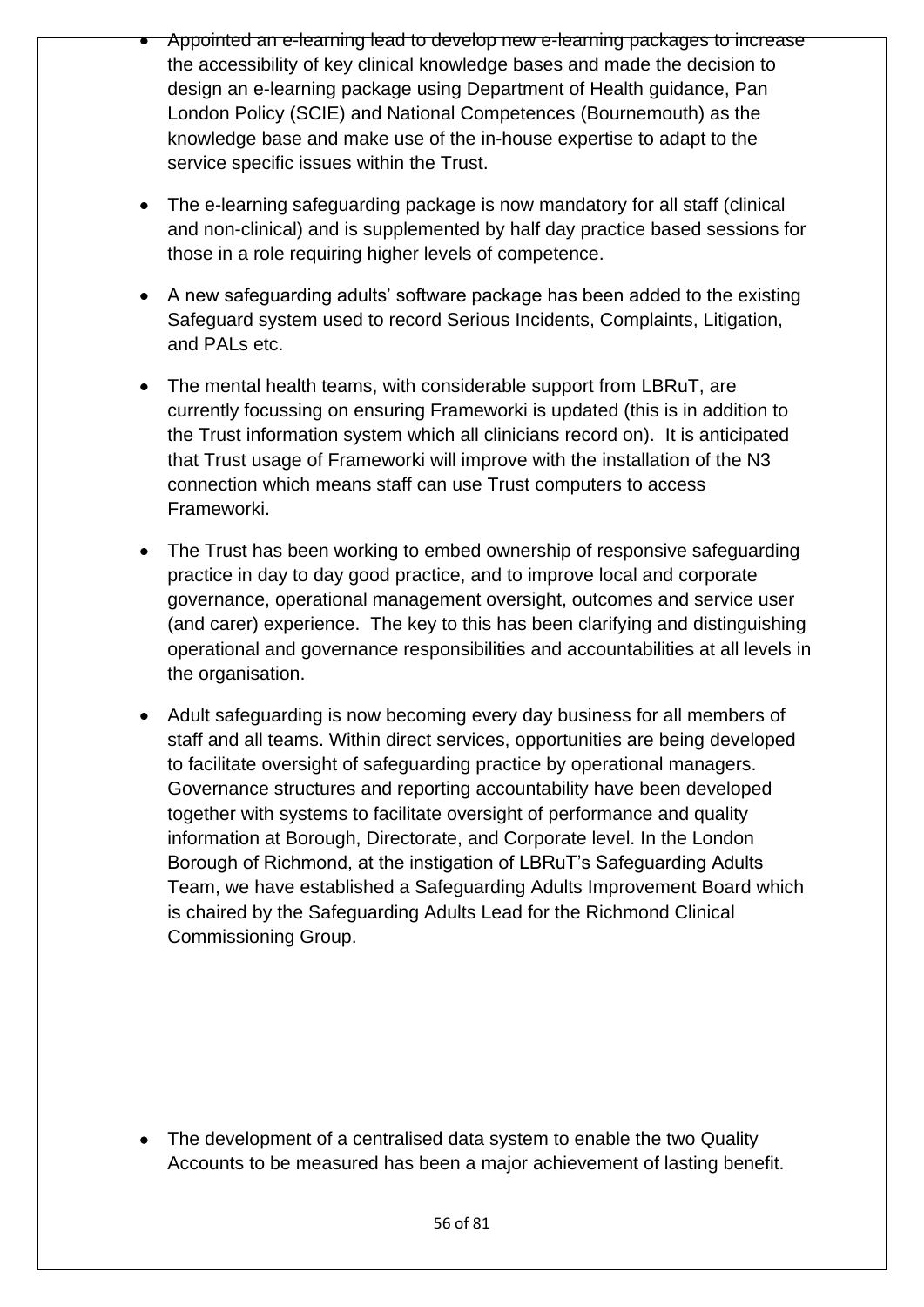The centralised data system enables safer Trust wide governance of safeguarding adult cases, enabling tracking, quality assurance and audit. All Trust directorates are now either using this system, or are within a planned transition period to commence use. It is currently implemented in five of the six Borough or Directorate areas The Trust can evidence its ownership of adult safeguarding, and can now go on to use it to ensure timely and proportionate responses to safeguarding concerns, as well as reporting on the quality of the safeguarding adult service it provides.

- Reports are generated on weekly and monthly basis to provide senior management oversight as well as Trust Board reports, and other internal and external reporting requirements. It also generates KPI reports on the Quality Account measures. The centralised data system is a key element of the new governance structure for all safeguarding adult activities.
- The Trust measures the allocation of a Safeguarding Adults Manager within five days and recognises this as a useful measure of promptness and management grip of safeguarding matters. The Trust has been able to provide assurance that all cases meeting the relevant threshold were subject to an appropriate level of professional scrutiny at the crucial early stage of the process.
- The Trust's internal target of offering 80% of service users whose cases went to case conference the opportunity to feedback on their experience of safeguarding adults process, was met. The centralised data system was one of the methods by which all relevant cases were tracked throughout the year.

# **'Your Healthcare'**

Your Healthcare CIC is a Social Enterprise commissioned by NHS Richmond (Richmond Clinical Commissioning Group (CCG) from April 2013), to provide specialist healthcare services for adults with learning disabilities in the London Borough of Richmond.

During 2012-13 Your Healthcare has:-

- Contributed to complex investigations undertaken under the Safeguarding Adults procedures.
- Attended the monthly Kingston Hospital Safeguarding/Learning Disability Steering Group.
- Provided performance data to NHS Richmond regarding the number of adult safeguarding alerts received and/or raised by Your Healthcare staff, the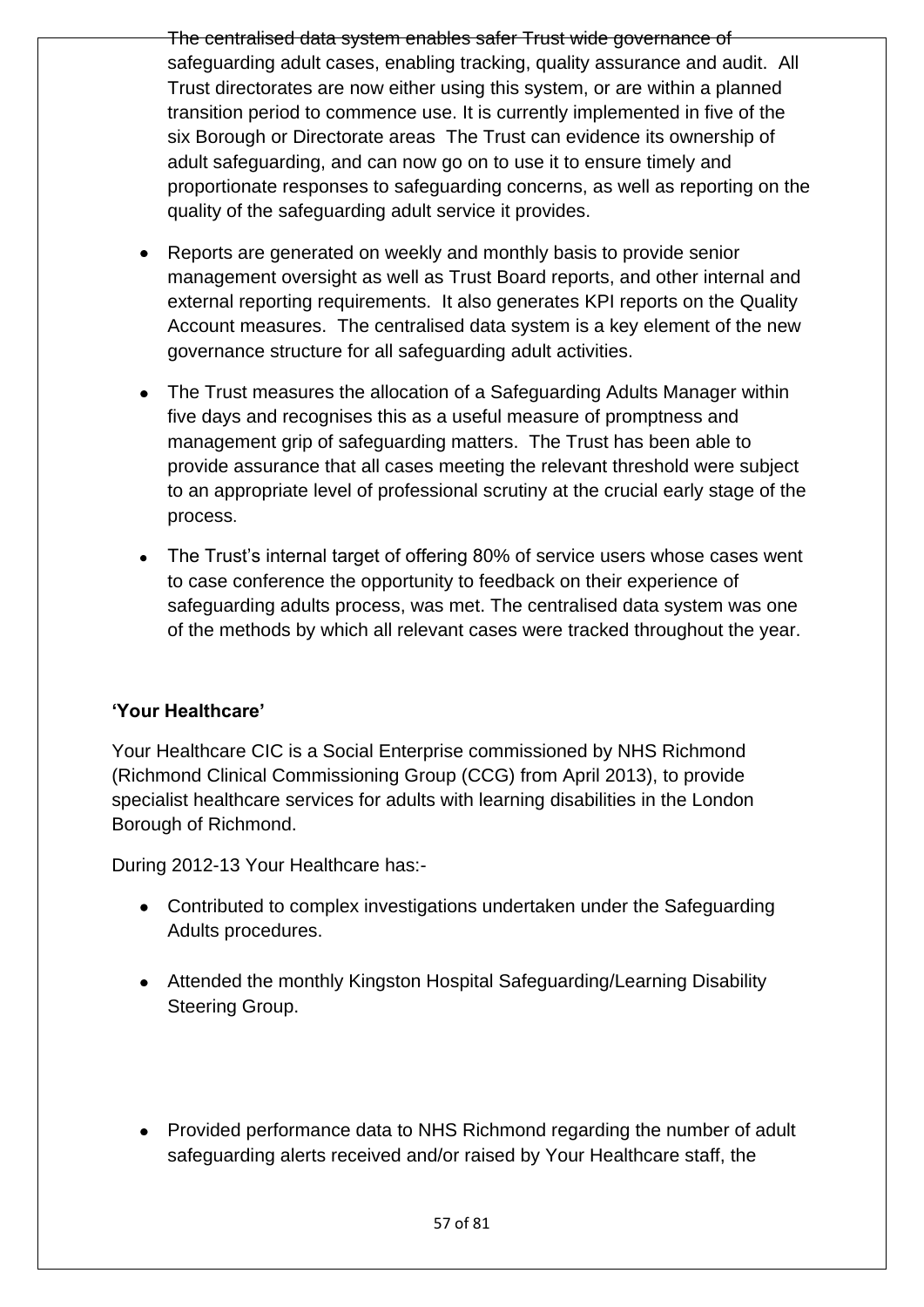number of safeguarding meetings attended and the number of complex investigations with health involvement.

- Established a Safeguarding Committee which reports to Your Healthcare's Board.
- Raised the profile of safeguarding adults in Your Healthcare by providing a report to Your Healthcare's Board on a bi-monthly basis as a standing agenda item. Safeguarding adults has also remained a standing item on the LD governance meeting agenda.
- Ensured that mandatory safeguarding adults training is available for all staff including Directors and Non-Executive directors.
- Completed a review of the whistle blowing policy.
- Implemented the action plan generated as a result of the self assessment.
- Continued to ensure that safeguarding issues are discussed at weekly LD team meetings.

# **Kingston Hospital NHS Foundation Trust**

Last Year's Activities were:

- The Director of Nursing as Trust Lead for Safeguarding is responsible for reporting to the Board on matters relating to leadership across the organisation, strategic safeguarding objectives and outcomes, and ensuring partnership working with other agencies.
- The Care Quality Commission carried out a visit in October 2012, checked the Trusts records, observed how people were being cared for, looked at records of people who use services, talked to staff, reviewed information from stakeholders and talked to people who use the Trust's services. The inspection found that the Trust was compliant with Outcome 7, "safeguarding people who use services from abuse".
- The inspection found clear evidence to demonstrate that safeguarding arrangements are sufficiently robust to minimise the risk of people using the services being abused, harmed and/ or neglected. The CQC noted the Trust had acted upon the outcomes from safeguarding investigations and reviews to identify risks and implement areas for improvement.
- $\bullet$ Kingston Hospital NHS Foundation Trust submitted its SAAF returns to local safeguarding adult's boards for oversight and challenge. Submissions were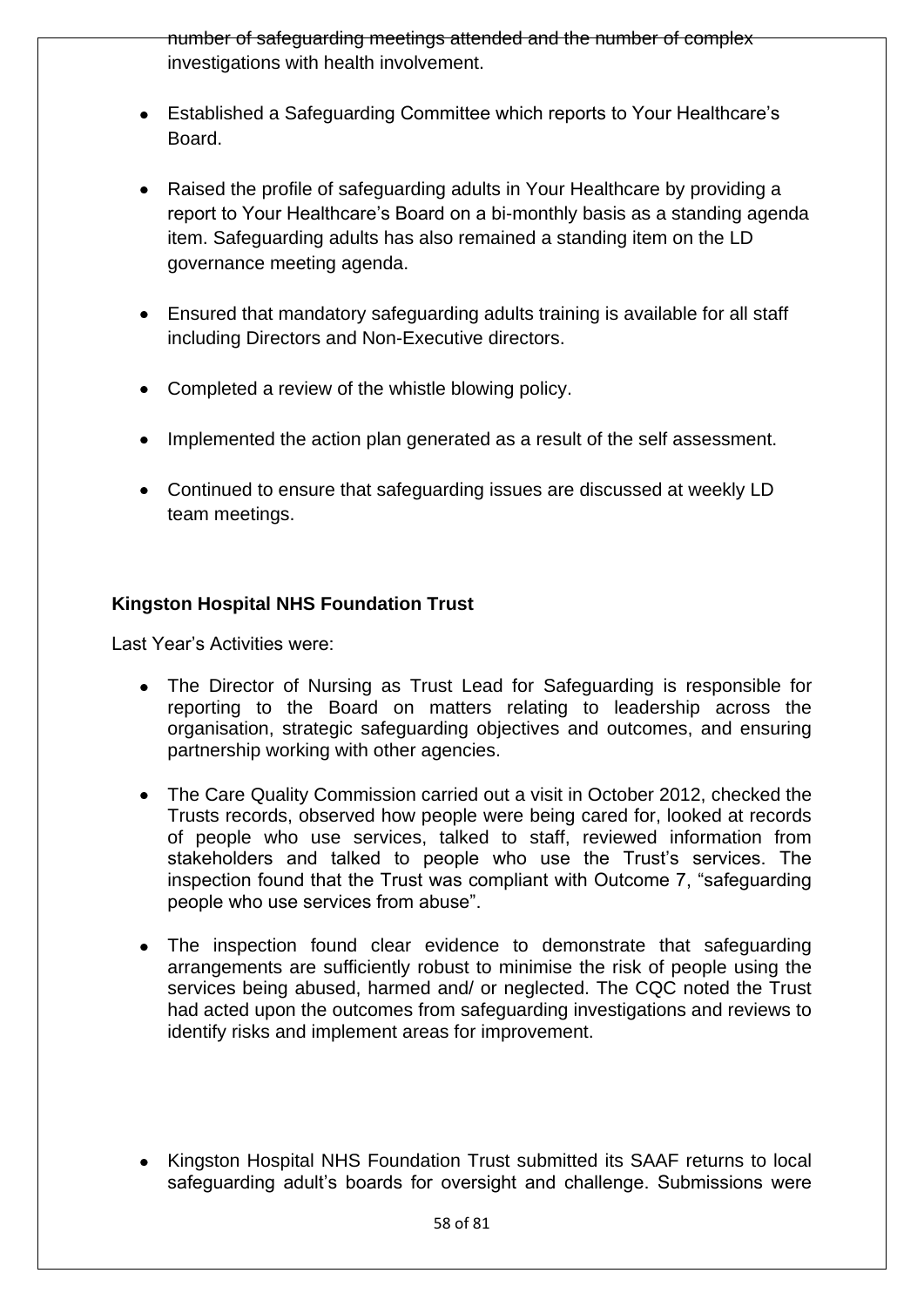then sent to cluster Director of Nursing's for validation. Each cluster held a validation meeting with NHS London to demonstrate understanding of the safeguarding capacity and capability of all NHS Commissioning and Provider organisations within the cluster. All areas of the assessment for the Trust were reported as either effective or excellent.

- Four key staff have been trained to deliver PREVENT training across the Trust and is now part of mandatory training in the Trust. The Trust Board will receive their training in this area in July 2013. This will then be followed by a cascade through senior manager and Divisions over the remainder of the year.
- Throughout 2012/13 on-going work has continued to further reduce the number of patients developing pressure ulceration. Root cause analysis investigations following the development of Trust acquired pressure ulcers allowed us to identify areas where further work was required within the Trust. A focus on the early assessment of patients at risk or with pressure ulcers was undertaken with specific emphasis on training in A&E and Acute Assessment Unit (AAU). Training included both pressure area awareness training and safeguarding training. Despite there being a 41% decrease in the number of patients developing Trust acquired pressure ulcers in 2012/ 13, work continues to take place to support the 'harm free' care strategy.
- Over the course of the year a group of staff have been working on a range of activities to improve assessment and treatment of patients with dementia. A series of study days and awareness sessions have been provided along with numerous audits, including patient experience feedback. Staff are increasingly recognising and responding to delirium and we are working on improving our communication strategies to assist patients who have symptoms of delirium and/or dementia. The group have done a lot of preparatory work over the year and in April 2013 we launched our Dementia Champions initiative to help raise awareness of the needs of our patients with dementia. To support this we have launched the "Forget me Not" scheme, which helps to easily identify our patients with dementia by placing a flower symbol on both patient summary boards and above patients' beds. We have given identity badges to staff who sign up to our pledges for dementia patients – our Champions. In the coming year a revised strategic plan for patients with dementia is being developed and implemented.
- Trust policies and procedures are up to date
- Kingston SAPB agreements in place and up to date (host Borough)

# **Kingston and Richmond probation, London Probation Trust**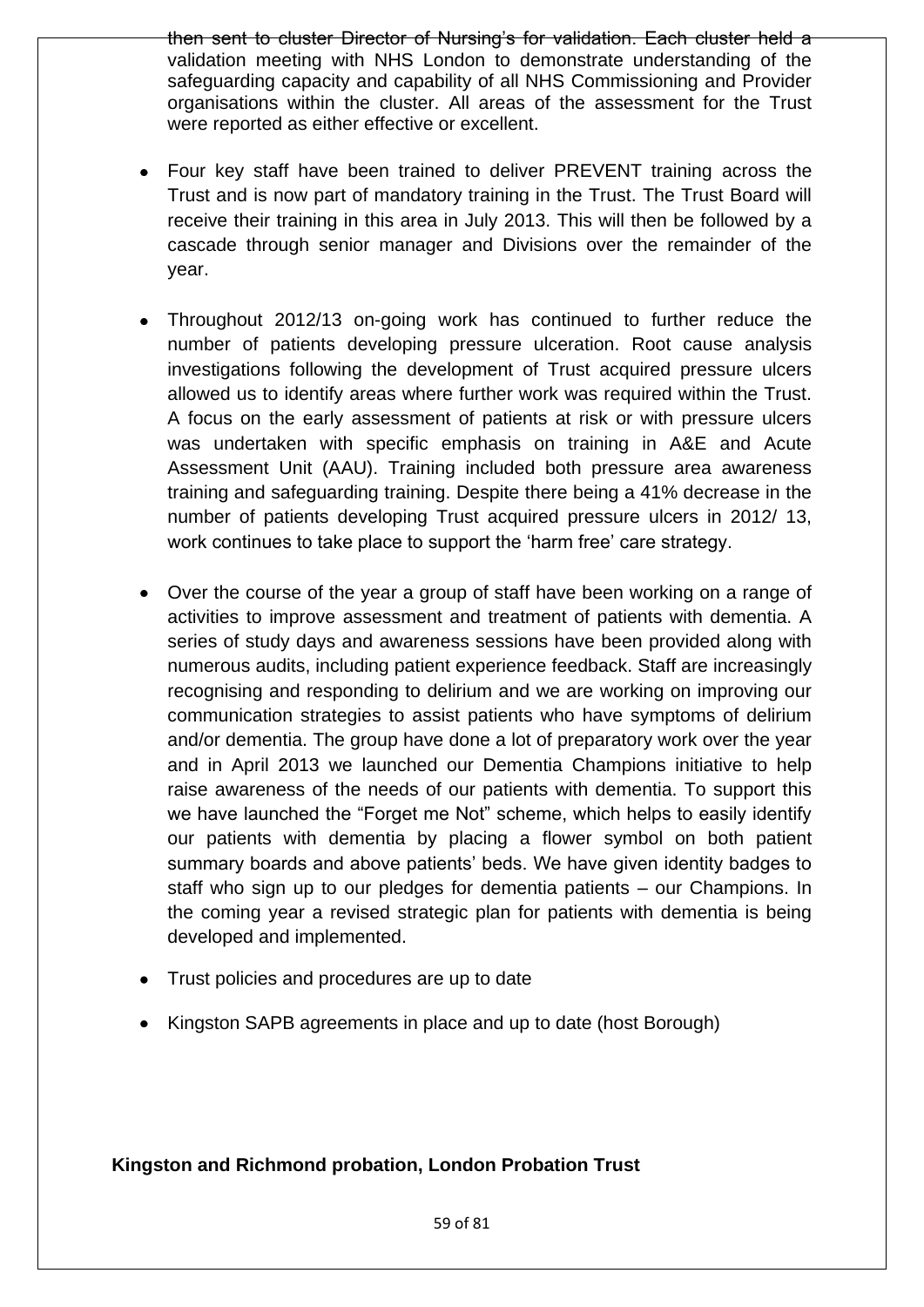The Board member for Kingston & Richmond probation took over the senior management lead responsibilities for London Probation Trust, in respect of Safeguarding Adults in September 2012 and joined the Board in early 2013. During that time the following has been achieved:

- A pan-London practitioners forum has been established which meets quarterly. The group consists of staff from different teams across London Probation. The meetings discuss areas of significance and best practice.
- A bi-monthly Safeguarding Adults Strategic group has been established which is attended by relevant senior managers and subject leads. This group provides the strategic oversight for the Safeguarding Adults work across London Probation Trust.
- A Safeguarding Adults page has been established on the London Probation Trust intranet. This includes useful information and resources for staff and service users.

#### **10. PRIORITIES 2013/14**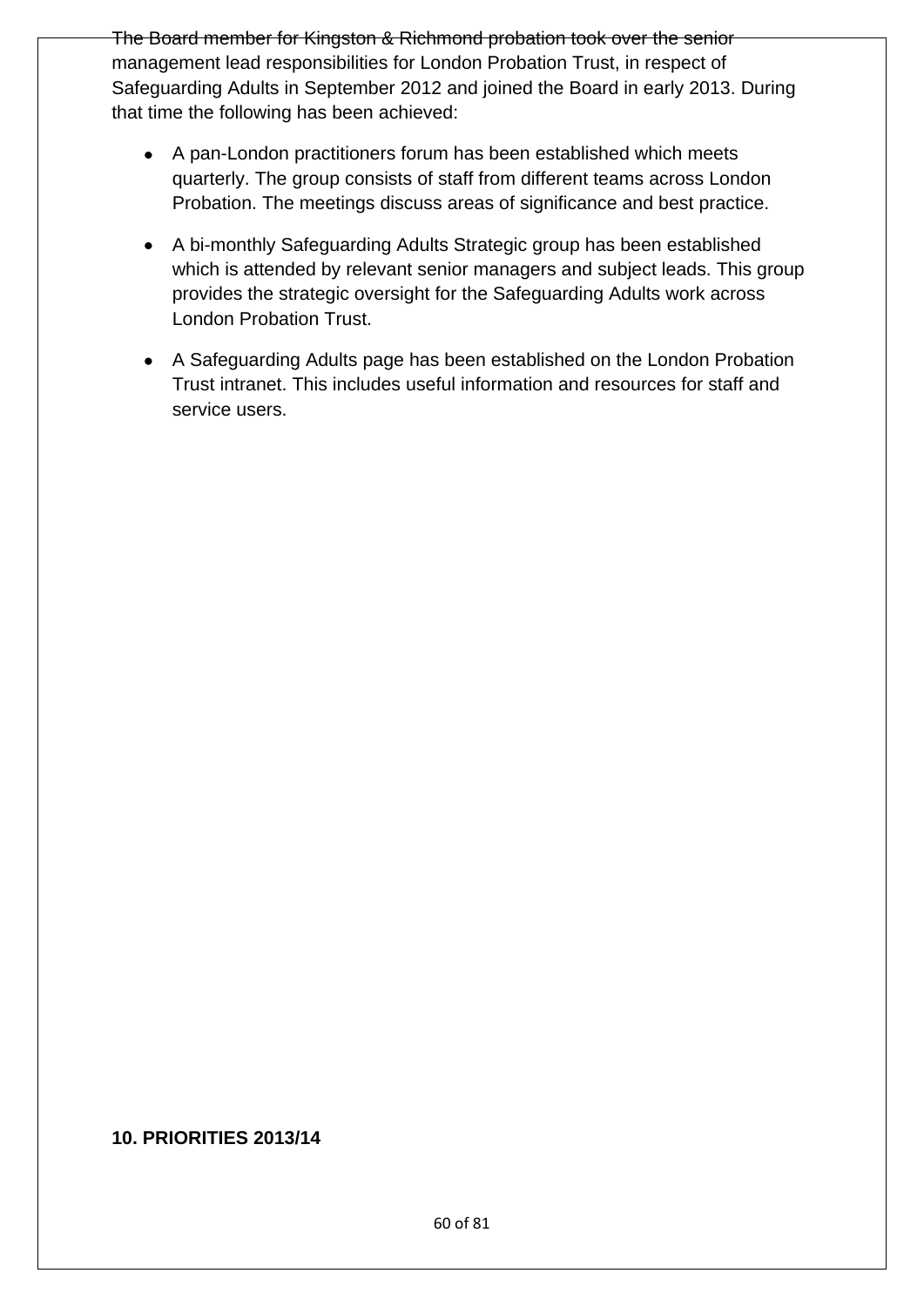As a consequence of the Board's self assessment in December 2012, the following *key targets* were agreed for 2013-14. These targets are in line with the strategic priorities identified within the Foreword to the report.

#### **Key Target 1 – Continuing to raise awareness**

Continue to raise awareness of safeguarding adults amongst:

- Professional staff: by maintaining a robust training and development programme in safeguarding for staff across all sectors ensuring that all staff have the ability to identify and respond appropriately to abuse and neglect of an adult at risk;
- Service Users: by ensuring that all Service Users are supported in raising an  $\bullet$ alert if they are being abused or neglected;
- The public: supporting the prevention of abuse by raising the profile of safeguarding through pertinent publicity material.

#### **Key Target 2 – Continuing to encourage Service User involvement**

Continue to develop and implement a range of strategies to encourage Service User involvement in the activities undertaken by the Board and across the Partnership, in order to improve Service User outcomes and ensure that the wishes of the Service User are taken into account at all times.

#### **Key Target 3 – Ensuring that robust policies and procedures are in place**

Ensure that policies and procedures are in place that facilitate robust monitoring of safeguarding practice between partner agencies and maintain communication channels and knowledge sharing in order to perpetuate continued learning and improvement, target resources effectively and improve safeguarding outcomes*.* 

### **Key Target 4 – Strengthening the structures supporting the Board**

Continue to build on existing structures already established for the effective governance of the Board, ensuring that clear arrangements are in place to promote safeguarding facilitating transparent accountability of both the Board and its partners.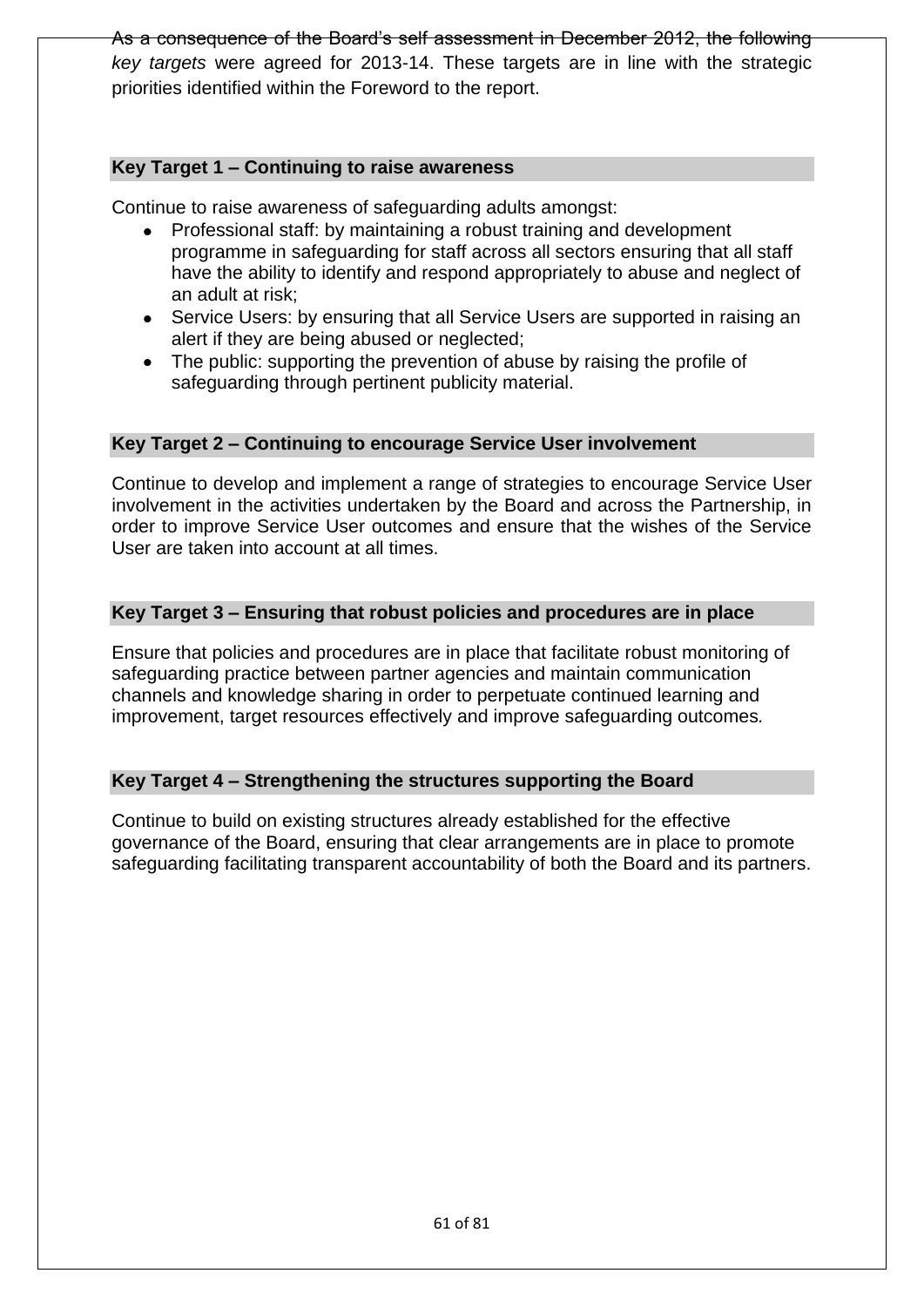#### **Learning & Development Sub-Group**

The Group will continue to act on behalf of the SAPB and will:

- Continuing to embed the Safeguarding Adults training strategy, by ensuring that all training reflects the Safeguarding Adults Competency framework (Key Target 2)
- Working alongside the partner agencies in exploring ways to promote awareness of Safeguarding Adults.(Key Target 2)

### **Policy & Performance Sub-Group**

The Group will continue to act on behalf of the SAPB to:

- Continue to hold individual meetings with statutory providers to understand how data can be gathered, provided and shared with the objective that by the end of the financial year the Board will receive data either directly from the partners or through relevant data from the council gathered during the safeguarding process (Key Target 3).
- As part of that process agree with each statutory partner how data is shared. (Key Target 1, 2, 3).
- Facilitate shared learning across care providers (Key Target 2).
- Work with the Safeguarding Adults Team to promote Service User Engagement (Key Target 4).

### **Serious Case Review Sub-Group**

The Group will continue to act on behalf of the SAPB to monitor robust implementation of the action plans resulting from the two Serious Case Reviews. (Key Target 1, 2, 3)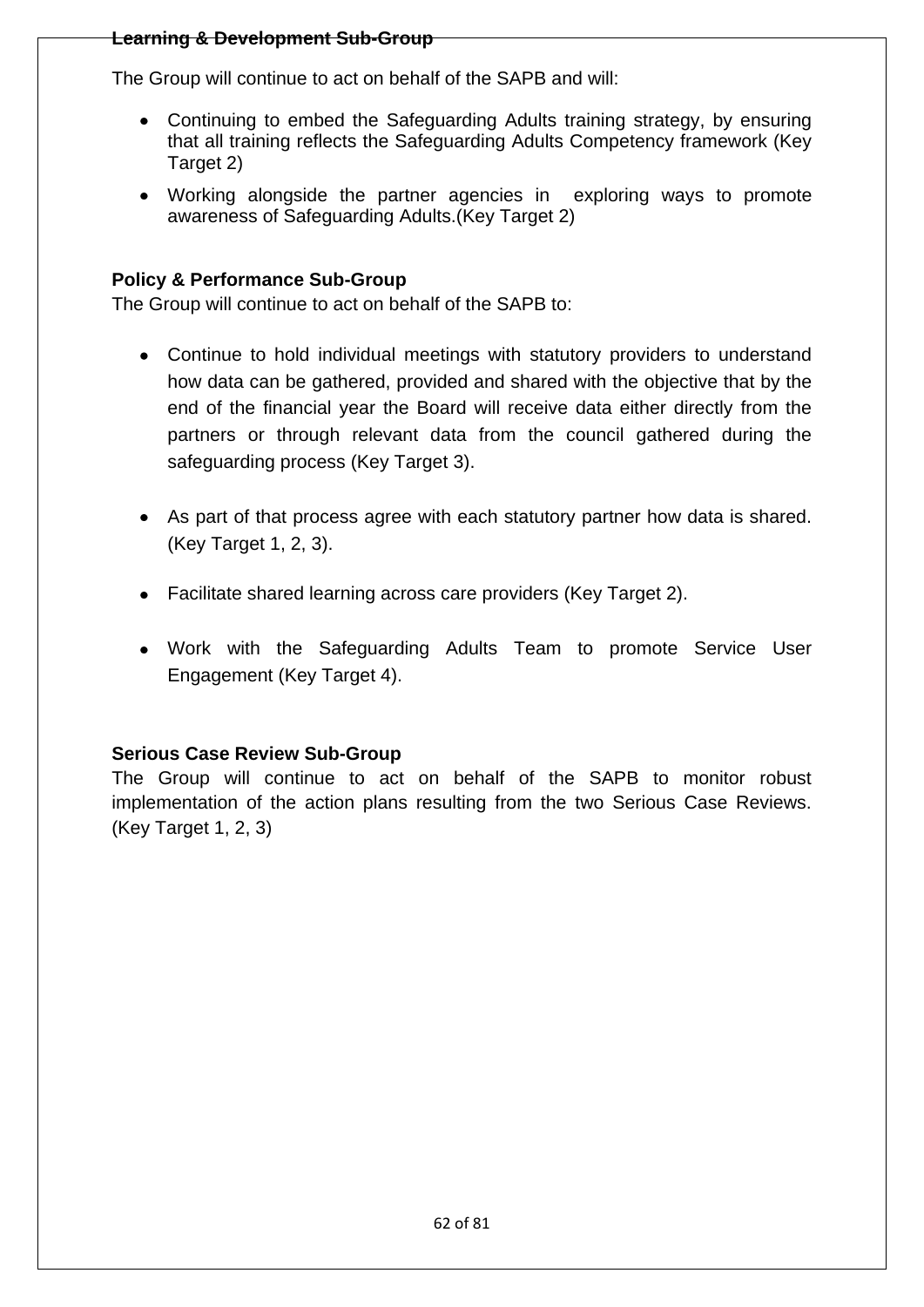# **A. The Voluntary Sector**

### **RCVS will:**

Work in the coming year to support the aims and objectives of the Board. (Key Target 1)

### **B. LBRuT: Safeguarding & Community Teams**

The service will continue to focus on improving outcomes and will:

- Build on existing mechanisms for engaging Service Users and Carers as part of a rolling programme for achieving more robust engagement (Key Target 2).
- Continue to support the administration of the Board, including supporting the Sub-Groups of the Board as appropriate. (Key Target 1).
- Continue to support the SCR Sub-Group in implementing actions identified from the two Serious Case Reviews. (Key Target 1, 2, 3)
- Work with all partners to promote safeguarding including continuing to coordinate safeguarding investigations (Key Target 3).
- Continue to maintain an overview of safeguarding practice (Key Target 1).
- Continue to lead the way for effective Service User consultation, engagement and empowerment within the safeguarding process as determined by PLP. (Key Target 2).
- Continue to develop a rolling programme for Service User involvement in the activities undertaken by the Board and across the partnership in order to improve Service User "outcomes" and ensure that their wishes are taken into account at all times. (Key Target 2, 4).
- Work with LBRuT's Work Force Development Team and the Board's Learning and Development Sub-Group to quality assure safeguarding training and to commission further training where need is identified. (Key Target 2).
- Maintain and further develop safeguarding publicity (Key Target 2).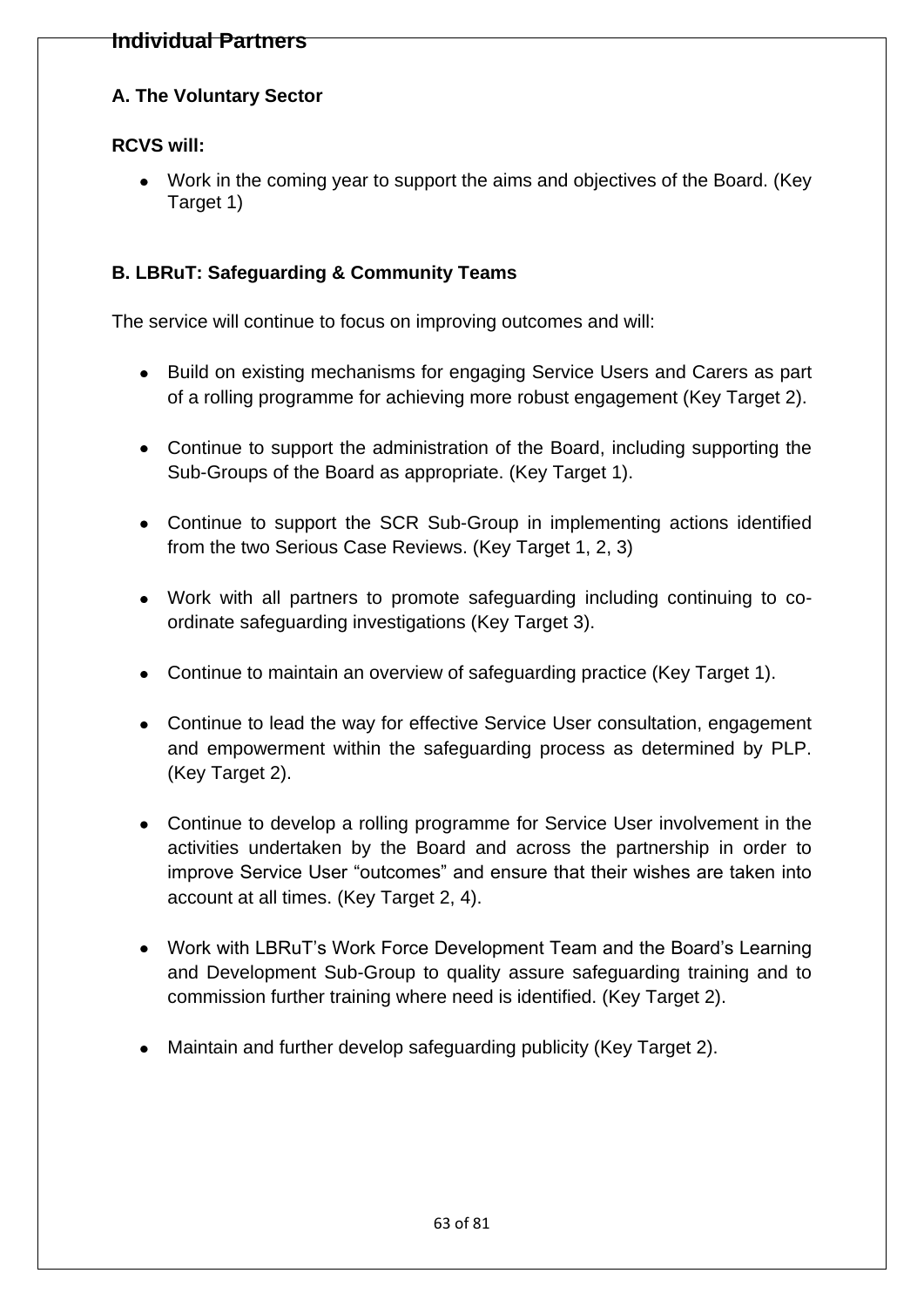Work with Richmond Clinical Commissioning Group to promote safeguarding training for GPs (Key Target 2).

# **LBRuT: Community Safety Partnership**

During the coming year the Partnership will:

- $\bullet$ Carry out sampling for ASB/hate crime cases to improve customer experience. Work closely with the village plans as well as with the tenant's champion. (Key Targets 1, 2, 3, 4)
- Continue to work with Troubled Families, Integrated Offender Management and substance misuse to improve data and case management. (Key Target 1, 3)
- The Domestic Abuse Service is to be re-commissioned in January 2014; this will have the addition of the MARAC Administrator role as part of the contract to improve effective working. (Key Target 1, 3)
- A Domestic Homicide Review protocol will be written and agreed. (Key Target  $1, 2)$
- Prioritise communications for low level high volume crime and protecting victims and around Domestic abuse and ASB/hate crime (Key Target 2)
- Utilise partnership working towards a joint approach to Partnership  $\bullet$ campaigns, including radio, newsletters, twitter, posters, website and training (Key Target 2).
- Continue to encourage customer feedback as part of the Partnership's improvement process (Key Target 2, 4)
- Sustain standards through increased partnership working to provide the same level of service. Community Safety remains a priority for the Council. (Key Target 1, 2, 3).
- The Community Safety Partnership Plan for 2014-17 will be written and agreed following the annual Strategic Intelligence Assessment. (Key Target 1, 3).
- Prioritise communications for low level high volume crime and protecting victims and around Domestic abuse and ASB/hate crime. (Key Target 1,3)
- $\bullet$ Utilise partnership working towards a joint approach to Partnership campaigns, including radio, newsletters, twitter, posters, website and training. (Key Target 3)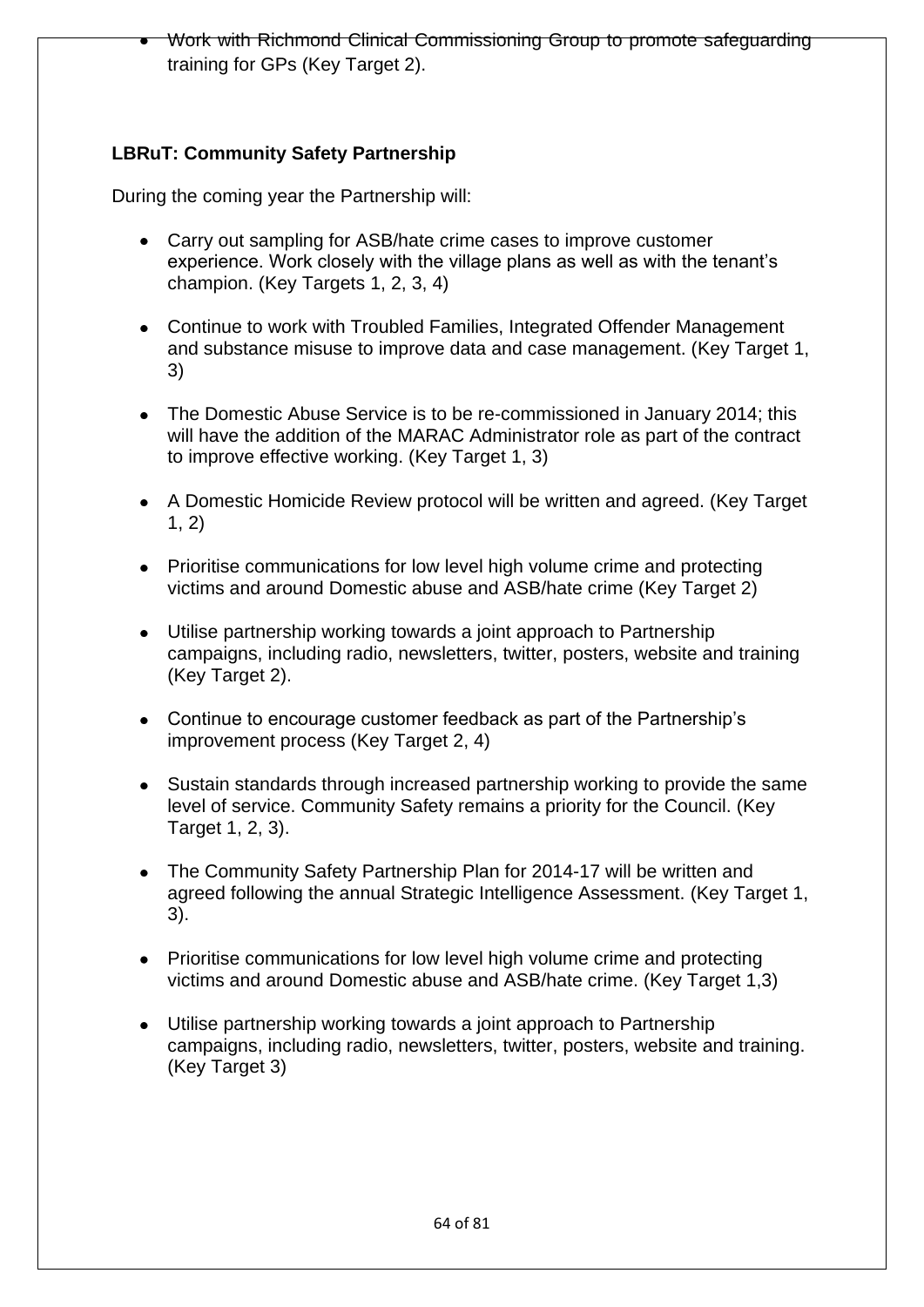### **LBRuT Housing and Richmond Housing Partnership**

During the coming year LBRUT Housing and Richmond Housing Partnership will:

- In anticipation that housing people in the private sector will become more  $\bullet$ difficult to achieve locally we will ensure adult safeguarding issues are addressed if we house someone outside of Richmond.
- Look at the effects of welfare reform and whether the financial pressures on households has a safeguarding element
- Use the winter warmth campaigns as an opportunity to look at customer welfare.

# **The Police**

The Police will work to support the aims and objectives of the Board in the coming year. (Key Target 1)

# **Richmond Clinical Commissioning Group**

In the coming year Richmond CCG will:

- Continue with the joint working with the Safeguarding Adults Team and the Council to develop GP training on safeguarding for adults at risk. It is anticipated that this training will commence by September 2013. (Key Target 2)
- Ensure that all members of Richmond CCG Governing Body will receive safeguarding training in September 2013. (Key Target 2)
- Within the older peoples care area, funding has been agreed for the post of care home support nurse. Going forward this role will support local older peoples care providers with issues on specialist nursing care, adult safeguarding and infection control. This post will work with both the health and social care quality teams. (Key Target 2, 4)
- The CCG will continue to have representation and active participation in the Safeguarding Adults Partnership Board and pertinent sub groups. (Key Target 1)
- The CCG will continue to be a key participant in the monitoring and support of provider organisations to ensure they are up to date with safeguarding training and reporting. (Key Target 1, 2)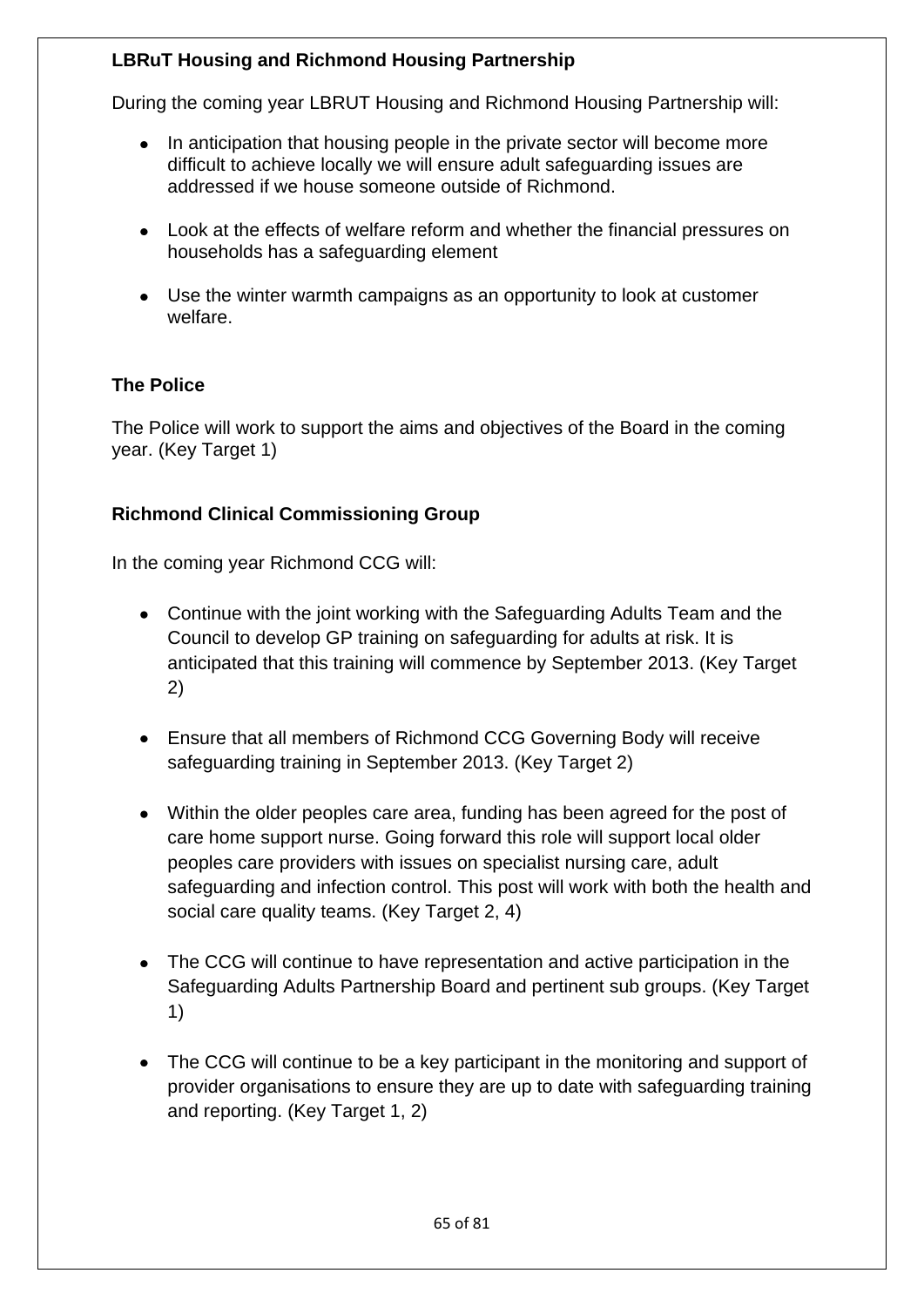- From the 1<sup>st</sup> April 2013 any serious incidents that occur within health services where Richmond CCG is the lead commissioner will be overseen and reviewed by the CCG quality team and action plans are scrutinised and monitored. (Key Target 1, 3)
- In line with the serious incident guidelines all Grade 3 or above pressure ulcers should be considered for safeguarding adult alerts and a decision as to whether to refer to the Care Quality Commission. (Key Target 3)

# **Kingston Hospital NHS Foundation Trust**

The Trust will:

- The Trust has a good record of attendance at Board meetings and will continue to field an appropriate level of representation at Board meetings. (Key Target 1)
- Engage with the safeguarding agenda and make an effective contribution to the work of the Board (Key Target 1)
- Present this Annual Report to the Kingston Hospital NHS Foundation Trust's Board and the public and thereafter publish the report on the Trust's website (Key Target 1& 2)
- Safeguarding Adult lead managers/ practitioner Single Points of Contacts (SPOCs) should be in place in all Local Delivery Units to raise awareness locally of the safeguarding adults' agenda. (Key Target 2)
- Maintain the effective training programme in place at the Trust (Key Target 2)
- The dedicated nurse specialist will support patients and others in raising concerns. (Key Target 4)
- Kingston Hospital Trust and Your Healthcare have procedures in place which deliver person centred care including:
	- o Patient passports
	- o Joint protocol and pathways for patients moving between services
	- o Communication and shared care systems between services
	- o Partnerships with patients and carers e.g. expert by experience initiatives
	- o Kingston Hospital Trust's annual audit programme includes quarterly audits of learning disability patients "user experience" which is used to inform and adapt care. (Key Target 3, 4)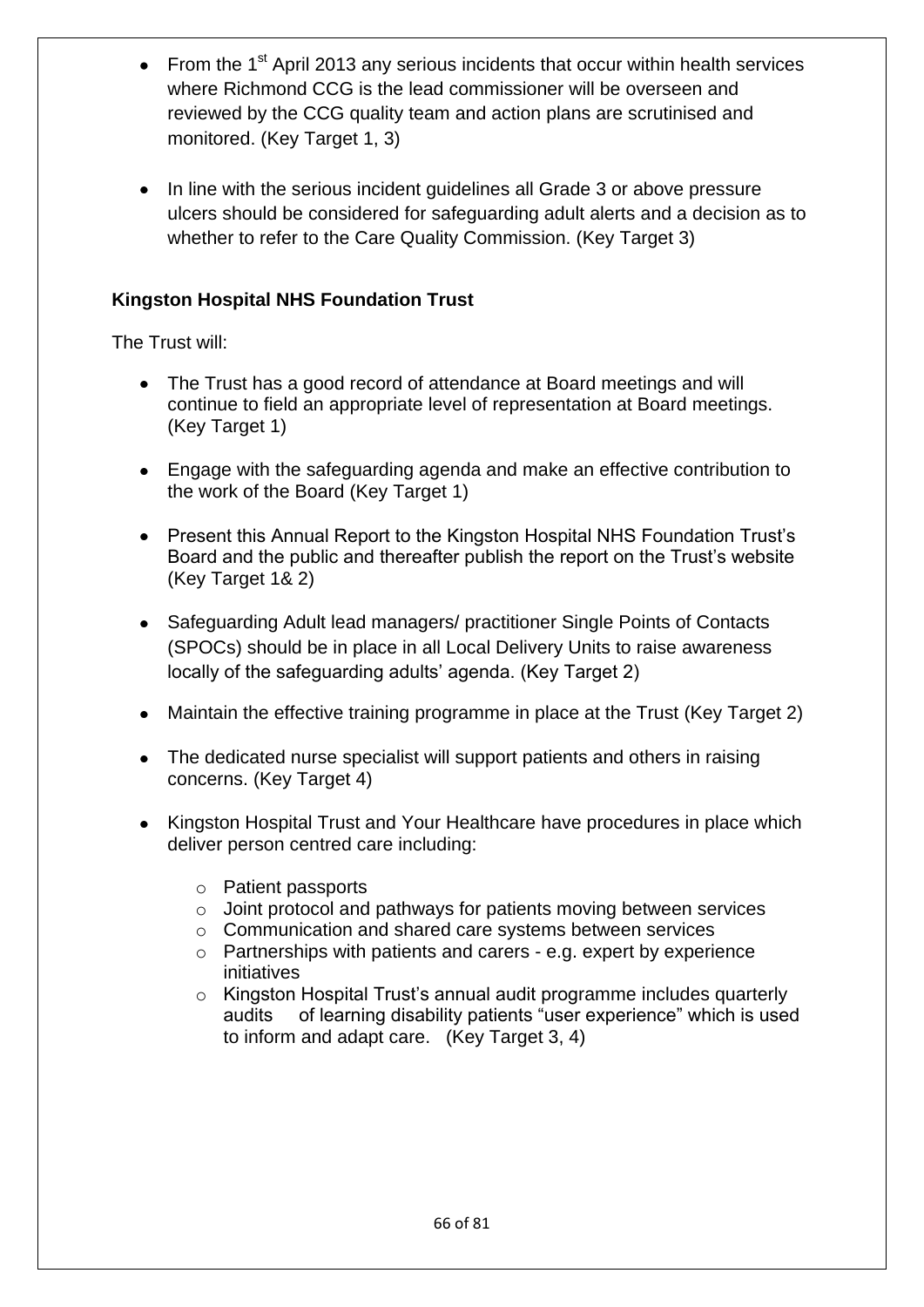### **HRCH**

In the coming year HRCH will:

- Continue to progress the HRCH Adults at risk work plan, participating in self assessment audits to monitor and measure progress. (Key Targets 1,2,3,4)
- Appoint to a dedicated adults at risk post (Key targets 1,2,3,4)
- Continued joint working with partners to improve the uptake and delivery of specialist training including MCA and DOLS (Key Target 2)
- "Adults at risk" has already been proposed as an area of improvement in the 2013/14 quality account, therefore ensuring due rigor and scrutiny at Board level. (objectives1,2,3 and 4)
- Increase the uptake of patient and user involvement in adults at risk work. (objectives 2 and 4)

### **'Your Healthcare'**

During 2013-14 Your Healthcare will:-

- Continue to build on the achievements of 2012-13 particularly in relation to governance arrangements. (Key Target 1, 3)
- Recruit a Professional Lead for Safeguarding Adults (to start August 2013). The post holder will further develop awareness of safeguarding adults, review training programmes and provide more robust training data. She will also review current organisational policies and procedures relating to safeguarding adults. The role will also focus on further developing relationships and communication with partner agencies and service users and their families. (Key Target 1, 2, 3, 4)
- Provide a supervision and support system for staff involved in safeguarding cases and/or investigations. (Key Target 3)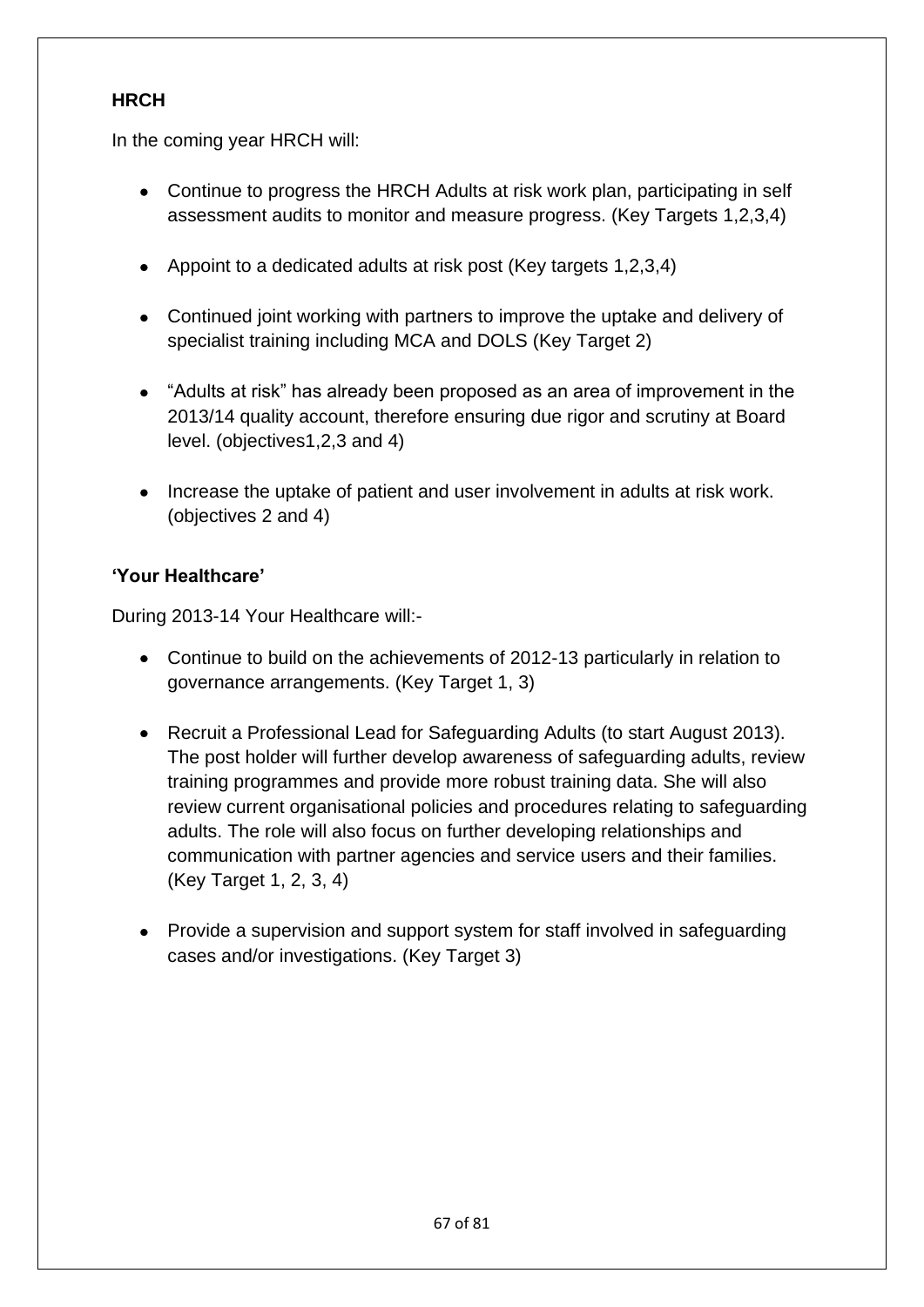# **West London & St George's Mental Health Trust**

In the coming year South West London & St George's Mental Health Trust will:

- Going forward, the centralised data system introduced by the Trust will provide operational and performance managers with the information needed to ensure compliance with safeguarding adults' policy and maintain standards of practice. It will also provide an opportunity for detailed thematic analysis as it shows key information on timescales, those involved, and where incident occurred etc. (Key Target 3)
- All Safeguarding Adult Managers (SAMs) and Alerting Managers (as defined by the Pan London Policy) will be trained on how to enter data on this new centralised system. Access is limited to those who have had relevant training, and it is the SAMs who hold responsibility for updating the data records. (Key Target 2)
- Reports are generated on weekly and monthly basis to provide senior management oversight as well as Trust Board reports, and other internal and external reporting requirements. It also generates KPI reports on the Quality Account measures. The centralised data system is a key element of the new governance structure for all safeguarding adult activities. (Key Target 3)
- The Trust is currently completing telephone and face to face interviews with people who wished to give feedback and the process of carrying out this investigation will inform both practice development and future feedback mechanisms. The report from the feedback exercise will be fully available in July. The qualitative learning will inform service developments and these will be outlined in the report. (Key Target 4)

### **Kingston and Richmond probation, London Probation Trust**

During the course of the year, Probation will:

- Continue to attend and contribute to the Safeguarding Adults Partnership Board meetings. (Key Target 1)
- Develop a training programme for practitioners. Two train the trainer events will be run in the autumn 2013 with the expectation that those who attend these events will then run local Safeguarding Adult awareness events in their LDUs or areas of operation over the winter/ spring. The plan is that hundreds of staff across LPT will attend these events. (Key Target 2)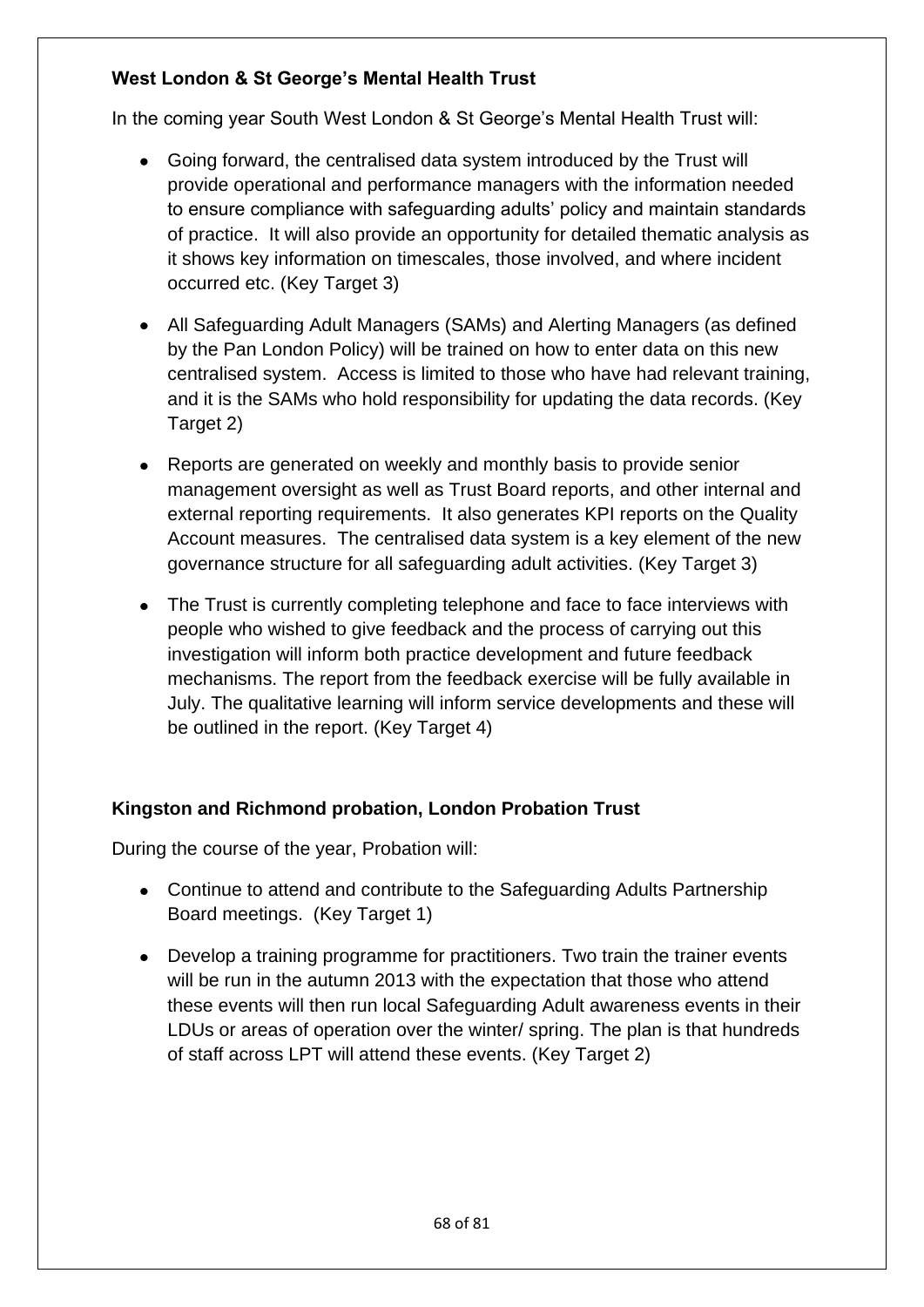- Run a local Safeguarding Adults awareness event. This will be an opportunity  $\bullet$ for Adult Safeguarding staff from Richmond and Kingston to meet with Kingston and Richmond probation staff to share knowledge and practice.
- Across London Probation Trust a Safeguarding Adult Single Point of Contact structure has been set up. In every LDU or part of the business there should be a SPOC who will promote Safeguarding and raise awareness of it.
- A national offender database to record the work undertaken with service users is being rolled out. I have made representations that the data fields will better capture information related to Safeguarding Adults.
- London Probation Trust has introduced a new case audit tool called LEARN 2. There are specific questions which reference the work that has been undertaken or should have been undertaken related to Safeguarding Adults. This is in respect of identifying 'adults at risk' and referring concerns to local Adult Safeguarding teams. It is anticipated this will give a better indication of the quality of work related to adults 'at risk' across London Probation Trust.
- London Probation Trust has advised all Local Delivery Unit (LDU) Assistant Chief Officers (ACOs) that there must be a management lead for Safeguarding Adults within their LDUs. The ACO or a Senior Probation Officer should attend the Safeguarding Adult boards for their boroughs.
- Helping Service Users raise an alert if they are being abused will be incorporated into the Safeguarding Adult awareness training which will be run across London Probation Trust.
- London Probation Trust is planning to introduce a Learning Disability Screening tool to be completed at the first point of contact with service users. This is to better identify service users with a learning disability as part of the pre-sentence report stage for the courts. Service users who are identified as possibly having a learning disability will be referred for further assessment.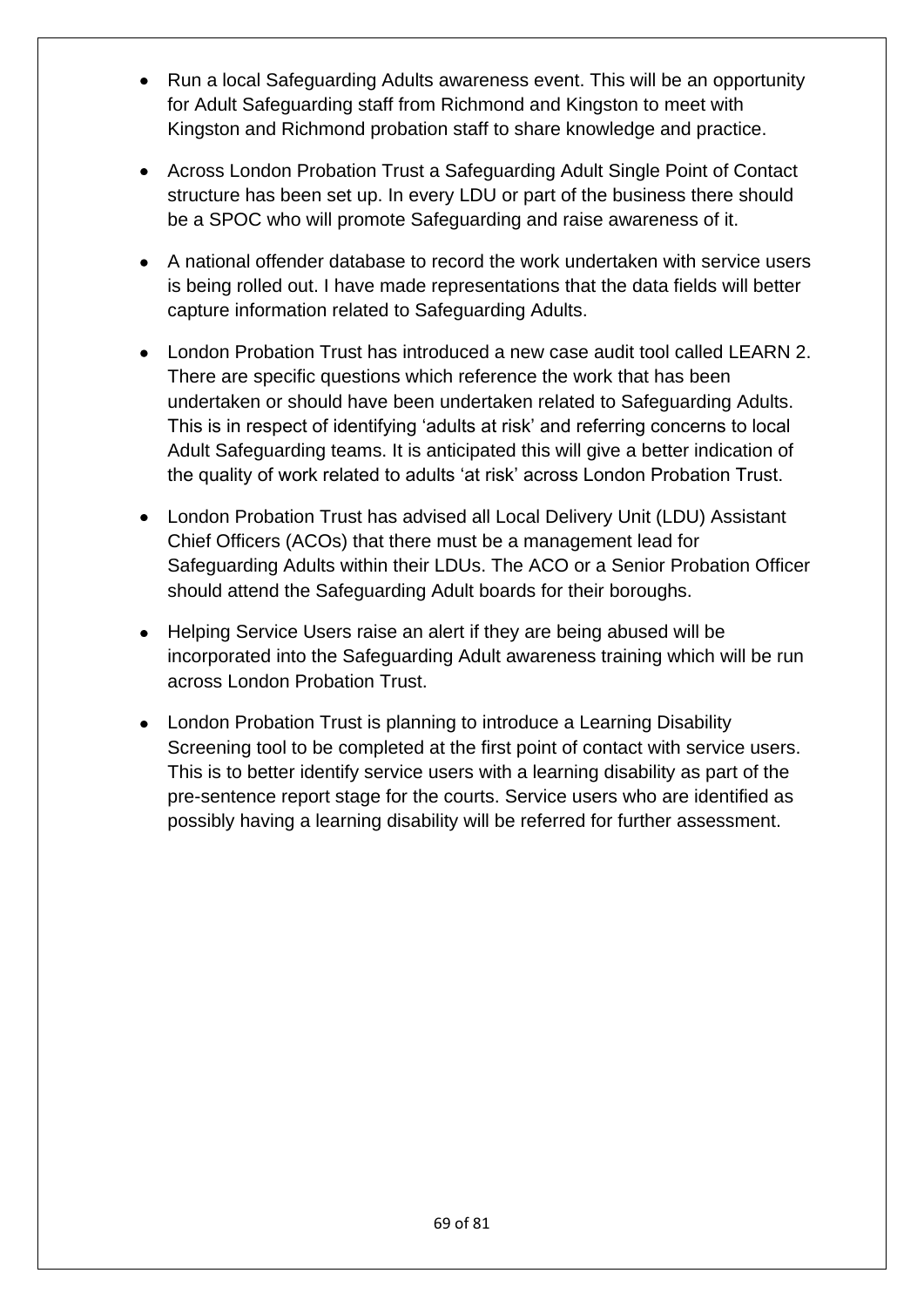#### **11. APPENDICES**

#### **Appendix 1: SAPB TERMS OF REFERENCE**

#### **1. BACKGROUND**

**.** 

#### *Why do we need a LBRuT Safeguarding Adults Board?*

- 1.1 The Department of Health document "No Secrets" (March 2000)<sup>15</sup> recommended the establishment of Adult Protection Committees to oversee multi-agency scrutiny of the protection of vulnerable adults from abuse.
- 1.2 Section 1.5.3.1 of Pan London Procedures<sup>16</sup> sets out the need for the Safeguarding Adults Partnership Board to give priority to the prevention of abuse and for collective partnerships to integrate safeguarding into their work.
- 1.3 National developments reaffirm that the statutory lead for Safeguarding remains with each local authority, with a government recommendation (subject to consultation and final agreement) that such Boards be placed on a statutory footing.
- 1.4 Adult(s) at risk is the terminology used to describe vulnerable adults within the Pan London Procedures and is the term used throughout this document

### **2. PRINCIPLES AND AIMS OF THE BOARD**

#### *The context in which the Board will work*

- 2.1 It is recognised and accepted that all adults:
	- Have the right to live their life free from violence, fear and abuse.
	- Have the right to be protected from harm and exploitation.
	- Have the right to independence, which involves a degree of risk.
	- Have the right to be listened to, treated with respect and taken seriously.
- 2.2 The statutory agencies, their partners, carers and Adults at Risk within LBRuT have a duty to ensure that these principles are upheld and take action where these rights are infringed.

<sup>&</sup>lt;sup>15</sup> No Secrets (March 2000) Guidance on Developing and Implementing Multi-Agency Policies and Procedures to Protect Vulnerable Adults from Abuse' (March 2000)

<sup>&</sup>lt;sup>16</sup> Protecting adults at risk: London multi-agency policy and procedures to safeguard adults from abuse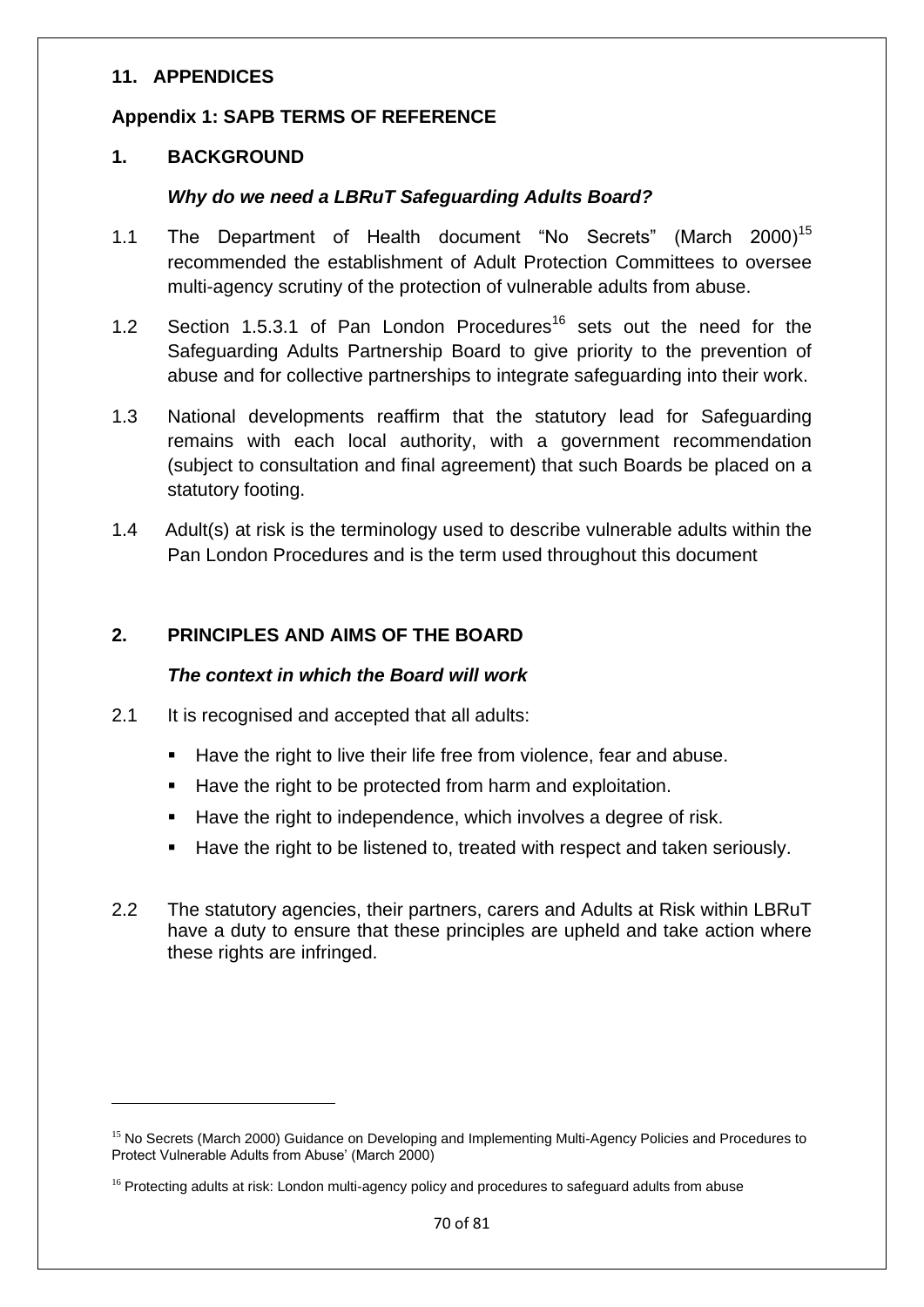- 2.3 The Safeguarding Adults Partnership Board (The Board) recognises and adopts the approach to safeguarding specified within "No Secrets", the Mental Capacity Act and other related legislation and policy. In LBRuT, The Board will:
	- Reaffirm their commitment to a policy of zero tolerance of abuse within each of their member organisations.
	- Work with openness and candour.
	- Uphold the duty placed on public agencies under Human Rights legislation to intervene proportionately to protect the rights of citizens.
	- **Enforce the principle that any adult at risk of abuse or neglect should be** able to access public organisations for advice, support and appropriate protection and care interventions, which enable them to live without fear and in safety.
	- Recognise that citizens have a right to make their own choices in relation to safety from abuse and neglect, except where the rights of others would be compromised. In accordance with the principles of the Mental Capacity Act, interventions will be based on the presumption of mental capacity unless it is determined that an adult does not have the ability to understand and make decisions about his or her own personal well being and safety.
	- Uphold the right to privacy. Information about an adult who may be at risk of abuse and neglect will only be shared within the framework of the Safeguarding Adults Information Sharing Protocol.
	- Enforce their public duty to protect the human rights of all citizens including those who are the subject of concern but who are not covered by the Safeguarding Adults Procedures. This duty falls on each of the Board's member organisations who will offer people advice and support, as appropriate to their organisations, and signpost to other services.
- 2.4 The Board is positively committed to opposing discrimination on the grounds of race, religion, gender, age, disability, marital status or sexual orientation.
- 2.5 The role of The Board is to work as a multi-agency group that has:
	- Strategic and operational leadership and management in maintaining the above principles, working as a multi-agency group across LBRuT to achieve the Board's objectives.
	- **Effective strategic governance of safeguarding at senior management** level across all partner organisations.
	- Public accountability for safeguarding arrangements and outcomes.
	- Accountability for poor practice, robustly acting in ensuring these principles are maintained, taking action wherever and whenever necessary.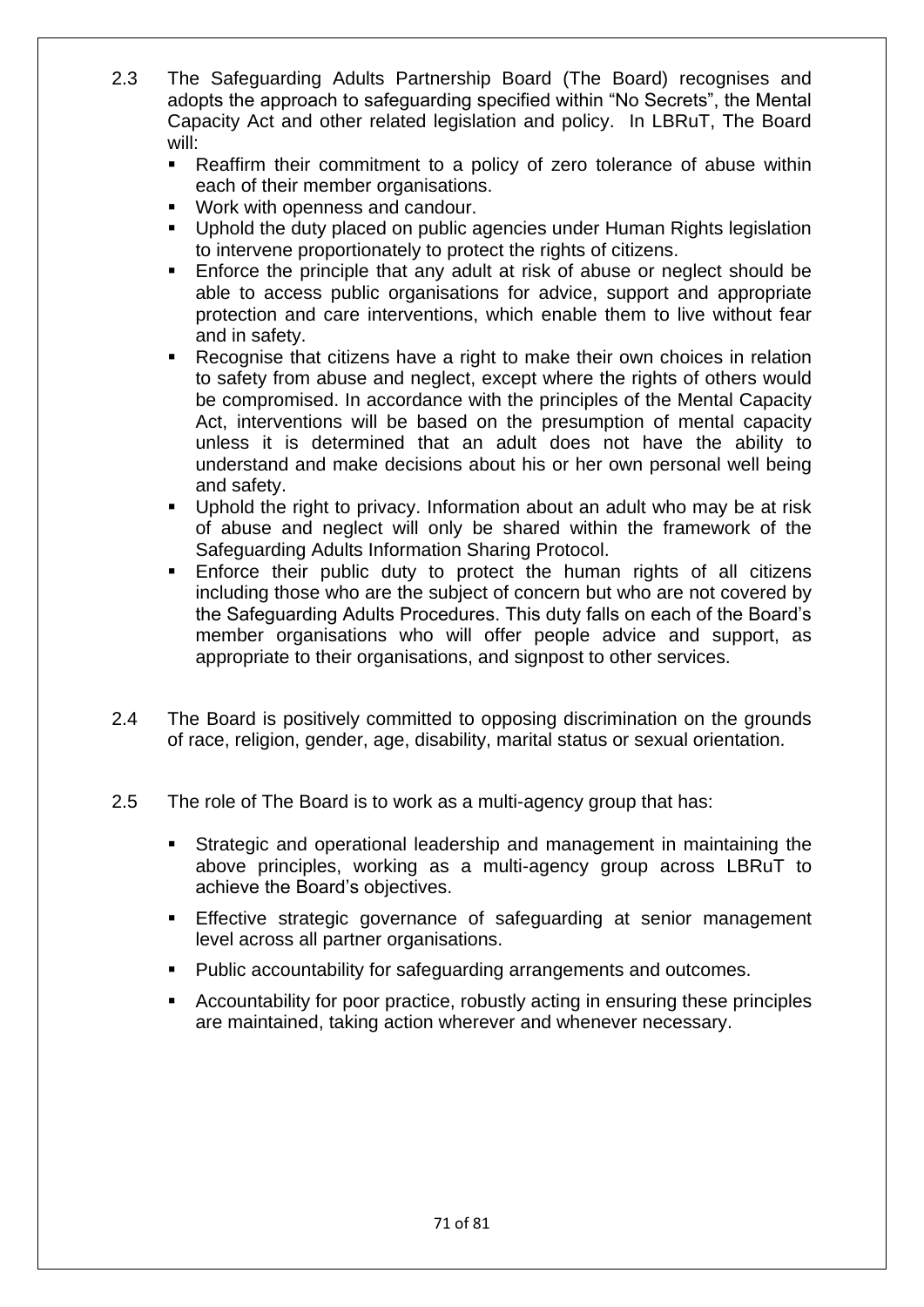### **3. OBJECTIVES**

#### *What will the board do?*

- 3.1 As a multi-agency Board, comprising of senior representatives, the Board will carry out the following key functions:
	- Strategic leadership and oversight of adult Safeguarding arrangements in the Borough discharged through all statutory and non statutory partners.
	- Oversight of the effective implementation of the Pan London Policy at a local level.
	- Support and guide communities and organisations to ensure that the circumstances in which neglect and abuse occur in LBRuT are actively identified and prevented, thereby promoting the welfare and interests of vulnerable adults.
	- Develop a robust overarching strategy for Safeguarding in LBRuT, within which all agencies set their own strategic and operational policy.
	- Raise awareness, knowledge and understanding of abuse and neglect in order that communities and organisations know how to respond in an effective, coherent and timely way when safeguarding issues arise.
	- **Engage and encourage dialogue with intra and inter borough partnerships** to achieve shared responsibility for the safety and welfare of all adults resulting in an effective response to the vulnerable adult.
	- Ensure coordinated and timely operational processes, for identifying and investigating any incidents of abuse and protect vulnerable people.
	- Ensure that vulnerable adults who use services that fall within the remit of the Board are safe and their care and treatment is appropriate to their needs.
	- Ensure that each organisation has systems in place that evidence that they discharge their functions in ways that safeguard vulnerable adults.
	- Work together as a Board to learn and share lessons learnt from national and local experience and research and to promote best practice by ensuring that such learning is acted upon.
	- Develop systems to audit and evaluate the impact and quality of safeguarding work to aid continuous improvement of interagency practice, including lessons learned from practice.
	- Develop and maintain a strong and evolving network of stakeholders including vulnerable adults, their carers and advocates.
	- **Undertake joint serious case reviews when it is confirmed or there is** strong evidence to suggest that a vulnerable adult has died, been significantly harmed or put at risk as a result of abuse or neglect.
- 3.2 In order to achieve these objectives, organisations and agencies agree to:
	- Work together for the prevention, identification, investigation and treatment of alleged suspected or confirmed abuse of vulnerable adults.
	- Ensure that vulnerable adults have the same rights as others in the prosecution of criminal offences and pursuit of civil remedies.
	- Develop and implement policies and procedures within a multi agency framework to protect vulnerable adults.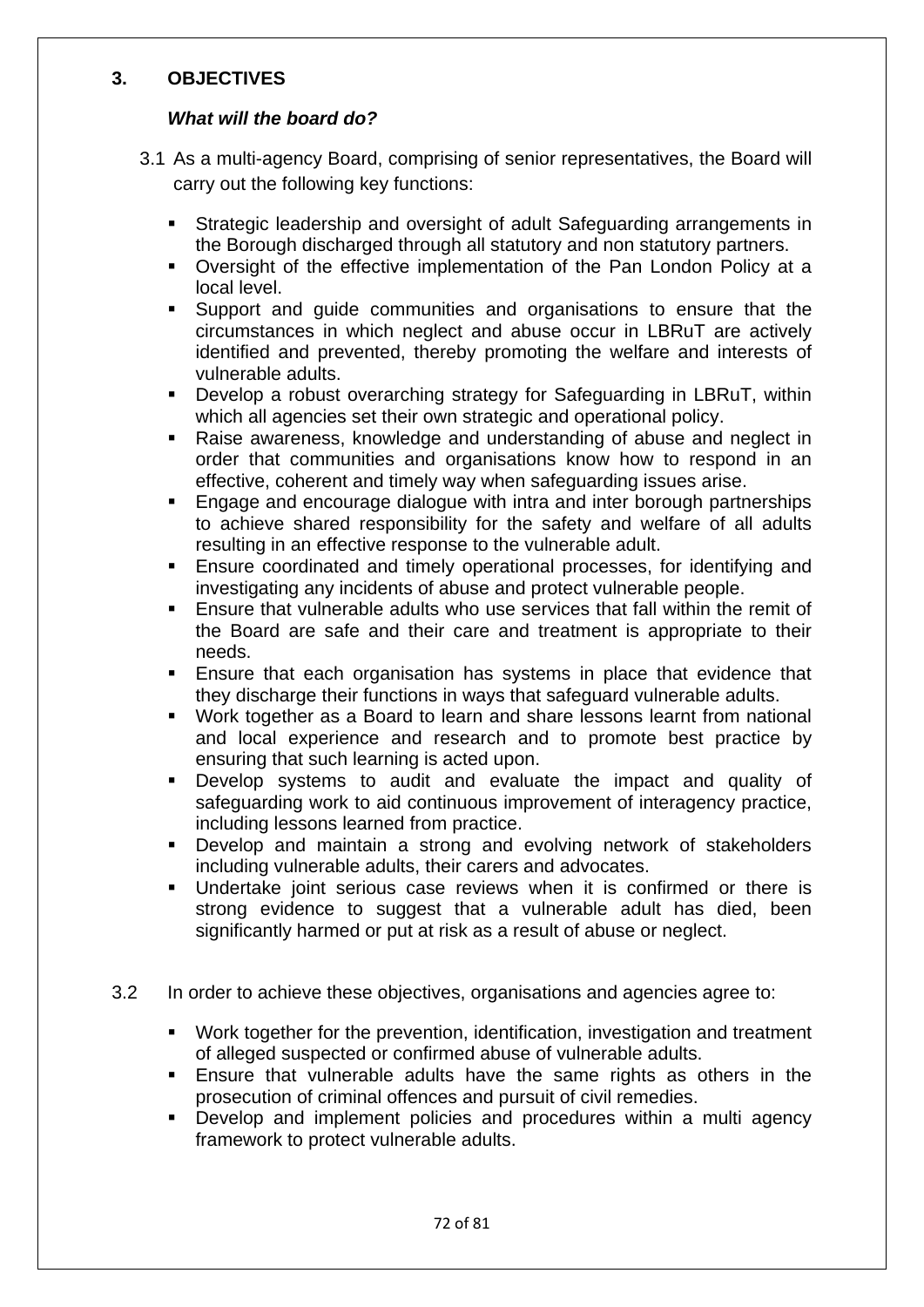#### **4. MEMBERSHIP** *Who will attend?*

- 4.1 The core membership of The Board will be:
	- Paired/Reciprocal Chair
	- **Director of Adult & Community Services (LBRuT)**
	- Assistant Director of Commissioning Care Services (LBRuT)
	- Head of Adult Safeguarding (LBRuT)
	- Head of Performance & Quality Assurance (LBRuT)
	- Detective Chief Inspector (Police)
	- Head of Safeguarding, Adult Services (HRCH)
	- Safeguarding Lead Nurse (Richmond CCG)
	- **Borough Service Director (SWL StG Mental Health NHS Trust)**
	- Deputy Director of Nursing (Kingston Hospital Trust)
	- Board Lead for Clinical Services (Your Healthcare)
	- Borough Commander Richmond (LFB)
	- Community Safety Manager (CSP)
	- Health & Partnerships Manager (RCVS)
	- Assistant Chief Officer (Kingston & Richmond LDU)
	- Cabinet Member

 The Care Quality Commission will have representation on the Board, with a minimum requirement of attendance at at least one Board meeting per annum, though this will be in an observational, non-voting capacity only.

- 4.2 Appendix 1, "Statement of Commitment", sets out the role, function and responsibilities of being a Board Member.
- 4.3 *Constituent Agencies*: Partner organisations will recognise the importance of securing effective leadership by nominating persons who are of seniority to be Board members, acting on their behalf.
- 4.4 *Co-opted members*: As determined and required by the Board, it may co-opt other members as necessary. This will include:
	- Senior lead for Safeguarding, and Safeguarding Co-ordinator to support the work of the board (NB these posts are under review and development).
	- Chairs and nominated members of the Partnership working groups, and other subgroups of The Board.
	- Secretariat support for The Board, to be provided by the Adult and Community Services Directorate, LBRuT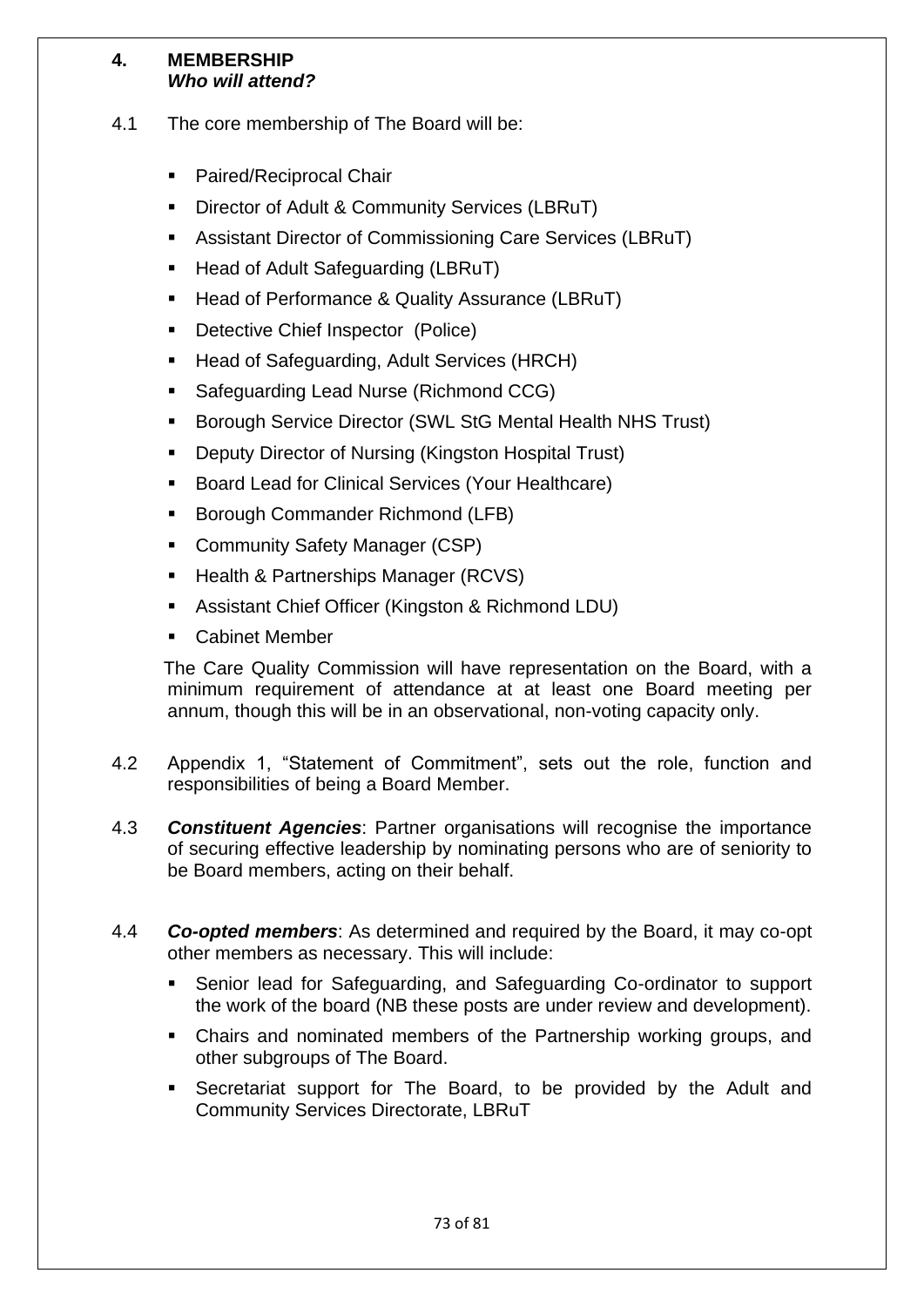Named officers, speakers, and organisations relevant to achieving the key priorities of the Board.

All attendees will be invited in a consultative capacity.

- 4.5 *Observers:* Subject to the approval of the Chairperson, the Board may agree to observers being in attendance.
- 4.6 *Chair and Vice-Chair:* The Director of Adult Social Services retains the statutory responsibility for the functioning of The Board. The Safeguarding Adults' Partnership Board will appoint an Independent Person as Chair, who will act with impartiality. The person appointed will occupy the 'office' for two years. A Vice Chair will be agreed as necessary.

5. **Induction & Training:** Training for Board Members will be provided for all new Board members together with an induction pack. Thereafter training will be provided as needed.

## **6. GOVERNANCE**

- 6.1 The Board will report to the Health and Wellbeing Board on, at least an annual basis.
- 6.2 The Chairperson of the Board will be responsible for ensuring that an annual report of the Board is prepared concurrent with the municipal year and made publically available.
- 6.3 The annual report shall be published on the Council's website. It is the responsibility of all partner agencies to present the Annual Report to their respective senior management teams and constituted decision making bodies within 3 months of the report publication.

# **7. RELATIONSHIP TO OTHER BOARDS**

## *How the Board and other groups and forums link up*

- 7.1 The Board will ensure that there are appropriate representatives on the following boards and forums to represent and champion safeguarding:
	- Richmond Health and Wellbeing Board
	- **Richmond Community Safety Partnership Group**
	- **Richmond Clinical Care Governance Body**
	- Richmond Local Safeguarding Children's Board
	- Richmond Domestic Abuse Forum
	- MAPPA & MARAC
	- Richmond Learning Disability Partnership Board.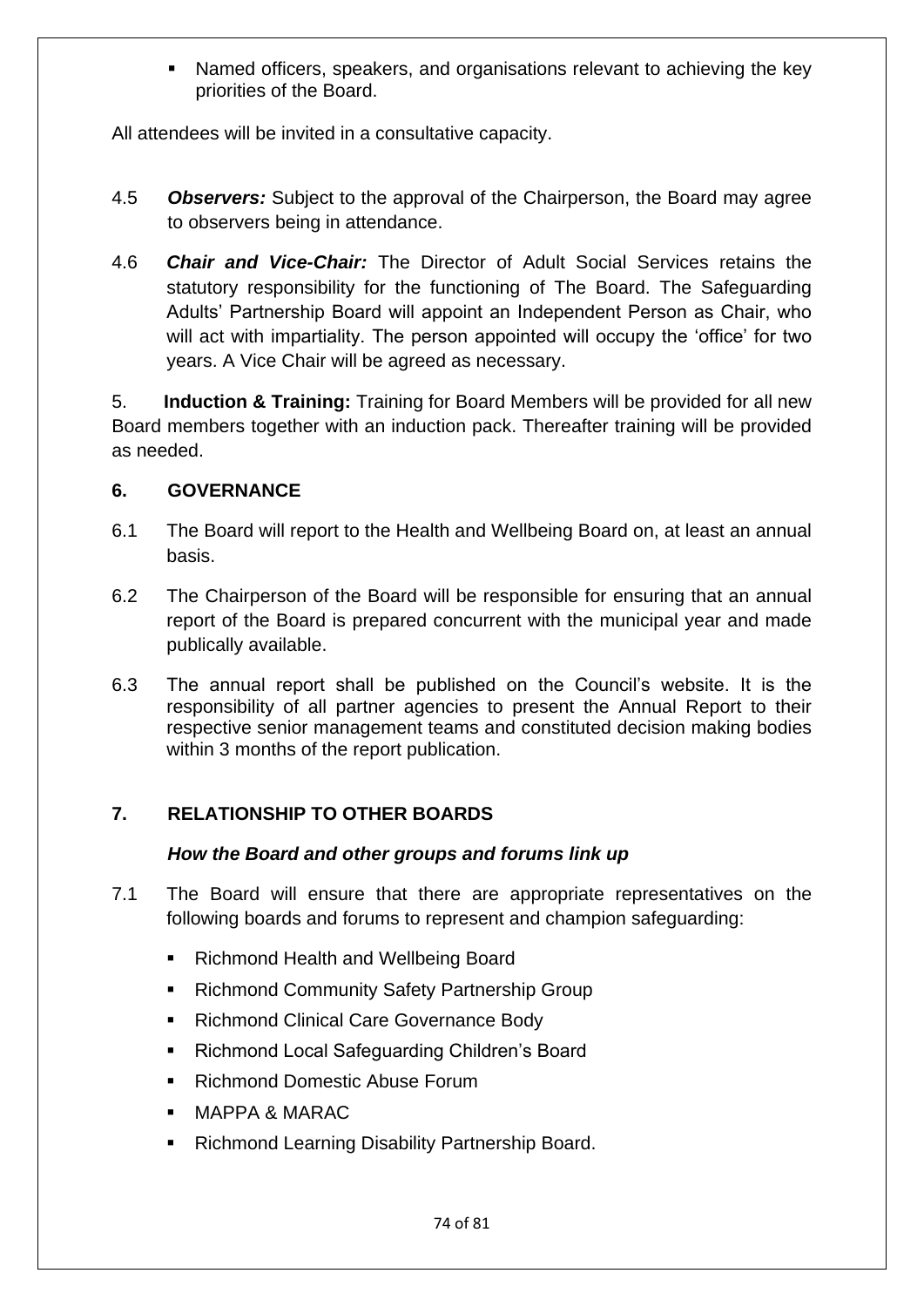It is the role of representatives to identify matters significant to the achievement of local safeguarding developments, represent the views and priorities of the Board, and report back milestones and outcomes.

## **8. BOARD SUBGROUPS AND REFERENCE GROUPS**

- 8.1 The following shall be established as subgroups groups of The Board, with the Chair and membership recommended by The Board (and may be redefined as necessary by the Board):
	- Learning and Development Subgroup
	- **Communications Subgroup**
	- Policy and Performance Subgroup
	- Serious Case Review Subgroup
- 8.2 The subgroups will be accountable to the Board. Work undertaken will be commissioned by the Board and progress against targets set and outcomes identified will be reported to the Board, using the agreed template. The role of the groups will include:
	- To consider new practice, policy and procedural issues and to propose and initiate appropriate action plans to address those issues.
	- To analyse data and compile and present to the Board a quarterly quantitative and qualitative performance report.
	- To consider the resource implications of safeguarding and make recommendations to the board.
	- To set up time-limited task groups or task individuals to undertake specific tasks on policy, procedure and practice matters as necessary.
	- To evaluate information presented through statistics, user surveys, DoH inspections etc and propose alterations to policies, procedures and practice to the Board for approval.
	- To monitor the effectiveness of public information and communication regarding adult protection and to find ways of communicating to all.
	- To monitor the effectiveness of training in increasing awareness, and in improving the effectiveness of protection planning and safeguarding interventions.
	- To seek and collate the views of user and care stakeholders to inform best practice.
- 8.3 In addition, the Board will establish a reference groups for the purpose of capturing feedback from key stakeholders and informing developments.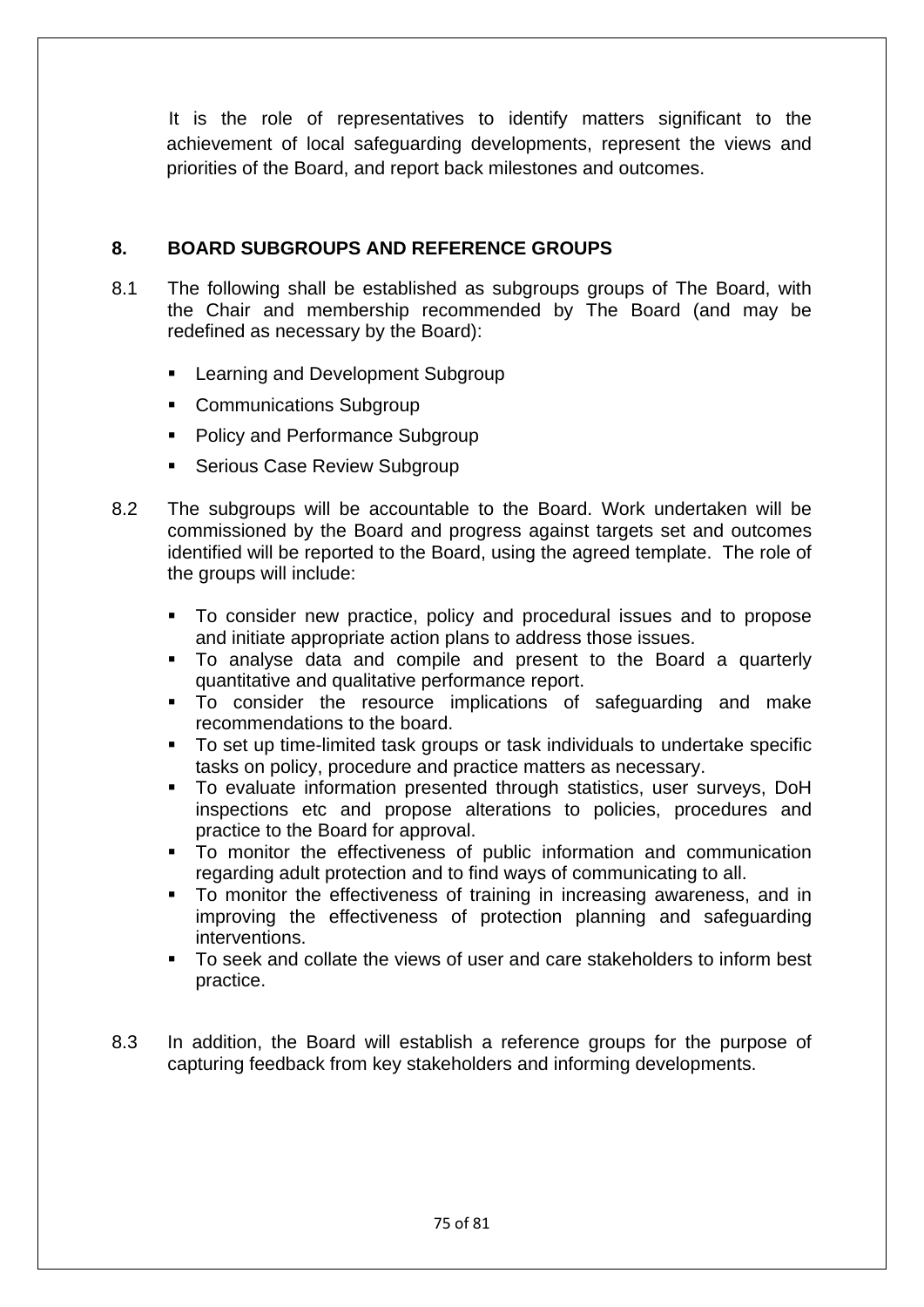## **9. FREQUENCY OF BOARD MEETINGS & MEETING MINUTES**

- 9.1 The Board will meet at least 4 times in every year at such times as may be determined by the Chairperson. Dates will be set a year in advance.
- 9.2 Meetings will usually be in two parts: Part A will address the general business of the Board and minutes will be published; Part B will address confidential business of the Board and minutes will not be published. It is anticipated that Part B will deal with matters relating to, for example, Care Service Provision and the confidentiality aspect is designed to avoid any implications in respect of restrictions of trade.
- 9.3 Minutes of the meetings of The Board shall be taken by a secretary of the Directorate of Adult & Community Services LBRuT – with actions and timeframes duly identified.
- 9.4 The Chairperson of the meeting shall move that the minutes of the previous meeting shall be approved as a correct record.
- 9.5 Minutes of the Board and the Annual Report will also be forwarded to the Chairs of the following strategic planning forums, to advise on issues arising and inform cross strategic planning as set out in 6.1 above:
	- The Local Safeguarding children's Board
	- The Health and Wellbeing Board.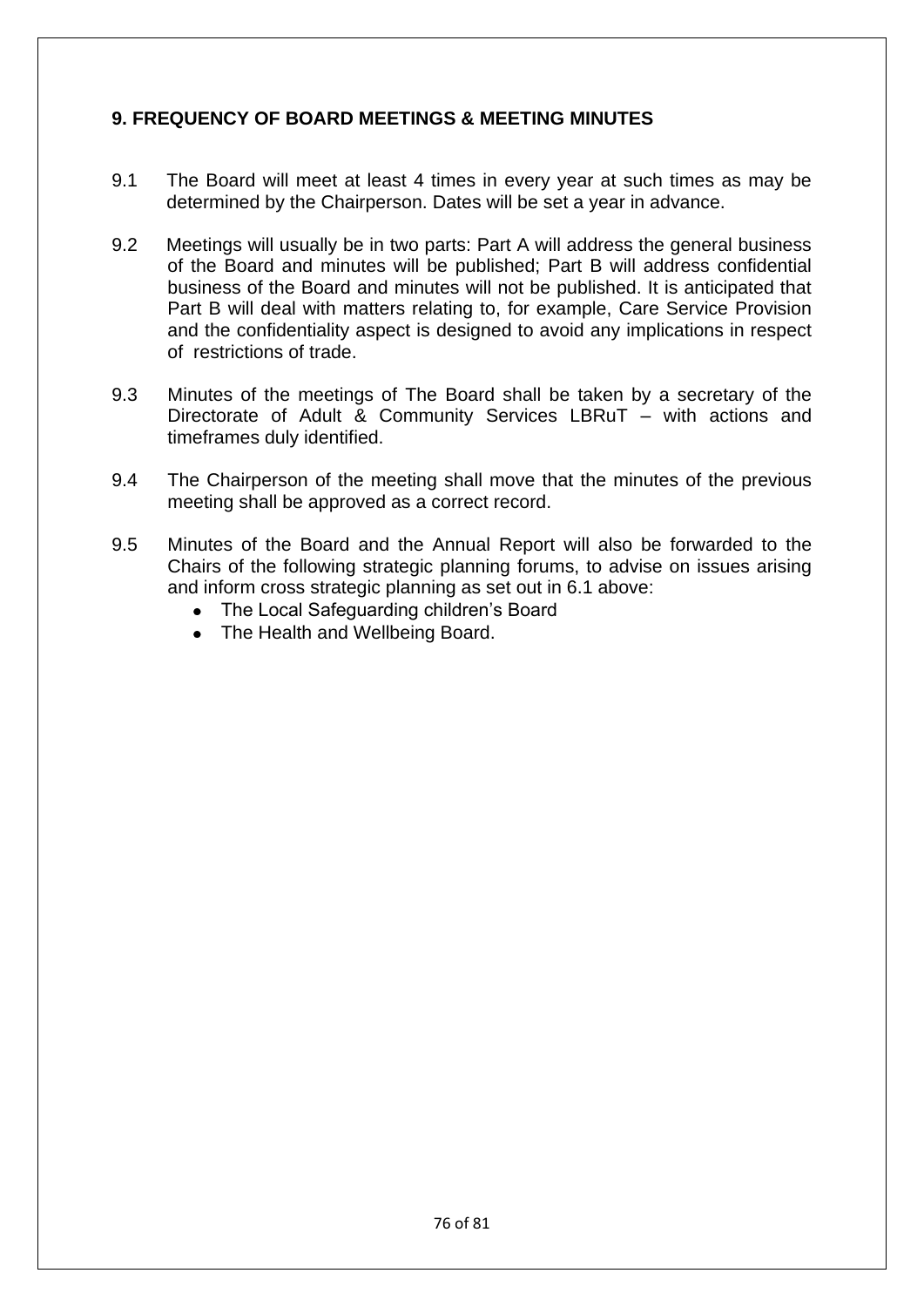#### **STATEMENT OF COMMITMENT**

Each member of the LBRuT Safeguarding Adults Partnership Board (The Board) gives a commitment to the following:

#### **Representation**

Represent an agency, organisation or representative group of people with full authority.

In doing so to raise issues on their behalf, contribute to discussion and debate and ensure a dissemination of information back to that representative group, agency or organisation.

To ensure that the representative group, agency or organisation they represent engages with the Safeguarding and Adult Protection agenda and embeds safe practice in their organisation, agency or representative group ensuring positive leadership and stewardship of the issues.

#### **Values**

Upholds the principles and aims of the Board as set out in the Terms of Reference, ensuring that vulnerable adults are protected from abuse, working with partners to safeguard them through strategic leadership within the representative group, agency or organisation they represent.

#### **Attendance**

To attend every Board meeting or to arrange for a suitable representative to act on their behalf (and who is able to act with full authority) at any meeting they are unable to attend.

## **Annual Report**

Make a contribution, as necessary, to the Board's Annual Report

| <b>SIGNED:</b>       |  |
|----------------------|--|
| <b>PRINT NAME:</b>   |  |
| <b>REPRESENTING:</b> |  |
| DATE:                |  |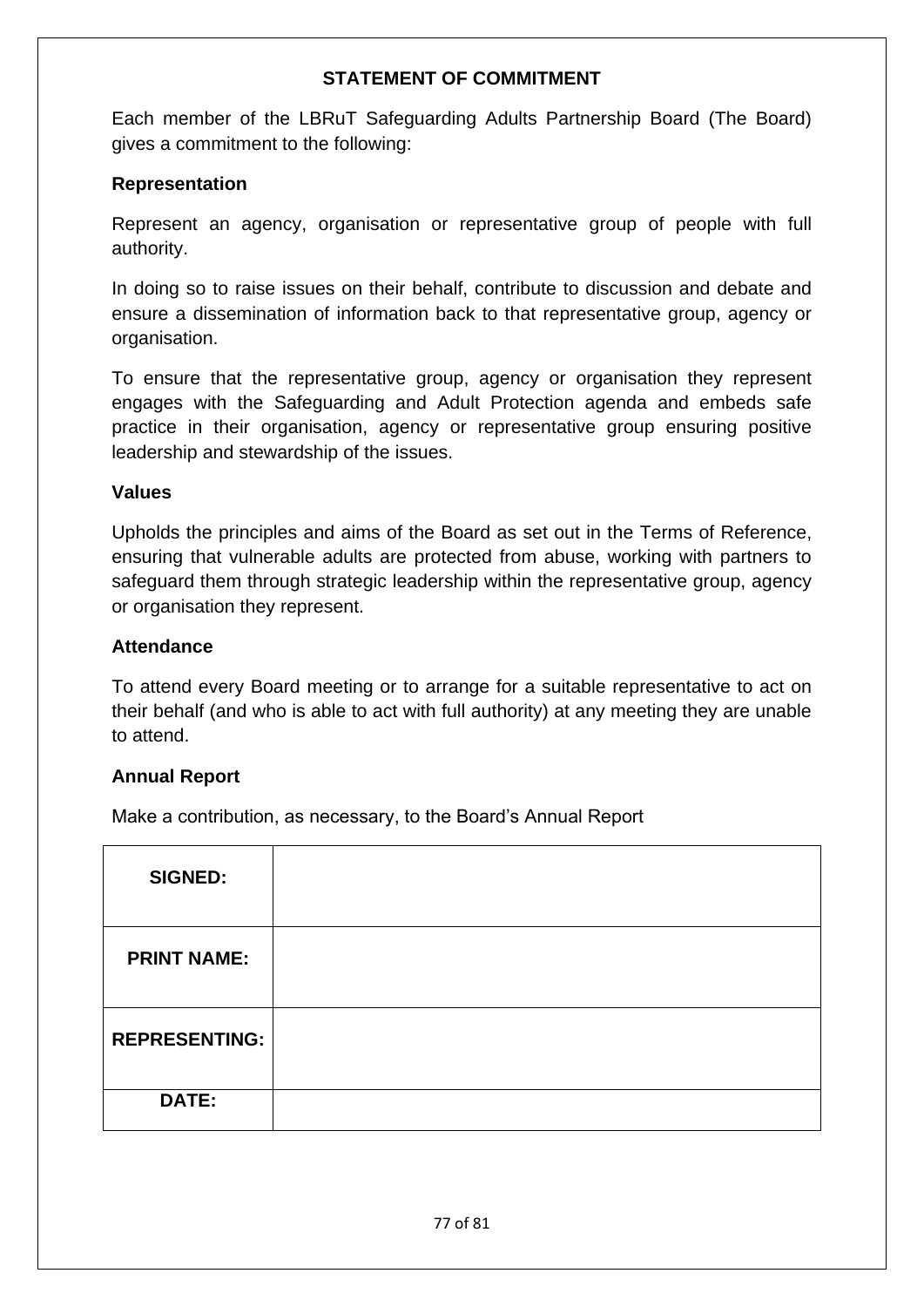#### **CONFIDENTIALITY STATEMENT**

The Board is convened under "no secrets" guidance and will conform to equal opportunities and anti discriminatory criteria. All people attending must respect the confidentially of the issues discussed and in particular where case examples are discussed: these issues are confidential and should not be disclosed to other people without the expressed permission of the Chair.

It is noted that for wider learning, information discussed at The Board does need to be shared within the wider community but this must always be done retaining anonymity in relation to named individuals, services or agencies. Where Board members are uncertain as to what can be shared this needs to be determined at The Board and agreed as part of the minutes.

It is recognised that, where there are issues relating to clinical and professional accountability, then individual Board members may need to raise this within the agency they represent. It is expected that where this situation arises it will be raised and agreed by the Board as part of the business of that meeting.

All Board members are required to uphold both the Statement of Commitment and Confidentiality Statement

| <b>SIGNED:</b>       |  |
|----------------------|--|
| <b>PRINT NAME:</b>   |  |
| <b>REPRESENTING:</b> |  |
| DATE:                |  |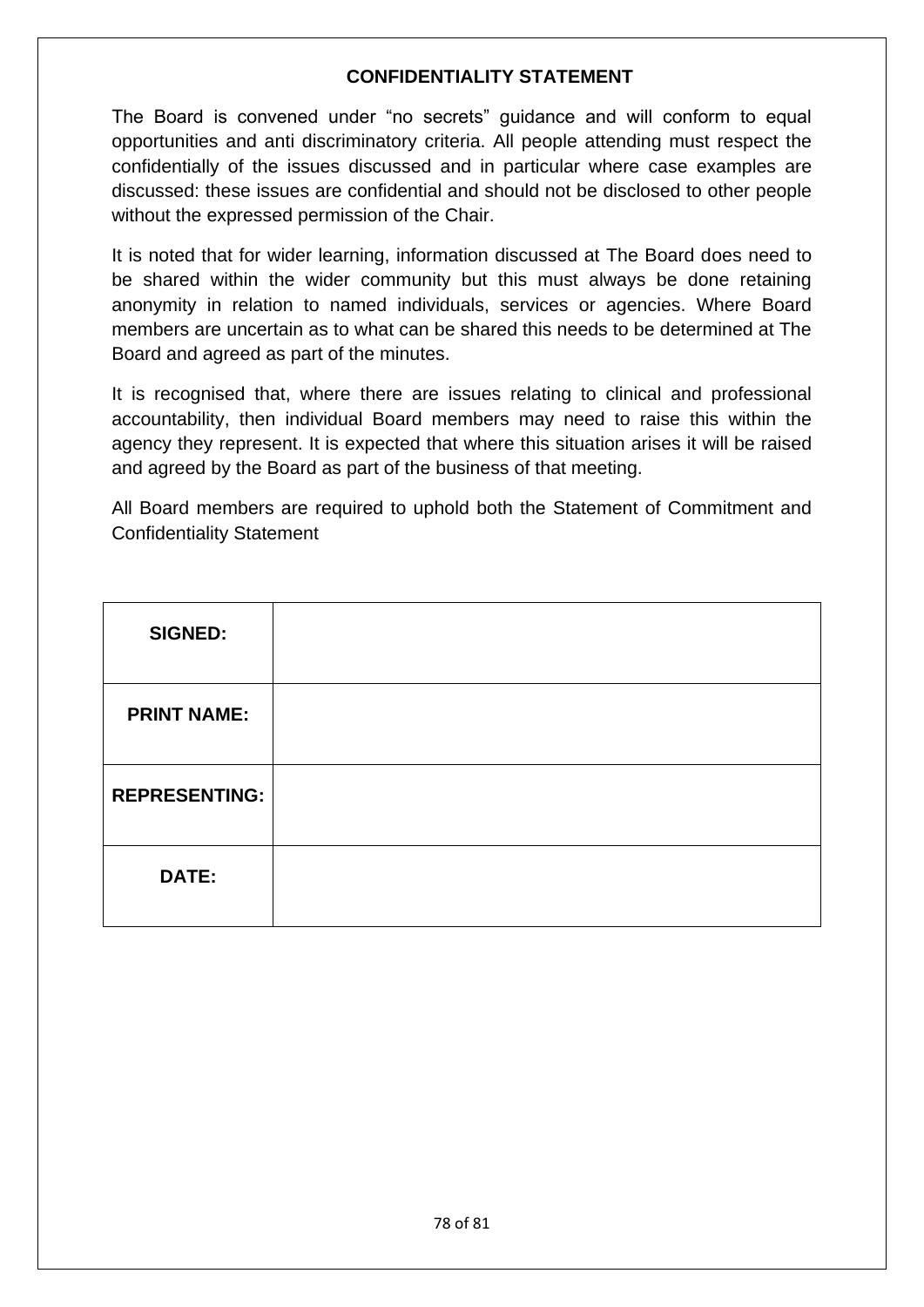| <b>Appendix 2: Glossary &amp; Abbreviations</b> |                                                                                                                 |  |  |  |
|-------------------------------------------------|-----------------------------------------------------------------------------------------------------------------|--|--|--|
| <b>ADASS</b>                                    | <b>Association of Directors of Adult Social Services</b>                                                        |  |  |  |
| <b>ASB</b>                                      | <b>Anti-Social Behaviour</b>                                                                                    |  |  |  |
| <b>ASC</b>                                      | <b>Adult Social Care</b>                                                                                        |  |  |  |
| <b>BIA</b>                                      | <b>Best Interest Assessors</b>                                                                                  |  |  |  |
| <b>CPS</b>                                      | <b>Crown Prosecution Service</b>                                                                                |  |  |  |
| <b>CSP</b>                                      | <b>Community safety Partnership</b>                                                                             |  |  |  |
| <b>CVS</b>                                      | <b>Council for Voluntary Service</b>                                                                            |  |  |  |
| <b>DoLS</b>                                     | Deprivation of Liberty Safeguards (Code of Practice to supplement the<br>MCA 2005)                              |  |  |  |
| <b>HRCH</b>                                     | Hounslow and Richmond Community Healthcare                                                                      |  |  |  |
| <b>IDVA</b>                                     | <b>Independent Domestic Violence Advocate</b>                                                                   |  |  |  |
| <b>IMCA</b>                                     | <b>Independent Mental Capacity Advocate</b>                                                                     |  |  |  |
| LBRuT                                           | London Borough of Richmond upon Thames                                                                          |  |  |  |
| <b>MAPPA</b>                                    | Multi-Agency Public Protection<br>Arrangements<br>(responsible)<br>for<br>protecting the public from offenders) |  |  |  |
| <b>MARAC</b>                                    | Multi-Agency Risk Assessment Conference (responsible for reducing<br>the risk of domestic violence)             |  |  |  |
| <b>MCA</b>                                      | <b>Mental Capacity Act 2005</b>                                                                                 |  |  |  |
| <b>PPO</b>                                      | <b>Public Protection Officer</b>                                                                                |  |  |  |
| <b>PREVENT</b>                                  | The Prevent strategy, launched in 200, seeks to stop people becoming                                            |  |  |  |
|                                                 | Terrorists or supporting terrorism                                                                              |  |  |  |
| <b>RCVS</b>                                     | <b>Richmond Community Voluntary Service</b>                                                                     |  |  |  |
| <b>SAM</b>                                      | Safeguarding Adult Manager                                                                                      |  |  |  |
| <b>SAPB</b>                                     | Safeguarding Adults Partnership Board                                                                           |  |  |  |
| <b>SIGG</b>                                     | Serious Incident Governance Group                                                                               |  |  |  |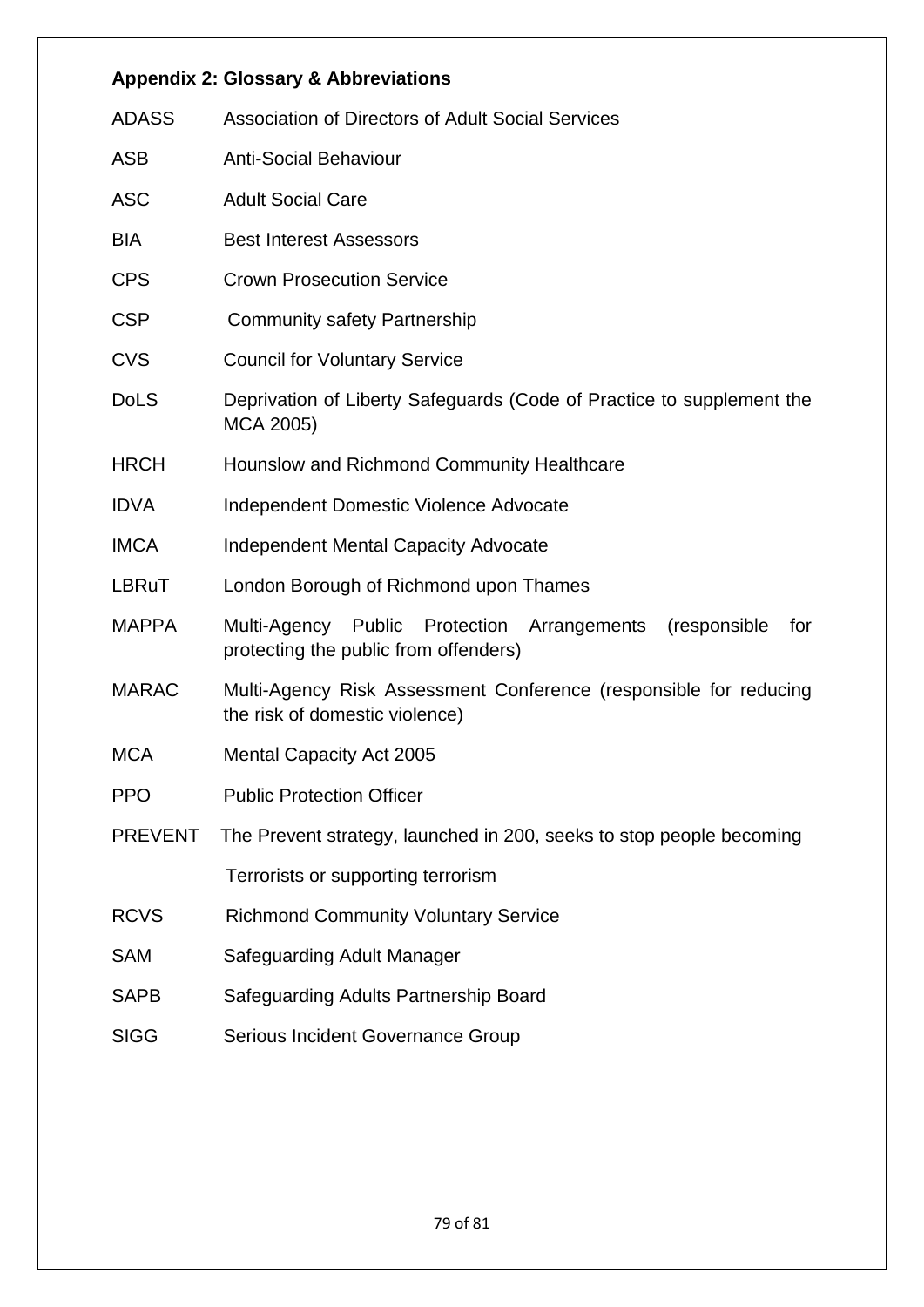# **Appendix 3: SAFEGUARDING ADULTS PARTNERSHIP BOARD MEMBERS**

| <b>Member</b>        | <b>Position</b>                                               | <b>Contact Details</b>          |
|----------------------|---------------------------------------------------------------|---------------------------------|
| Dawn Warwick         | <b>Director of Adult Services</b>                             | dwarwick@wandsworth.gov.uk      |
| (Partnership Chair)  | L.B. Wandsworth                                               |                                 |
| <b>Cathy Kerr</b>    | Director of Adult & Community<br><b>Services</b>              | cathy.kerr@richmond.gov.uk      |
|                      | L.B. Richmond upon Thames                                     |                                 |
| <b>Derek Oliver</b>  | Assistant Director of Adult &<br><b>Community Services</b>    | derek.oliver@richmond.gov.uk    |
|                      | L.B. Richmond upon Thames                                     |                                 |
| Andrea Knock         | <b>Head of Safeguarding</b>                                   | andrea.knock@rtpct.nhs.uk       |
|                      | Hounslow & Richmond Community<br>Health                       |                                 |
| <b>Carol Stewart</b> | <b>Head of Workforce Development</b>                          | Carol.Stewart@richmond.gov.uk   |
|                      | L.B. Richmond upon Thames                                     |                                 |
| Sarah Haspel         | <b>Service Director</b>                                       | Sarah.Haspel@swlstg-tr.nhs.uk   |
|                      | South West London & St George's<br><b>Mental Health Trust</b> |                                 |
| <b>Gill Ford</b>     | Head of Performance & Quality<br>Assurance                    | g.ford@richmond.gov.uk          |
|                      | L.B. Richmond upon Thames                                     |                                 |
|                      | Joint Chair Policy & Performance<br>Sub Group                 |                                 |
| Kathryn Williamson   | Health & Partnership Manager                                  | kathrynw@richmondcvs.org.uk     |
|                      | <b>Richmond Council of Voluntary</b><br><b>Services</b>       |                                 |
| Jackie Bennett       | <b>Head of Service Safeguarding</b>                           | jackie.bennett@richmond.gov.uk  |
|                      | L.B. Richmond upon Thames                                     |                                 |
| Debra Towns          | Chief Inspector, Community &<br>Partnership                   |                                 |
|                      | <b>Richmond Police</b>                                        | Debra. Towns@met.pnn.police.uk  |
|                      |                                                               |                                 |
| Peter Warburton      | <b>Safeguarding Lead Nurse</b>                                | Peter.warburton@richmond.gov.uk |
|                      | <b>Richmond Clinical Commissioning</b><br>Group               |                                 |